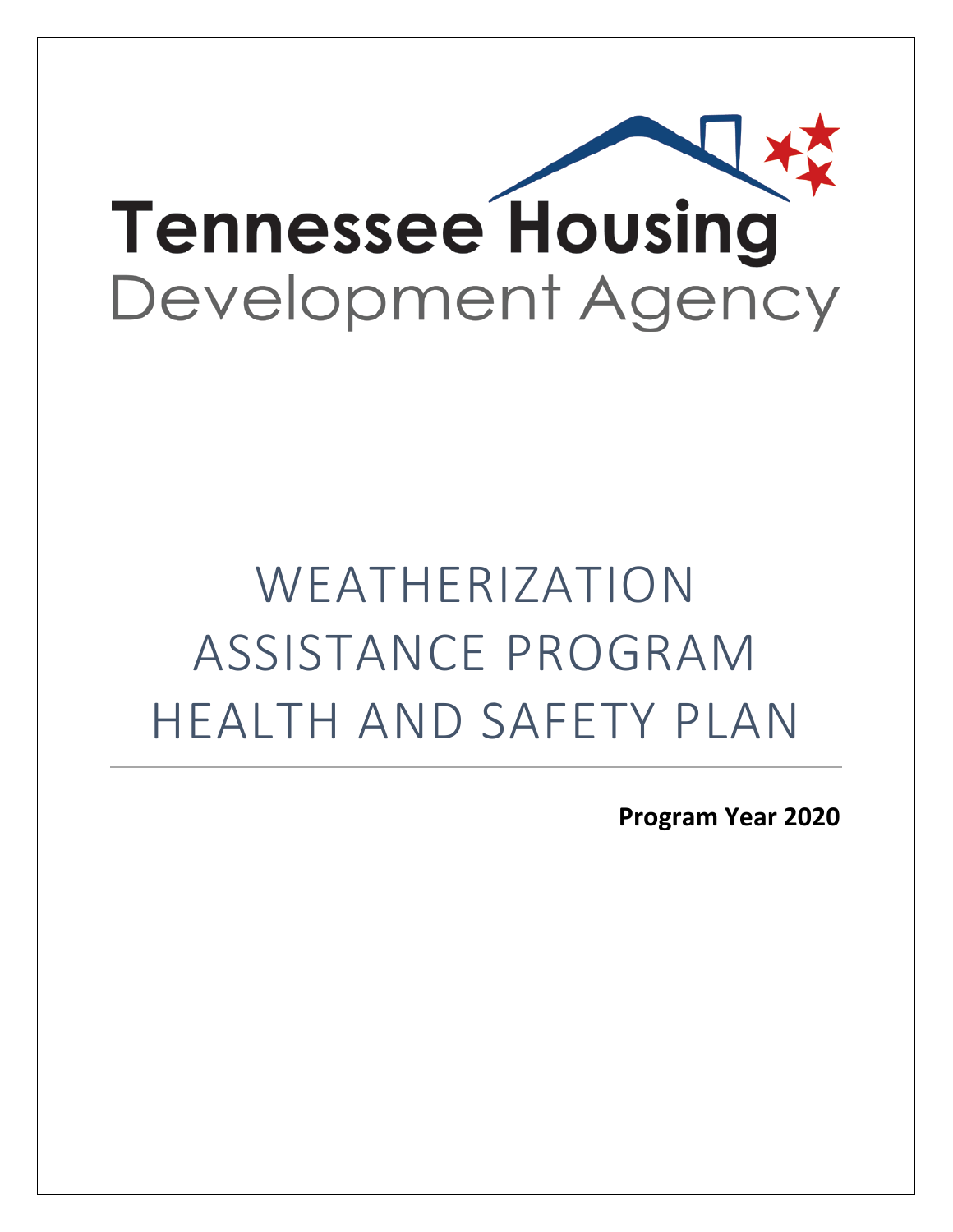## Tennessee Housing Development Agency WAP 2020 Health and Safety Plan

## **POLICY SUBMITTED WITHPLAN 1.0 – GENERAL INFORMATION**

#### **Purpose of the WAP Health and Safety Plan**

This document exists to provide more informed decision making for state and local weatherization agencies as well as weatherization program technical partners. The plan is designed to provide both financial, programmatic and technical instruction focused on the program's health and safety component.

Federal regulations serving as the foundation of the weatherization program allow for the improvement or elimination of occupant health and safety hazards. **The elimination of health and safety hazards must be energy related and necessary before, or as a result of, installation of weatherization measures.** 

Health and safety funding is limited and therefore, the following policies are in place to better instruct program partners how to efficiently and effectively utilize the dedicated funding.

#### **General Information**

#### **If a subgrantee is unsure how to handle a Health and Safety measure, the subgrantee will contact THDA for additional guidance on a case by case basis.**

- o Examples of case by case guidance may include: non-visible knob and tube wiring, hazardous or non- functioning water heaters, suspected asbestos containing materials and other unique situations.
- o THDA will offer additional guidance based on review of documentation or conduct a site visit if needed.
- o If THDA is unable to reach a conclusion, THDA will seek additional guidance from DOE. Health and Safety measures that are beyond the scope of the WAP may be addressed using LIHEAP Wx funds, if determined allowable by THDA.

#### **Major Health and Safety Repair Definition: Repair costs that meet or exceed \$1,150.00.**

- o This figure is calculated as 15 percent of the 2020 Program Year DOE WAP budget cap of \$7,669.00.
- o Examples of major health and safety repairs include, but not limited to: large areas of mold removal, structural repair, extensive roof repair, pest control, faulty wiring and major moisture issues. Repairs such as these are beyond the scope of weatherization.
- o Agencies are encouraged to seek alternative funding sources to conduct major repairs. Dwelling units needing repairs that are beyond the scope of weatherization *must be deferred* until the issues are corrected.
	- If an agency is unsure how to handle a major repair health and safety issue, THDA must be contacted for additional guidance.

#### **Minor Health and Safety Repair Definition:** Repair costs **below \$1,150.00**.

- Examples of minor health and safety repairs include, but not limited to: minor water leak repair, electrical junction boxes and outlet repair, and small areas of mold removal. These examples may be addressed with DOE Health and Safety funds.
	- o If an agency is unsure how to handle a minor repair health and safety issue, they will contact THDA for additional guidance.

#### **Partial Weatherization:**

Partial weatherization of a unit is not allowed. Units that have health and safety issues that are beyond the scope of WAP *must be deferred*. Units that only receive DOE funded health and safety measures may not be counted as a completed unit.

#### **Health and Safety Measure Documentation:**

Written and photo justification must be included in the clientfile. *This includes all Lead Safe Practices.*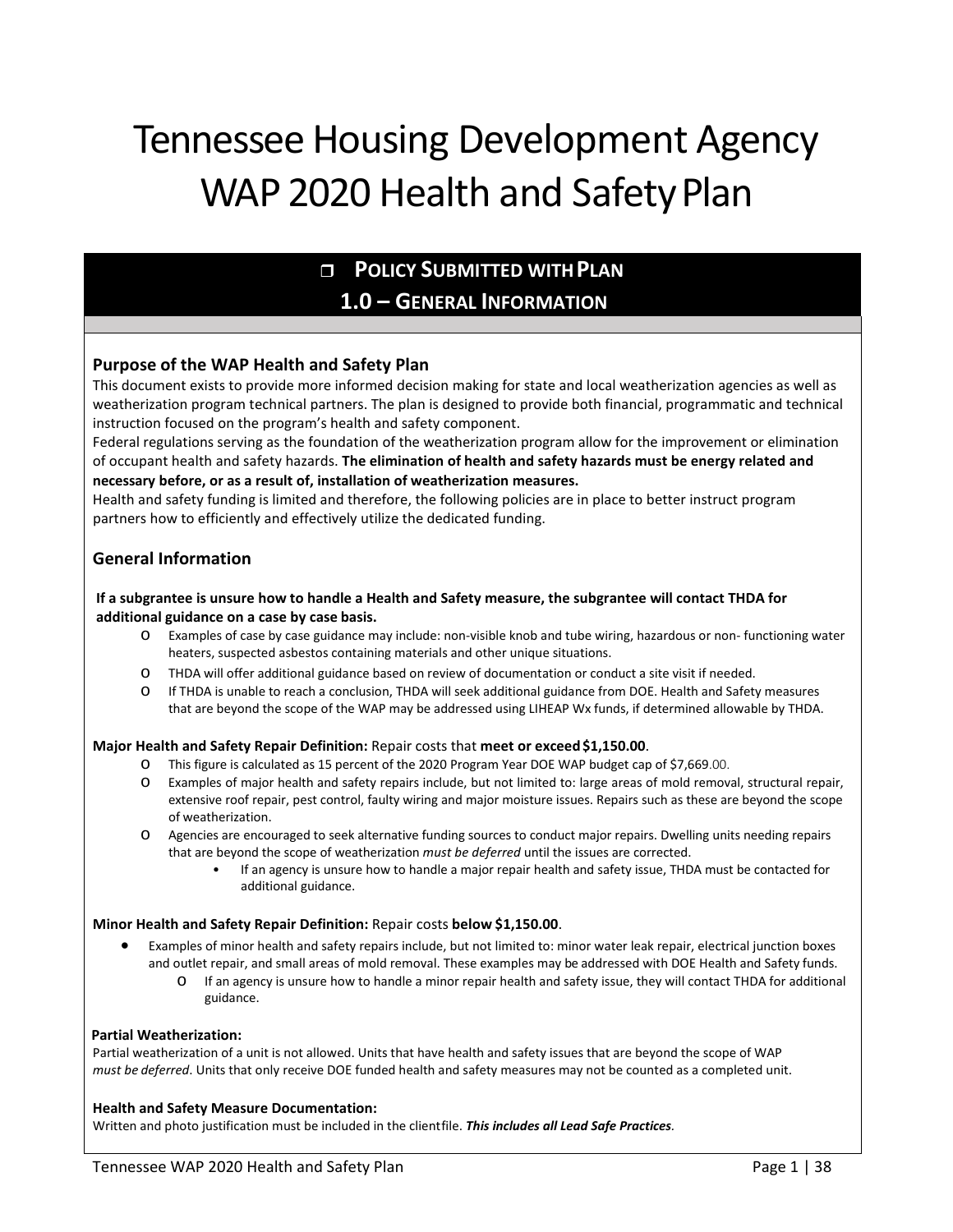## **2.0 – BUDGETING**

Select which option is used below.

Separate Health and Safety Budget  $\boxtimes$  Contained in Program Operations  $\Box$ 

## **3.0 – HEALTH AND SAFETY EXPENDITURE LIMITS**

*Pursuant t[o 10 CFR 440.16\(h\), G](https://www.ecfr.gov/cgi-bin/text-idx?SID=f78e4ee30175d8063f1e1ce6eb728f94&mc=true&node=se10.3.440_116&rgn=div8)rantees must set H&S expenditure limits for their Program, providing justification by explaining the basis for setting these limits and providing related historical experience.*

*Low percentages should include a statement of what other funding is being used to support H&S costs, while larger percentages will require greater justification and relevant historical support. It is possible that these limits may vary depending upon conditions found in different geographical areas. These limits must be expressed as a percentage of the ACPU. For example, if the ACPU is \$5,000, then an average expenditure of \$750 per dwelling would equal 15 percent expenditures for H&S.*

15 percent is not a limit on H&S expenditures but exceeding this amount will require ample justification. These funds are to be expended *by the Program in direct weatherization activities. While required as a percentage of the ACPU, if budgeted separately, the H&S costs are not calculated into the per-house limitation. DOE strongly encourages using the table below in developing justification for the requested H&S budget amount. Each H&S measure the Grantee anticipates addressing with H&S funds should be listed along with an associated cost for each measure, and by using historical data the estimated frequency that each measure is installed over the total production for the year.*

*It is also recommend reviewing recent budget requests, versus expenditures to see if previous budget estimates have been accurate. The resulting "Total Average H&S Cost per Unit" multiplied by the Grantee's production estimate in the Annual File should correlate to the H&S budget amount listed in the Grantee's state plan.*

*Should a Grantee request to have more than 15 percent of Program Operations used for health and safety purposes, DOE will conduct a secondary level of review. DOE strongly encourages use of this H&S template and matrix to help expedite this process*

#### **Per-Unit Average Percent: 15%**

Each unit is unique and offers different challenges, there is not a specific amount per unit. The state will provide each subgrantee with the maximum amount of their funding which they can use to address eligible Health and Safety measures as defined in the Tennessee WAP Health and Safety Plan. The state will limit such expenditures to *no more than* **15%** of total DOE funds allocated to program operations in the annual plan budget, although the amount used by an individual agency may be less than 15% of their funding, depending on the need of their housing stock. The subgrantee will be allowed the flexibility to use their funds across the units they weatherize, provided they are also installing energy conservation measures. There will not be a specific cap on the amount of health and safety funding allowed per unit, but rather the subgrantee may not exceed the total health and safety funding allocation for their agency as defined by the grantee for that program year.

Tennessee housing stock includes a high incident of unvented space heaters. Per DOE policy, these unvented space heaters that serve as the primary heating source must be addressed in order for weatherization to proceed. The expense associated with replacing unvented spaced heaters, along with costs associated with complying with the requirements of this health and safety plan and the implementation of ASHRAE 62.2 - 2016 to the fullest extent possible, require Tennessee to request that a minimum of 15% of the funds available be used to address health and safety issues.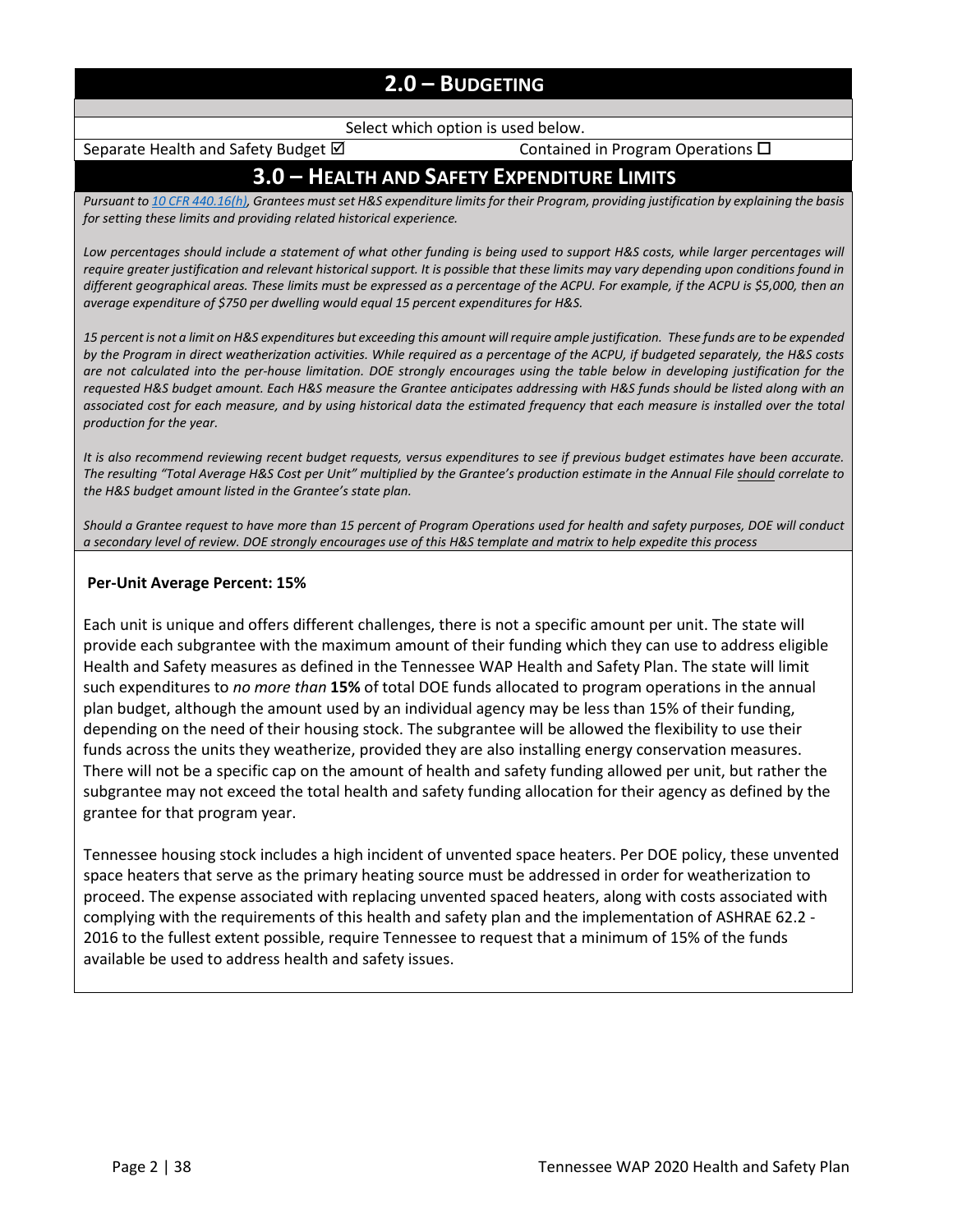## **4.0 –INCIDENTAL REPAIR MEASURES**

*Incidental Repairs – (DOE WPN 19-5)* A repair necessary for the effective performance or preservation of newly installed weatherization materials, but not part of a standard installation. IRM installations must be associated with a specific ECM or group of ECMs. IRMs must be justified by written and photo documentation in the client file. IRM costs must be included the SIR calculation of the total package of weatherization measures.

Certain measures included in this current health and safety plan may meet either incidental repair or health and safety measure definitions. Funding source distinction will adhere to DOE incidental repair and health & safety measure definitions and policies set forth in WPN 17-7, WPN 19-5 and the THDA WAP Manual. Measure categories in this plan will identify common measures which may overlap in definitions between an incidental repair or health and safety measure. The specific measures where definition crossover applies will be identified under the "Funding" category found in each section. *Only those sections where multiple definitions may apply will be labeled.*

If a repair measure can be tied to a specific energy conservation measure, then it may be funded as an incidental repair. If the package of measures falls below 1.0 SIR after the inclusion of the repair, the measure may be funded under health and safety. If the measure is not tied to a specific ECM, the measure will be funded under health and safety.

*All measures must be clearly documented and meet the definition under which they are funded. [Refer to DOE's WPN 19-5 Flow Chart found in the back of this document.](#page-43-0)*

## **5.0 – DEFERRAL/REFERRAL POLICY**

Deferral of services may be necessary if H&S issues cannot be adequately addressed according to WPN 17-06 guidance. The decision to defer work in a dwelling is difficult but necessary in some cases. This does not mean that assistance will never be available, but that work must be postponed until the problems can be resolved and/or alternative sources of help are found. If, in the judgment of the *subgrantee or auditor, any conditions exist which may endanger the health and/or safety of the workers or occupants, the unit should be deferred until the conditions are corrected. Deferral may also be necessary where occupants are uncooperative, abusive, or*  threatening. Grantees must be specific in their approach and provide the process for clients to be notified in writing of the deferral and what conditions must be met for weatherization to continue. Grantees must also provide a process for the client to appeal the *deferral decision to a higher level in the organization.*

Grantee has developed a comprehensive written deferral/referral policy that covers both H&S, and other deferral reasons?

 $Yes \n\boxtimes$  No  $\square$ 

Where can this deferral/referral policy be accessed?

**[The Tennessee WAP Manual](https://s3.amazonaws.com/thda.org/Documents/Business-Partners/Grant-Administrators/Weatherization/Tennessee-WAP-Manual.pdf)** - Chapter 5

## **6.0 – HAZARD IDENTIFICATION AND NOTIFICATION FORM(S)**

Documentation forms must be developed that include at a minimum: the client's name and address, dates of the audit/assessment and *when the client was informed of a potential H&S issue, a clear description of the problem, a statement indicating if, or when*  weatherization could continue, and the client(s) signature(s) indicating that they understand and have been informed of their rights and *options.*

Documentation Form(s) have been developed and comply with guidance?

#### $Yes \n\mathbb{Z}$  No  $\square$

**[The Tennessee WAP Manual](https://s3.amazonaws.com/thda.org/Documents/Business-Partners/Grant-Administrators/Weatherization/Tennessee-WAP-Manual.pdf)** – Refer to templates found in chapters 18 & 19.

- Deferral Notice Single Family
- Deferral Notice Multi Family
- Mold and Moisture Inspection and Release Form
- Client Education Checklist
- Radon Informed Consent Form
- Repair, Renovation, and Painting Pamphlet Client acknowledgment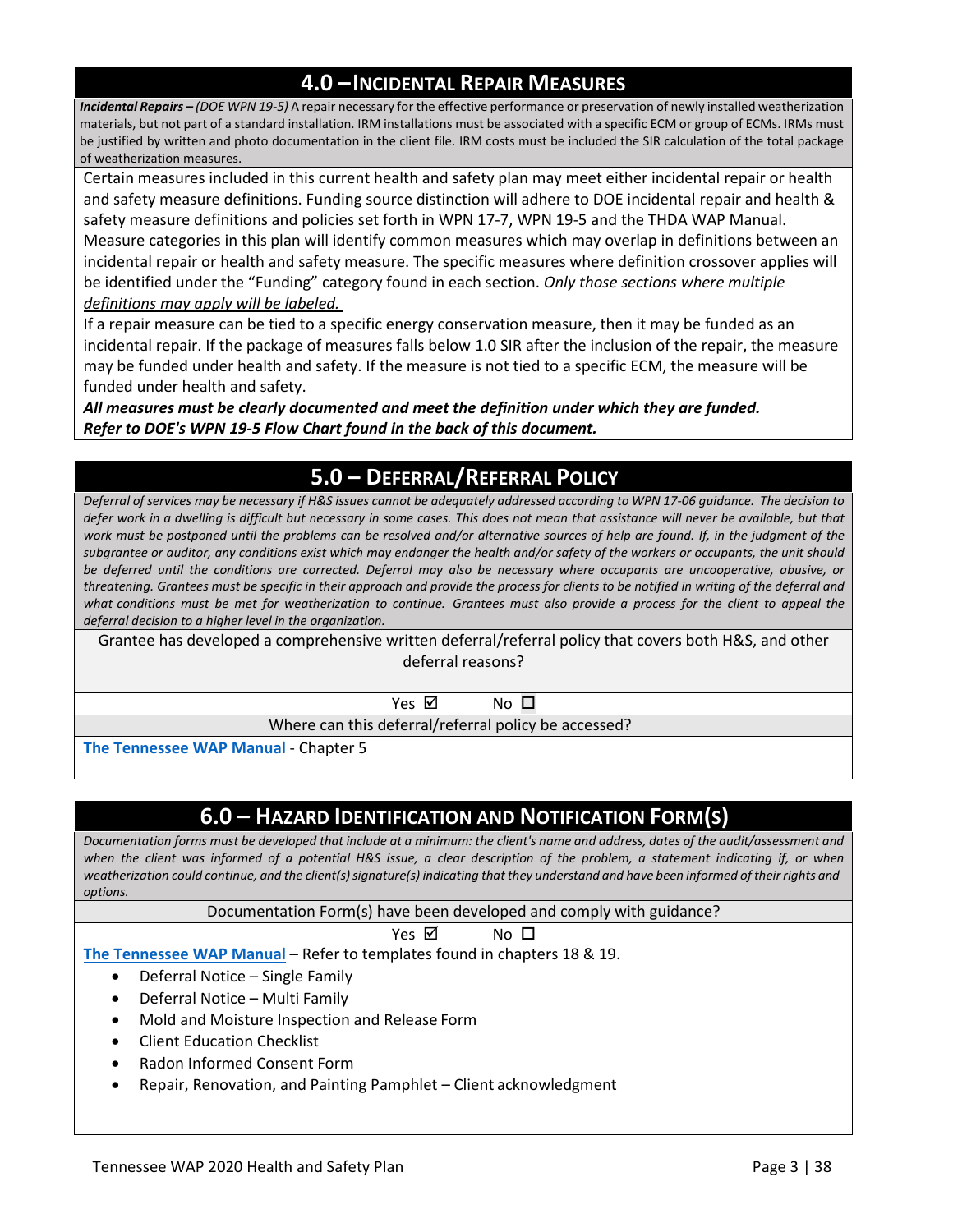## **7.0 –HEALTH AND SAFETY CATEGORIES**

*For each of the following H&S categories identified by DOE:*

- *Explain whether you concur with existing guidance from WPN 17-06 and how that guidance will be implemented in your*  Program, if you are proposing an alternative action/allowability, or if the identified category will not be addressed and will *always result in deferral. Alternatives must be comprehensively explained and meet the intent of DOEguidance.*
- Where an Action/Allowability or Testing is "required" or "not allowed" through WPN 17-06, Grantees must concur, or choose *to defer all units where the specific category is encountered.*
- *"Allowable" items under WPN 17-06 leave room for Grantees to determine if the category, or testing, will be addressed and in what circumstances.*
- <span id="page-4-0"></span>• *Declare whether DOE funds or alternate funding source(s) will be used to address the particular category.*
- *Describe the explicit methods to remedy the specific category.*
- *Describe what testing protocols (if any) will be used.*
- *Define minimum thresholds that determine minor and majorrepairs*
- *Identify minimum documentation requirements for at-riskoccupants*
- Discuss what explicit steps will be taken to educate the client, if any, on the specific category if this is not explained elsewhere *in the Plan. Some categories, like mold and moisture, require client education.*
- *Discuss how training and certification requirements will be provided for the specific category. Some categories, like Lead Based Paint, require training.*
- *Describe how occupant health and safety concerns and conditions will be solicited and documented*

## **7.1 – Air Conditioning and Heating Systems** *(Space heaters and solid fuel heating are covered in Attachment A)* **Concurrence, Alternative, or Deferral** Concurrence with Guidance  $\boxtimes$  Alternative Guidance  $\Box$  Results in Deferral  $\Box$ Air Conditioning Unallowable Measure  $\Box$  Heating Unallowable Measure  $\Box$ **Funding**  $DOE \ \boxtimes$  DOE  $\boxtimes$  DOE  $\boxtimes$  Other  $\square$

#### **How do you address unsafe or non-functioning primary heating/cooling systems?**

#### **SAFETY PRECAUTIONS**

Unsafe primary heating and cooling systems must be repaired, replaced and removed, or rendered inoperable, or *deferral is required*.

"Red tagged," inoperable, or nonexistent primary heating system may be replaced, repaired, or installed where climate conditions warrant, consistent with this guidance.

If a system has CO readings that are above acceptable levels, the subgrantee representative must advise the occupant of the dangers and the problem must be corrected prior to any weatherization work being performed, unless the excess CO will be addressed during the work scheduled to be performed under the program.

#### **DEFERRAL**

If the customer cannot correct the problem or the agency is unable to address the HVAC problem using guidance in the **[Tennessee Weatherization Field Guide](http://wxfieldguide.com/tn/TNWxFieldGuide_2018_SWS.pdf)** and within program guidelines, or through the use of outside funding sources, the unit must be deferred until further action can occur.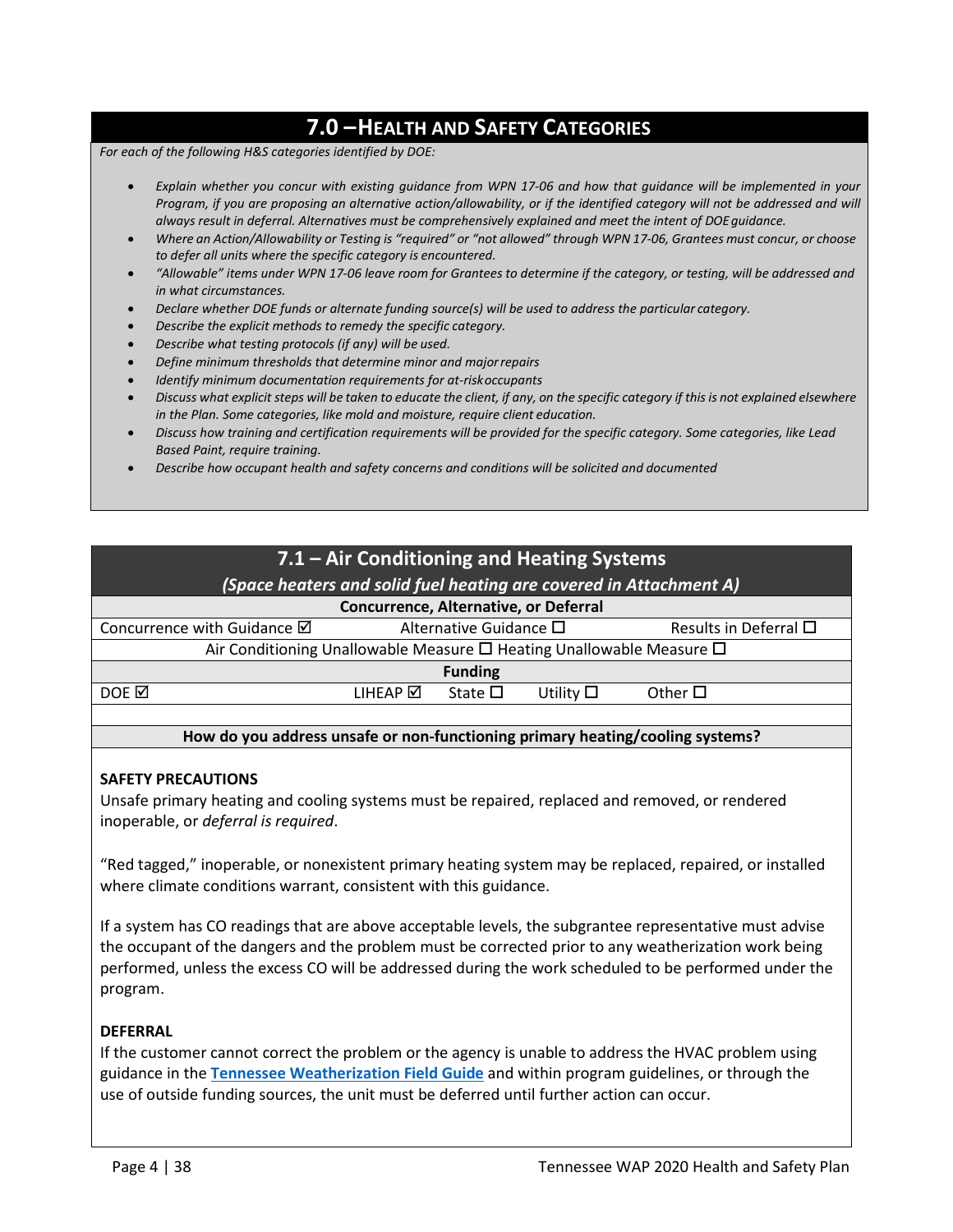#### **ENERGY AUDIT REQUIREMENT**

An attempt to cost-justify the HVAC measure must be made prior to replacing/repairing with health and safety funds. The original audit will include modeling the existing system. A copied audit will be completed if the measure is not recommended (cost-effective) and the replacement/repair will be modeled as an 'Itemized Cost' meeting the definition of WAP health and safety.

#### **How do you address unsafe or non-functioning secondary heating systems, Including unvented secondary space heaters?**

#### **NOTE: Replacement or installation of secondary units is not allowed.**

Unsafe secondary units, including space heaters, must be repaired, removed or rendered inoperable, or deferral is required.

The sub-grantee will clean, tune, or remove secondary *unvented space heaters* if they pose a health and safety concern.

No secondary unvented heating source will be replaced using DOE funds and the secondary unit must meet DOE guidance on British Thermal Units (BTU) limitations. **Limitations are defined:**

- **40,000 BTUs max:** Living space
- **10,000 BTUs max**: Bedroom
- **6,000 BTUs max:** Bathroom

[Additional information can be found later in this plan within section:](#page-39-0) *Unvented Gas and Liquid Fueled [Space Heaters Attachment A](#page-39-0)*

#### **Indicate Documentation Required for At-Risk Occupants**

*At risk clients* **are defined as:** individuals who are under age 6, age 60 years or older, disabled, or have a specific health condition that is exacerbated by the lack of air conditioning in the home.

Acceptable documentation includes disability income eligibility forms and doctor's notes regarding health condition.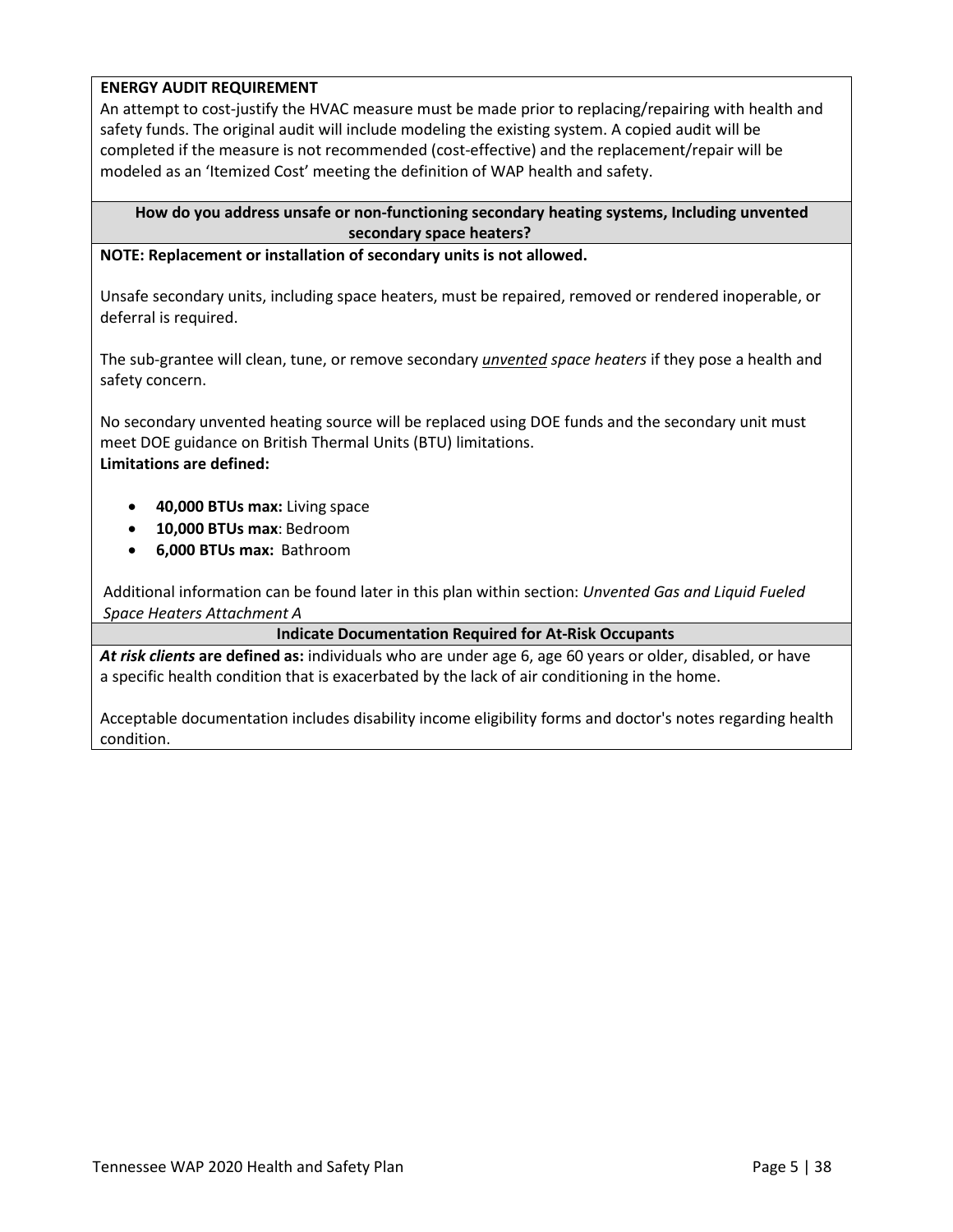#### **Testing Protocols**

#### **GENERAL HVAC REPLACEMENT PROTOCOLS**

Make sure primary systems are present, operable, and performing correctly and the replacement is allowable, meeting H&S policies. This may include:

- Verify within the Weatherization Assistant audit tool to determine if the system can be installed as an energy conservation measure (ECM) prior to replacement as an H&Smeasure.
- Determine and document presence of "at-risk" occupants when installing air-conditioning as a Health and Safety (H&S) measure.
- On combustion equipment, inspect the chimney and/or flue. Diagnostics which document worst case depressurization for Combustion Appliance Zone (CAZ) depressurization.
- For solid fuel appliances look for visual evidence of soot on the walls, mantel or ceiling or creosote staining near the flue pipe.

#### **HVAC SIZING**

Use proper sizing protocols (ACCA HVAC sizing calculations, state approved sizing protocols, NEAT/MHEA outputs, etc.) based on post-weatherization housing characteristics, including installed mechanical ventilation, when installing or replacing a heating or cooling appliance.

#### **COMBUSTION SAFETY**

Combustion appliances will be tested for both efficiency and safe operation of the unit. Tennessee currently follows **[BPI's 1200 – S - 2017 Combustion Appliance and Fuel Distribution System](http://www.bpi.org/sites/default/files/ANSI%20BPI-1200-S-2017%20Standard%20Practice%20for%20Basic%20Analysis%20of%20Buildings.pdf) [Inspection](http://www.bpi.org/sites/default/files/ANSI%20BPI-1200-S-2017%20Standard%20Practice%20for%20Basic%20Analysis%20of%20Buildings.pdf)** protocol. Chapter 7 of the standard practices document outlines the protocol. Carbon monoxide action levels, worst case depressurization, and other combustion safety diagnostics are included in the testing protocol.

The appliances to be tested include furnaces, boilers, space heaters, gas stoves, and gas fireplaces. Gas appliances that exceed the acceptable levels for CO must be addressed. These levels and corrective actions are defined in the **[Tennessee Weatherization Field Guide](http://wxfieldguide.com/tn/TNWxFieldGuide_2018_SWS.pdf)**.

Additional training on proper use and maintenance of wood burning appliances can be found at the **[EPA's](https://www.epa.gov/burnwise/burn-wise-outreach-materials) [Burnwise](https://www.epa.gov/burnwise/burn-wise-outreach-materials)** site.

#### **Client Education**

**Client education, including information on the proper operation of the equipment, shall be provided.**

Checks shall be made to insure that other components, like electrical wiring and chimneys, are in good condition and that no obvious building code violations or other safety hazards related to the space heating are evident.

When deferral is necessary, provide information to the client, in writing, describing conditions that must be met in order for weatherization to commence. A copy of this notification must also be placed in the client file.

- Discuss appropriate use and maintenance of units.
- Provide all paperwork and manuals for any installed equipment.
- Discuss and provide information on proper disposal of bulk fuel tanks when not removed as part of the weatherization work.
- Where combustion equipment is present, provide safety information including how to recognize depressurization.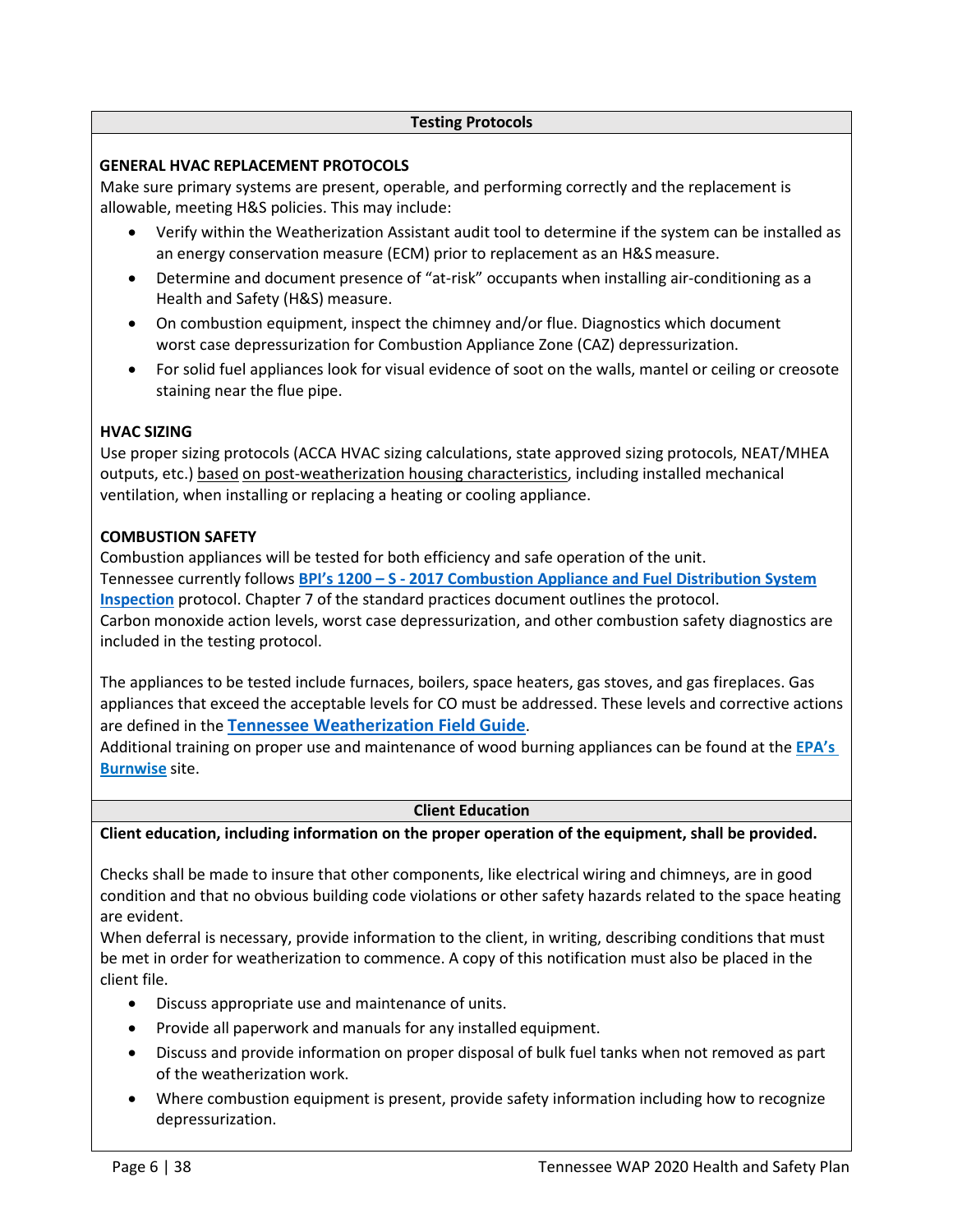#### **Training**

The State trains the proper use of combustion appliance testing through regular Energy Auditor, QCI, contractor, RIT, and Crew Leader training, and via technical memorandums. The State requires licensed contractors to remain up to date for all training requirements of the weatherization program.

#### **Additional training resources:**

**[Tennessee Weatherization Field Guide](http://wxfieldguide.com/tn/TNWxFieldGuide_2018_SWS.pdf)** serves as an additional resource. Additional training and technical assistance may be provided on an as- needed basis. Licensing and/or certification for HVAC installers as required by authority having jurisdiction (AHJ).

**[HVAC Fundamentals](https://www.communityhousingpartners.org/1856/16/hvac-fundamentals.html)** – training course

Additional training and technical assistance may be provided on an as-needed basis.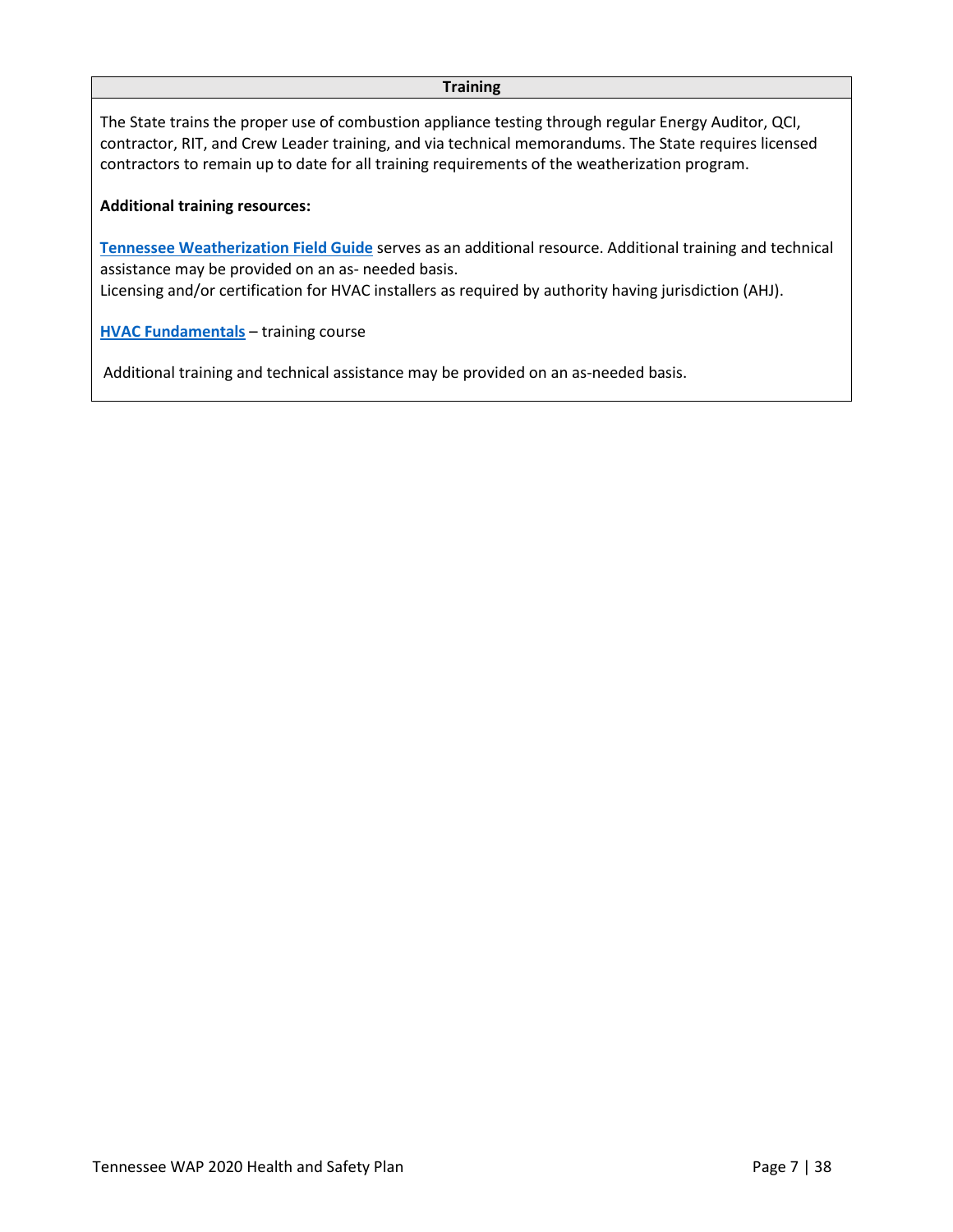## **7.2 - Asbestos - All**

### **What is the blower door testing policy when suspected Asbestos Containing Material (ACM) is identified?**

#### **GENERAL PRECAUTION:**

When friable asbestos containing materials are present, unless testing determines otherwise, take precautionary measures as if the material contains asbestos AND take all reasonable and necessary precautions not to damage suspected asbestos containing materials (ACMs). Proper respiratory and other personal protective equipment must be used.

**BLOWER DOOR TESTING:** Where blower door tests are conducted, it is a best practice to pressurize the dwelling instead of depressurize.

THDA will closely watch for results of pending DOE Vermiculite Study that is analyzing the effects of airborne ACM particulates potentially disturbed by various methods of blower door diagnostics.

#### **DEFINITIONS:**

- o **Friable** the ACM can be crumbled, pulverized, or reduced to powder by the pressure of an ordinary human hand.
- o **[Encapsulation](https://www.epa.gov/sites/production/files/documents/2003pt763_0.pdf)** the treatment of *ACM* (Asbestos Containing Material) with a material that surrounds or embeds asbestos fibers in an adhesive matrix to prevent the release of fibers, as the encapsulant creates a membrane over the surface (bridging encapsulant) or penetrates the material and binds its components together (penetrating encapsulant).

## **7.2a – Asbestos - in siding, walls, ceilings, etc.**

#### **Concurrence, Alternative, or Deferral**

| Concurrence with Guidance $\boxtimes$ | Alternative Guidance $\square$ |                 |                   | Results in Deferral $\square$ |  |
|---------------------------------------|--------------------------------|-----------------|-------------------|-------------------------------|--|
|                                       |                                |                 |                   |                               |  |
|                                       |                                | <b>Funding</b>  |                   |                               |  |
| DOE <b>☑</b>                          | $L$ IHEAP $\boxtimes$          | State $\square$ | Utility $\square$ | Other $\Box$                  |  |

**How do you address suspected ACMs in siding, walls, or ceilings that will be disturbed through the course of weatherization work?**

#### **GENERAL PRECAUTION:**

**Take all reasonable and necessary precautions to prevent asbestos contamination in the home.**  Major asbestos problems should be referred to the appropriate state or federal agency.

- **[Tennessee Department of Environment and](https://www.tn.gov/environment/toxic-substances-program/asbestos-program.html) Conservation**
- **[US Environmental](https://www.epa.gov/asbestos) Protection Agency**

#### **ASBESTOS REMOVAL ON SIDING**

**Removal and reinstallation of siding:** is allowed to perform energy conservation measures. *This will be included as part of the ECM cost.*

- The existence of asbestos siding that is in good condition does not prevent installing dense-pack insulation from the exterior.
- Some siding may be removed and reinstalled in order to perform the ECM, and the associated costs may be charged as part of the ECM.
- The cost of removing asbestos siding will be included in the wall installation measure as an ECM and must have a SIR of 1 or more to be justified.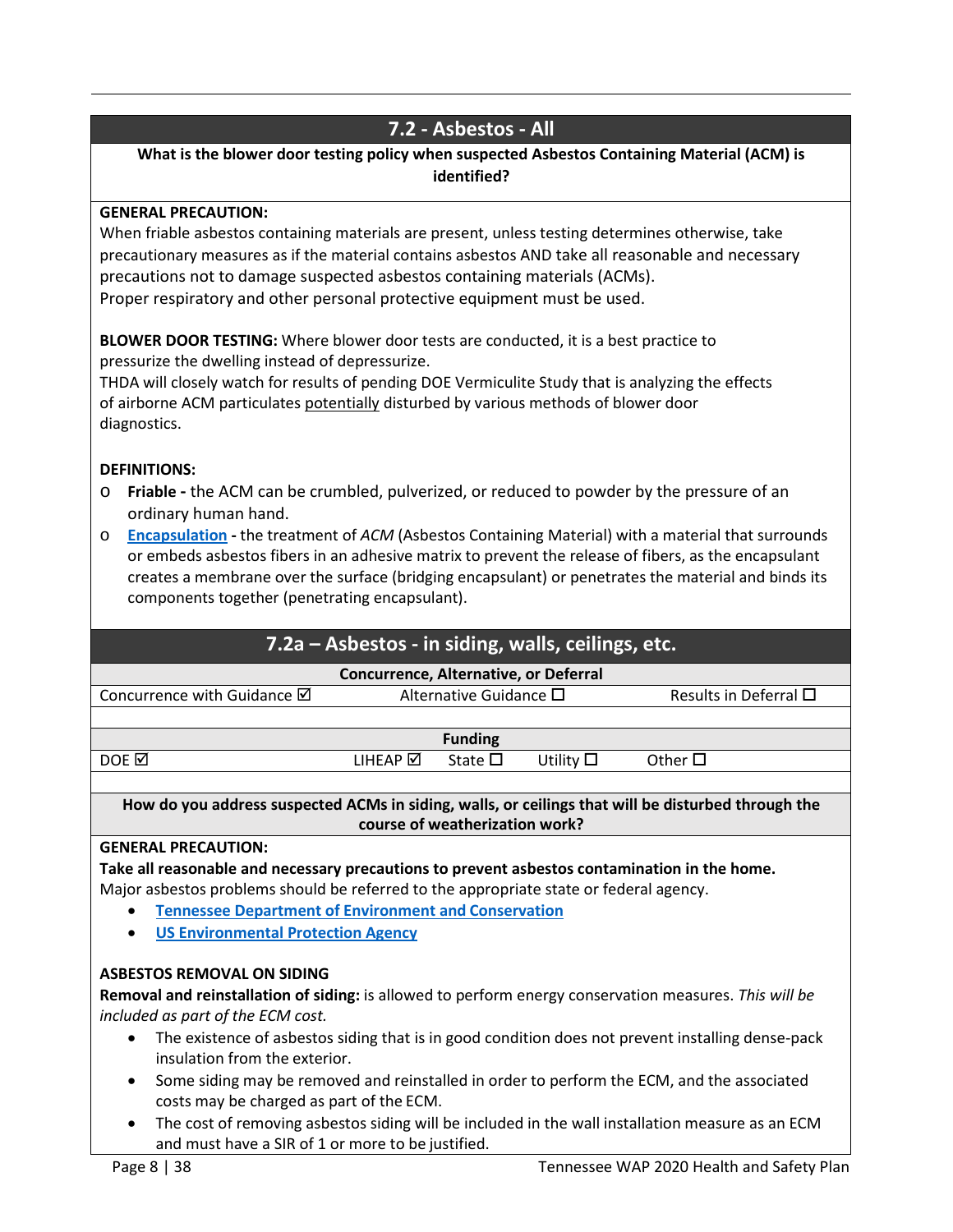**NOTE:** General abatement of asbestos siding or replacement with *new* siding is *not* an allowable health and safety cost. All precautions must be taken not to damage siding. Never cut or drill suspected ACM in siding, or on floor, wall, and ceiling coverings.

Cutting or boring through asbestos siding is prohibited. Contractors must take all precautions to ensure that no inhalation of dust takes place.

Safety equipment must be worn at all times during the handling of asbestos materials.

#### **Testing Protocols**

Visually inspect exterior wall surface and subsurface, floors, walls, and ceilings for suspected ACM prior to drilling or cutting.

Auditors and contractors in Tennessee are not required to be certified asbestos testers or abatement specialists.

Asbestos Hazard Emergency Response Act of 1986 (AHERA) sample collection and testing must be conducted by a certified tester.

#### **Client Education**

Clients are informed in writing that suspected ACMs are present and what precautions will be taken to ensure the occupants' and workers' safety during weatherization.

Formally notify client in writing of results if ACM testing was performed.

• Refer clients with known asbestos issues to the **US Environmental Protection Agency** 

When deferral is necessary, provide information in writing describing conditions that must be met in order for weatherization to commence.

Occupant must provide documentation that a certified professional performed the remediation before work continues.

#### **Training and Certification Requirements**

Energy Auditors, QCIs, contractors, RITs, and Crew Leaders are trained to identify possible asbestos conditions.

#### **Training resources :**

- **[U.S. Environmental Protection Agency](https://www.epa.gov/asbestos/asbestos-training)**
- **[Tennessee Department of Environment and](https://www.tn.gov/environment/toxic-substances-program/asbestos-program.html) Conservation**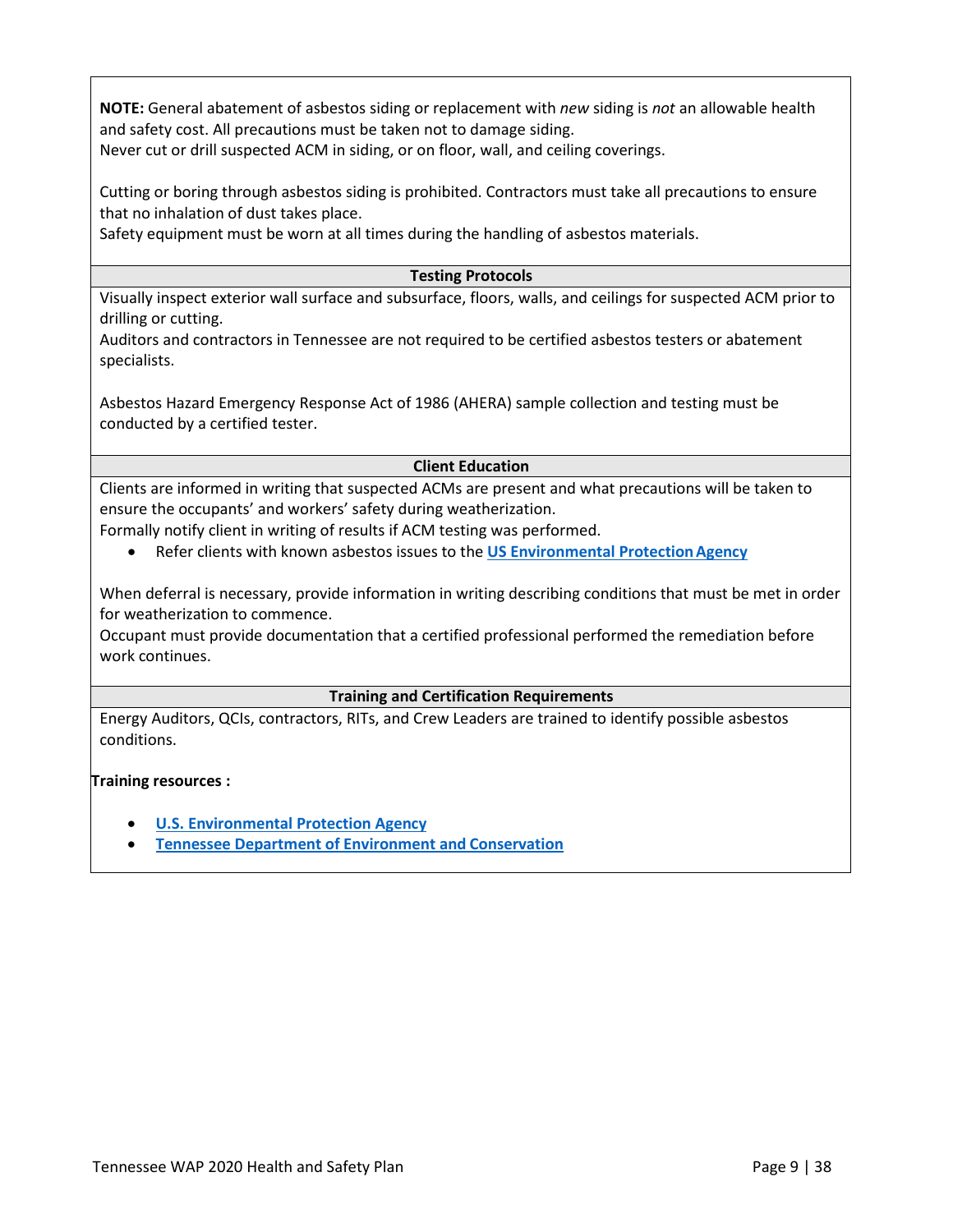| 7.2b - Asbestos - in vermiculite                                                                                                                                                                                                                                                                                                                                                                                          |                                                                                                      |         |                 |  |  |  |  |  |
|---------------------------------------------------------------------------------------------------------------------------------------------------------------------------------------------------------------------------------------------------------------------------------------------------------------------------------------------------------------------------------------------------------------------------|------------------------------------------------------------------------------------------------------|---------|-----------------|--|--|--|--|--|
| Concurrence, Alternative, or Deferral                                                                                                                                                                                                                                                                                                                                                                                     |                                                                                                      |         |                 |  |  |  |  |  |
| Concurrence with Guidance Ø<br>Alternative Guidance $\square$<br>Results in<br>Deferral $\square$                                                                                                                                                                                                                                                                                                                         |                                                                                                      |         |                 |  |  |  |  |  |
| <b>Funding</b>                                                                                                                                                                                                                                                                                                                                                                                                            |                                                                                                      |         |                 |  |  |  |  |  |
| DOE <b>⊠</b>                                                                                                                                                                                                                                                                                                                                                                                                              | LIHEAP Ø<br>State $\square$                                                                          | Utility | Other $\square$ |  |  |  |  |  |
| NOTE: Vermiculite removal is not allowed using DOE or LIHEAP health and safety funds.<br>DOE funds may be used to encapsulate asbestos by an appropriately trained professional, if<br>applicable.                                                                                                                                                                                                                        |                                                                                                      |         |                 |  |  |  |  |  |
| How do you address suspected ACMs in vermiculite that will be disturbed through the course of                                                                                                                                                                                                                                                                                                                             | weatherization work?                                                                                 |         |                 |  |  |  |  |  |
| When vermiculite is present, assume it contains asbestos unless testing determines otherwise.                                                                                                                                                                                                                                                                                                                             |                                                                                                      |         |                 |  |  |  |  |  |
| BLOWER DOOR TESTING: Where blower door tests are performed, ensure it does not disturb asbestos and<br>become airborne.<br>Conduct blower door diagnostic using pressurization instead of depressurization.<br>THDA will closely watch for results of pending DOE Vermiculite Study that is analyzing the<br>effects of airborne ACM particulates potentially disturbed by various methods of blower<br>door diagnostics. |                                                                                                      |         |                 |  |  |  |  |  |
| If vermiculite is present, it will follow the same protocols as asbestos.                                                                                                                                                                                                                                                                                                                                                 |                                                                                                      |         |                 |  |  |  |  |  |
|                                                                                                                                                                                                                                                                                                                                                                                                                           | <b>Testing Protocols</b>                                                                             |         |                 |  |  |  |  |  |
| BLOWER DOOR TESTING: Where blower door tests are performed, ensure it does not disturb asbestos. See<br>section above.                                                                                                                                                                                                                                                                                                    |                                                                                                      |         |                 |  |  |  |  |  |
| specialists.                                                                                                                                                                                                                                                                                                                                                                                                              | Auditors and contractors in Tennessee are not required to be certified asbestos testers or abatement |         |                 |  |  |  |  |  |
|                                                                                                                                                                                                                                                                                                                                                                                                                           | <b>Client Education</b>                                                                              |         |                 |  |  |  |  |  |
| Clients are informed regarding the possibility and hazards regarding asbestos.<br>Clients will be instructed in writing not to disturb suspected ACM.<br>Refer clients to the US Environmental Protection Agency<br>$\bullet$                                                                                                                                                                                             |                                                                                                      |         |                 |  |  |  |  |  |
| Additionally, clients will be informed of asbestos testing results, if testing was conducted.                                                                                                                                                                                                                                                                                                                             |                                                                                                      |         |                 |  |  |  |  |  |
| When deferral is necessary, provide information in writing describing conditions that must be met in order<br>for weatherization to commence.<br>Occupant must provide documentation that a certified professional performed the remediation before<br>work continues.                                                                                                                                                    |                                                                                                      |         |                 |  |  |  |  |  |
|                                                                                                                                                                                                                                                                                                                                                                                                                           | <b>Training and Certification Requirements</b>                                                       |         |                 |  |  |  |  |  |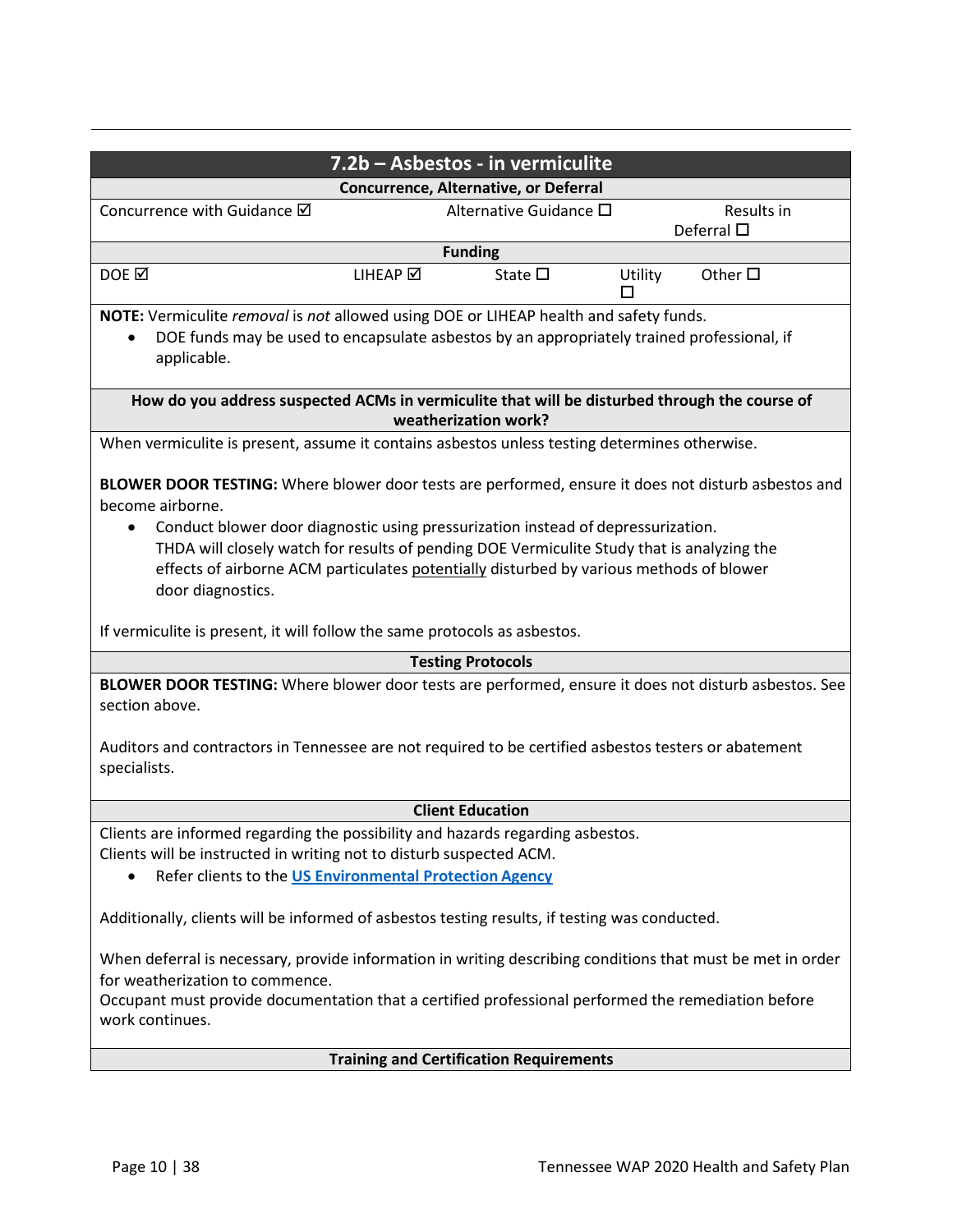Energy auditors, QCIs, contractors, RITS, and Crew Leaders are trained to identify possible asbestos conditions. Weatherization workers must use proper respiratory protection while in areas containing vermiculite.

#### **Additional training resources:**

#### • **[US Environmental Protection](https://www.epa.gov/asbestos/asbestos-training) Agency**

#### **7.2c – Asbestos - on pipes, furnaces, other small covered surfaces Concurrence, Alternative, or Deferral**

| Concurrence with Guidance $\boxtimes$ | Alternative Guidance $\square$ |                 |         | Results in<br>Deferral $\square$ |
|---------------------------------------|--------------------------------|-----------------|---------|----------------------------------|
|                                       |                                |                 |         |                                  |
|                                       |                                | <b>Funding</b>  |         |                                  |
| DOE <b>M</b>                          | LIHEAP $\boxtimes$             | State $\square$ | Utility | Other $\square$                  |

**NOTE:** Asbestos removal on *pipes, furnaces, and/or other small covered surfaces* is allowed using DOE health and safety funds.

- Subgrantees must notify the state prior to funding such actions.
- Charge only those costs directly associated with the testing, encapsulation, or removal to the H&S budget category.
- DOE funds may be used to encapsulate asbestos by an appropriately trained professional, if appropriate.
- See categories below for additional details.

**How do you address suspected ACM's (e.g., pipes, furnaces, other small surfaces) that will be disturbed through the course of weatherization work?**

#### **Assume asbestos is present in suspect covering materials.**

#### **DEFINITIONS:**

**Friable -** means the material can be crumbled, pulverized, or reduced to powder by the pressure of an ordinary human hand.

**[Encapsulation](https://www.epa.gov/sites/production/files/documents/2003pt763_0.pdf)** is defined *as the treatment of ACBM (Asbestos Containing Building Material) with a material that surrounds or embeds asbestos fibers in an adhesive matrix to prevent the release of fibers, as the encapsulant creates a membrane over the surface (bridging encapsulant) or penetrates the material and binds its components together (penetrating encapsulant*).

**NOTE:** Weatherization workers may address ACMs such as asbestos tape on ductwork and HVAC systems as long as it is not observed to be in such a state of degradation-meeting the definition of friable. See above.

• The encapsulation of this type of material can be completed by using an approved duct mastic to completely cover and seal the tape where friability is no longer a concern.

**BLOWER DOOR TESTING:** Where blower door tests are performed, ensure it does not disturb asbestos.

• Conduct blower door diagnostic using pressurization instead of depressurization. THDA will closely watch for results of pending DOE Vermiculite Study that is analyzing the effects of airborne ACM particulates potentially disturbed by various methods of blower door diagnostics.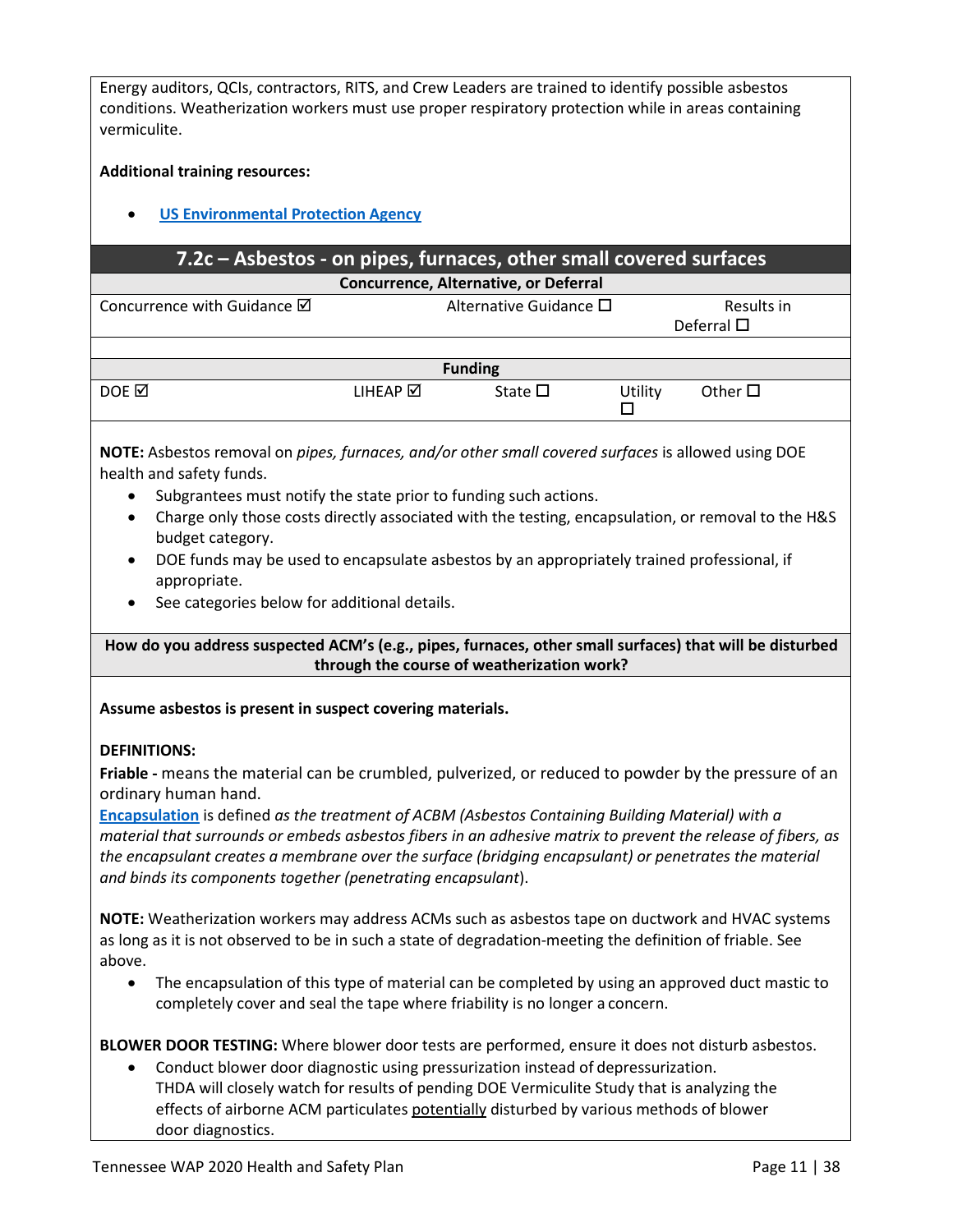#### **As stated in the above Funding category**:

- DOE funds *can* be used to remove asbestos pipes, furnaces, and other small covered surfaces as a health and safety measure if requested and approved by the State.
- The removal can only be performed by an AHERA asbestos control professional. This applies only to the removal of asbestos on *pipes, furnaces, and other small covered areas*.

#### **Testing Protocols**

Assess whether suspected ACMs are present.

AHERA sample collection and testing is allowed and must be conducted by a certified tester.

#### **Client Education**

Clients are informed regarding the possibility and hazards regarding asbestos. Clients will be instructed in writing not to disturb suspected ACM.

• Refer clients to the **[US Environmental Protection](https://www.epa.gov/asbestos) Agency**

Additionally, clients will be informed of asbestos testing results, if testing was conducted.

When deferral is necessary, provide information in writing describing conditions that must be met in order for weatherization to commence.

Occupant must provide documentation that a certified professional performed the remediation before work continues.

#### **Training and Certification Requirements**

Energy auditors, QCIs, contractors, RITs, and Crew Leaders are trained to identify possible asbestos conditions.

#### **Additional training:**

**[U.S. Environmental Protection Agency](https://www.epa.gov/asbestos/asbestos-training)**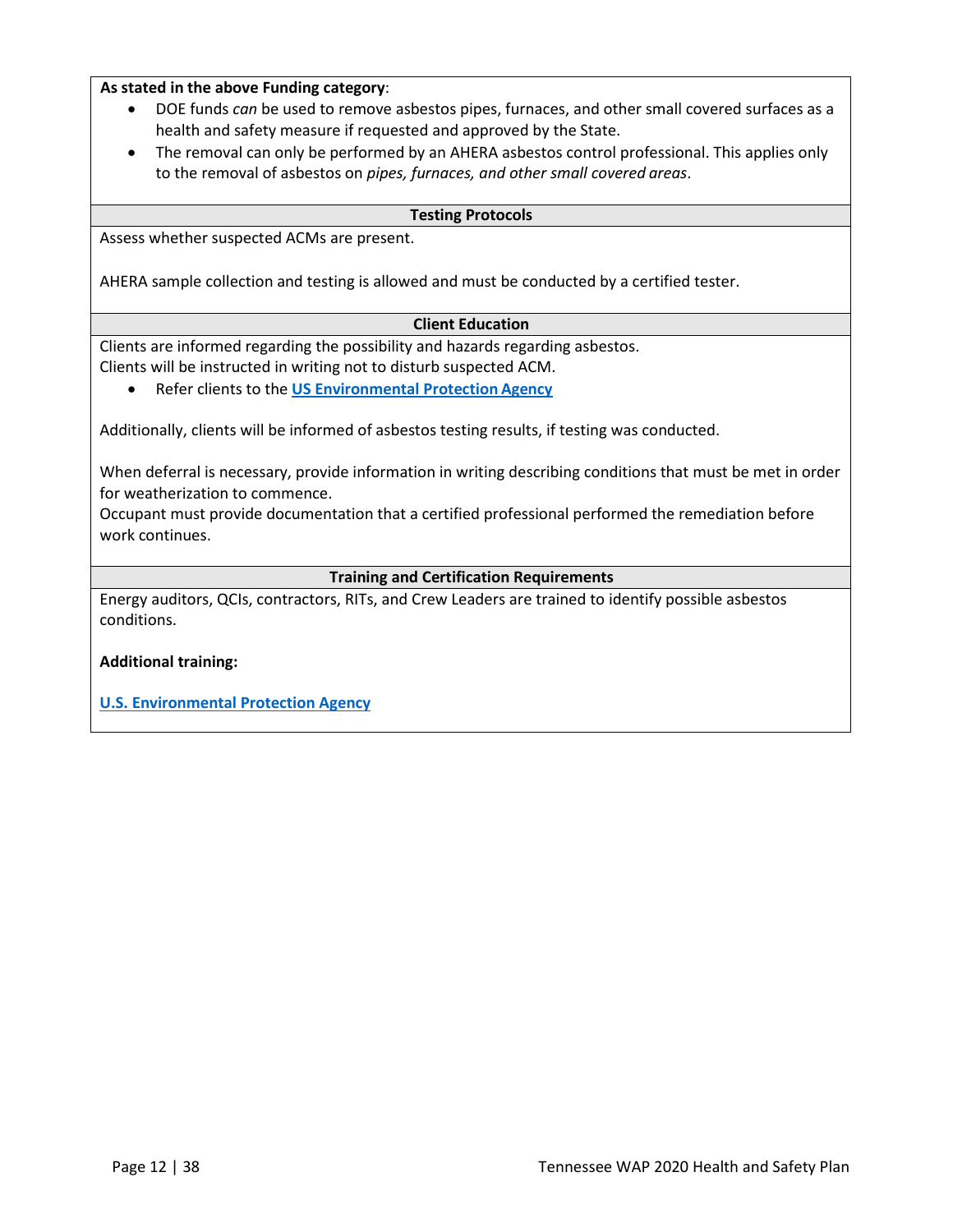| 7.5 - Biologicals and Unsanitary Conditions<br>(odors, mustiness, bacteria, viruses, raw sewage, rotting wood, etc.)                                                                                               |                                                                                                                                                               |                                       |              |                                  |  |  |  |
|--------------------------------------------------------------------------------------------------------------------------------------------------------------------------------------------------------------------|---------------------------------------------------------------------------------------------------------------------------------------------------------------|---------------------------------------|--------------|----------------------------------|--|--|--|
|                                                                                                                                                                                                                    |                                                                                                                                                               | Concurrence, Alternative, or Deferral |              |                                  |  |  |  |
| Concurrence with Guidance Ø                                                                                                                                                                                        |                                                                                                                                                               | Alternative Guidance □                |              | Results in<br>Deferral $\square$ |  |  |  |
|                                                                                                                                                                                                                    |                                                                                                                                                               | Unallowable Measure O                 |              |                                  |  |  |  |
|                                                                                                                                                                                                                    |                                                                                                                                                               | <b>Funding</b>                        |              |                                  |  |  |  |
| DOE <b>M</b>                                                                                                                                                                                                       | LIHEAP Ø                                                                                                                                                      | State $\square$                       | Utility<br>П | Other $\square$                  |  |  |  |
| What guidance do you provide Subgrantees for dealing with biological and/or unsanitary conditions in                                                                                                               |                                                                                                                                                               | homes slated for weatherization?      |              |                                  |  |  |  |
| NOTE: Remediation of conditions that may lead to or promote biological concerns and unsanitary                                                                                                                     |                                                                                                                                                               |                                       |              |                                  |  |  |  |
| conditions is allowed.                                                                                                                                                                                             |                                                                                                                                                               |                                       |              |                                  |  |  |  |
| Addressing bacteria and viruses is not an allowable cost.<br>$\bullet$                                                                                                                                             |                                                                                                                                                               |                                       |              |                                  |  |  |  |
|                                                                                                                                                                                                                    |                                                                                                                                                               |                                       |              |                                  |  |  |  |
| Deferral may be necessary in cases where a known agent is present in the home that may create a serious                                                                                                            |                                                                                                                                                               |                                       |              |                                  |  |  |  |
| risk to occupants or weatherization workers.                                                                                                                                                                       |                                                                                                                                                               |                                       |              |                                  |  |  |  |
| If any issues are identified that are beyond the scope of WAP, alternate funding sources will be considered<br>if available.                                                                                       |                                                                                                                                                               |                                       |              |                                  |  |  |  |
|                                                                                                                                                                                                                    |                                                                                                                                                               |                                       |              |                                  |  |  |  |
| Units with severe issues identified by the energy auditor or contractor will be deferred. The subgrantee<br>will carefully evaluate the whole house situation and make the determination if deferral is necessary. |                                                                                                                                                               |                                       |              |                                  |  |  |  |
| See Mold and Moisture section for more information.                                                                                                                                                                |                                                                                                                                                               |                                       |              |                                  |  |  |  |
|                                                                                                                                                                                                                    |                                                                                                                                                               | <b>Testing Protocols</b>              |              |                                  |  |  |  |
| Auditors and contractors utilize primarily sensory inspections to identify issues related to biological and<br>unsanitary conditions. These conditions can include: moisture issues, rotten wood, and raw sewage.  |                                                                                                                                                               |                                       |              |                                  |  |  |  |
| The Tennessee Weatherization Field Guide offers basic information on these types of occurrences                                                                                                                    |                                                                                                                                                               |                                       |              |                                  |  |  |  |
|                                                                                                                                                                                                                    |                                                                                                                                                               | <b>Client Education</b>               |              |                                  |  |  |  |
| The auditor informs the client in writing of any observed conditions and potential hazards.                                                                                                                        |                                                                                                                                                               |                                       |              |                                  |  |  |  |
|                                                                                                                                                                                                                    |                                                                                                                                                               |                                       |              |                                  |  |  |  |
| When deferral is necessary, provide information in writing describing conditions that must be met in order<br>for weatherization to commence.                                                                      |                                                                                                                                                               |                                       |              |                                  |  |  |  |
| The Tennessee Department of Health offers information how a client can maintain a sanitary home.                                                                                                                   |                                                                                                                                                               |                                       |              |                                  |  |  |  |
|                                                                                                                                                                                                                    |                                                                                                                                                               |                                       |              |                                  |  |  |  |
| The US Department of Housing and Urban Development also offers valuable information to train what<br>constitutes a healthy home.                                                                                   |                                                                                                                                                               |                                       |              |                                  |  |  |  |
|                                                                                                                                                                                                                    | The US Environmental Protection Agency describes biological pollutants' impact on indoor air quality<br>and provides tips for reducing biological pollutants. |                                       |              |                                  |  |  |  |
|                                                                                                                                                                                                                    |                                                                                                                                                               |                                       |              |                                  |  |  |  |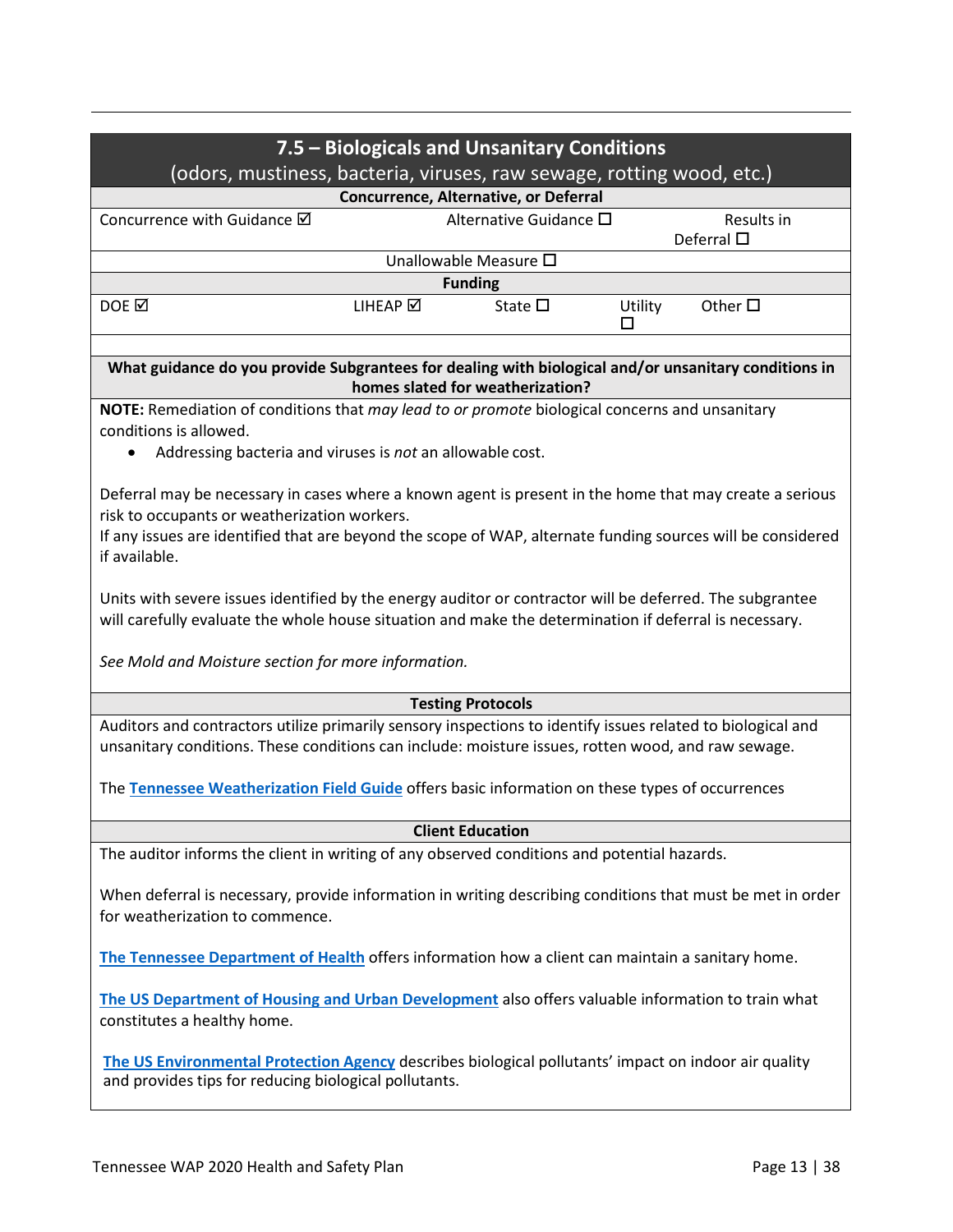#### **Training**

Energy auditors, QCIs, contractors, RITS, and Crew Leaders are trained to identify issues related to biologicals and unsanitary conditions.

**[Tennessee Department of Health](https://www.tn.gov/health/cedep/environmental/healthy-homes.html)** offers information how to maintain a healthy home. It is encouraged auditors, QCIs, contractors, and so forth are familiar with this information to better guide their observations in a home.

**[The US Department of Housing and Urban Development](https://www.hud.gov/program_offices/healthy_homes/healthyhomes)** also offers valuable information to train what constitutes a healthy home

**[The US Environmental Protection Agency](https://www.epa.gov/indoor-air-quality-iaq/biological-pollutants-impact-indoor-air-quality)** describes biological pollutants' impact on indoor air quality and provides tips for reducing biological pollutants.

**[Tennessee Weatherization Field Guide](http://wxfieldguide.com/tn/TNWxFieldGuide_2018_SWS.pdf)** offers additional training concepts.

| 7.6 – Building Structure and Roofing                                                                            |          |                                                 |         |                                  |  |  |
|-----------------------------------------------------------------------------------------------------------------|----------|-------------------------------------------------|---------|----------------------------------|--|--|
| Concurrence, Alternative, or Deferral                                                                           |          |                                                 |         |                                  |  |  |
| Concurrence with Guidance $\square$                                                                             |          | Alternative Guidance Ø                          |         | Results in<br>Deferral $\square$ |  |  |
|                                                                                                                 |          |                                                 |         |                                  |  |  |
|                                                                                                                 |          | <b>Funding</b>                                  |         |                                  |  |  |
| DOE <b>M</b>                                                                                                    | LIHEAP Ø | State $\square$                                 | Utility | Other $\square$                  |  |  |
| MEASURE CATEGORY: Minor structure and roof repairs may be funded as health and safety measures or as            |          |                                                 |         |                                  |  |  |
| incidental repairs. Clear documentation to the funding source and category is necessary to be retained in       |          |                                                 |         |                                  |  |  |
| the client file.                                                                                                |          |                                                 |         |                                  |  |  |
| What guidance do you provide Subgrantees for dealing with structural issues (e.g., roofing, wall,               |          |                                                 |         |                                  |  |  |
|                                                                                                                 |          | foundation) in homes slated for weatherization? |         |                                  |  |  |
| Building rehabilitation is beyond the scope of the Weatherization Assistance Program. Homes that require        |          |                                                 |         |                                  |  |  |
| more than minor repairs must be deferred.                                                                       |          |                                                 |         |                                  |  |  |
|                                                                                                                 |          |                                                 |         |                                  |  |  |
| DOE health and safety funds may be used for allowing safe access to areas being weatherized, as                 |          |                                                 |         |                                  |  |  |
| necessary to protect the client andweatherization workers. All other minor building and roof repairs will       |          |                                                 |         |                                  |  |  |
| be considered incidental repairs and included in the calculation of the cumulative SIR.                         |          |                                                 |         |                                  |  |  |
| How do you define "minor" or allowable structure and roofing repairs, and at what point are repairs             |          |                                                 |         |                                  |  |  |
|                                                                                                                 |          | considered beyond the scope of weatherization?  |         |                                  |  |  |
| A minor repair shall remain under the cost of \$1,150.00                                                        |          |                                                 |         |                                  |  |  |
| Minor roof repairs include, but not limited to: patching loose or removed roofing materials,<br>$\bullet$       |          |                                                 |         |                                  |  |  |
| flashing near roof penetrations, etc.                                                                           |          |                                                 |         |                                  |  |  |
| Minor building repairs include, but are not limited to: crawlspace and attic access repair which are            |          |                                                 |         |                                  |  |  |
| necessary for safe entry.                                                                                       |          |                                                 |         |                                  |  |  |
| Subgrantees will seek prior approval from THDA if uncertain whether or not the repair is considered<br>"minor". |          |                                                 |         |                                  |  |  |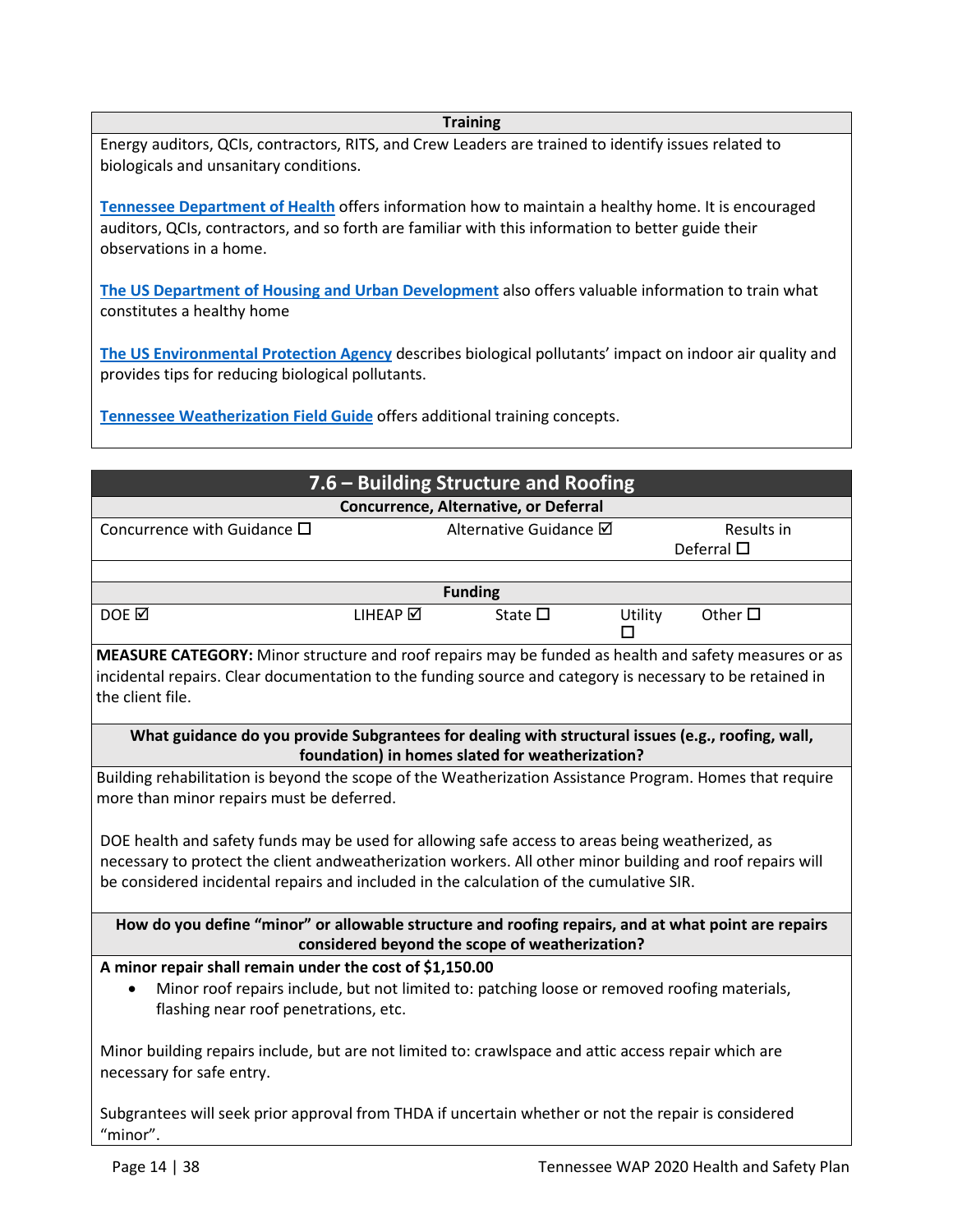Subgrantees are strongly encouraged to leverage funds from outside programs to repair major structural and roofing repairs that are beyond the scope of weatherization.

**If priority lists are used, and these repairs are designated as Incidental Repairs, at what point is a sitespecific audit required?**

N/A

#### **Client Education**

Client will be notified of structurally compromised areas when resulting in a deferral.

When deferral is necessary, provide information in writing describing conditions that must be met in order for weatherization to commence.

#### **Training**

Energy auditors, QCIs, contractors, RITs, and Crew Leaders receive training to identify building and roofing issues. The above weatherization roles primarily rely on visual inspections when determining structural or roofing issues.

The following is a helpful resource to help identify common roof related issues:

**[Checklist for Routine Inspection of Buildings](https://www.gsa.gov/real-estate/historic-preservation/historic-preservation-policy-tools/preservation-tools-resources/technical-documents?Form_Load=88114)** – Kansas State Historical Society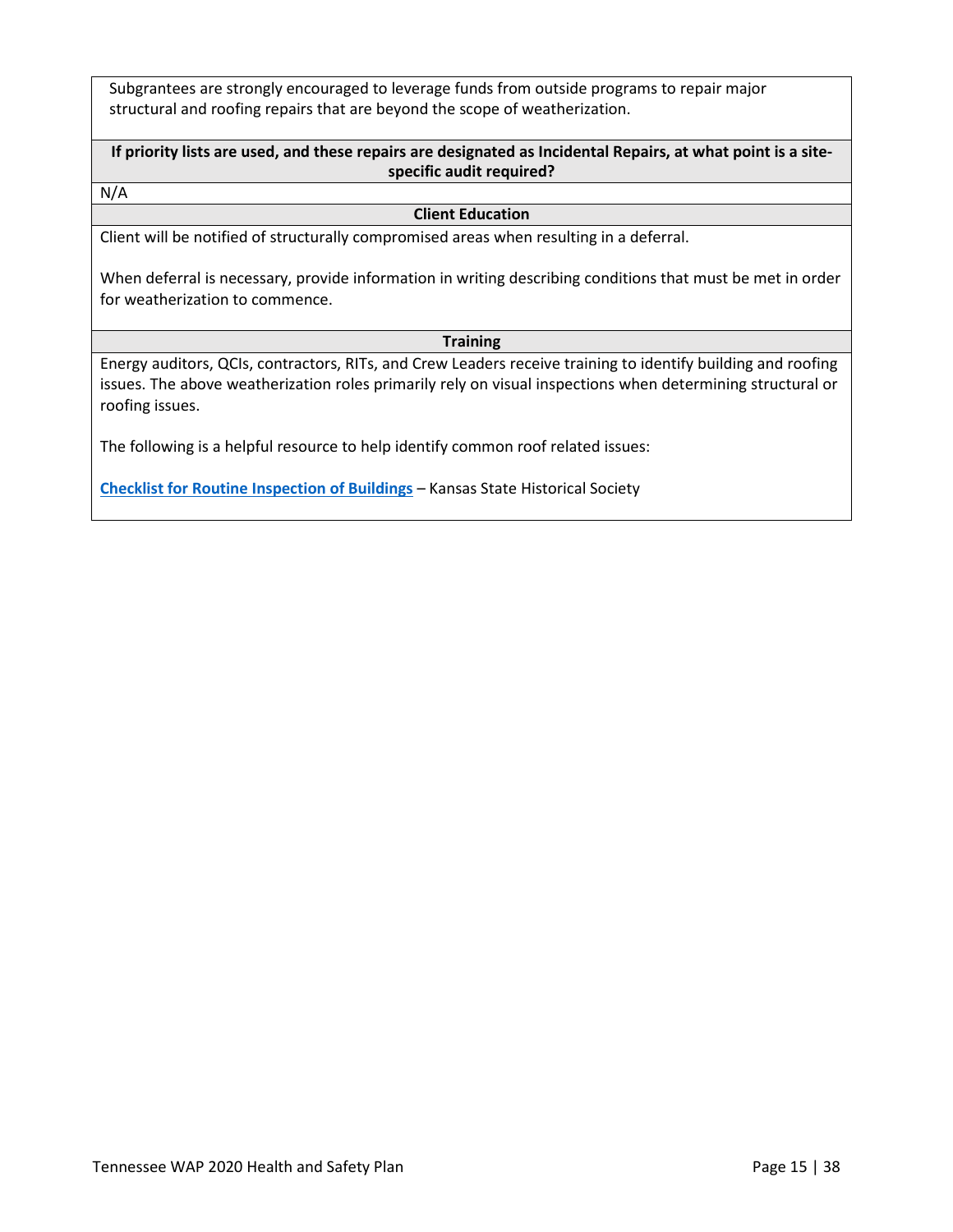|                                                                                                                                                                                                                                                                                                                                                                                                                                                                                                                                                                                                                                                                                                                                    |                                                                                                                                                                                                                                                                                                                                                                                                                         | 7.7 - Code Compliance    |         |                    |  |  |
|------------------------------------------------------------------------------------------------------------------------------------------------------------------------------------------------------------------------------------------------------------------------------------------------------------------------------------------------------------------------------------------------------------------------------------------------------------------------------------------------------------------------------------------------------------------------------------------------------------------------------------------------------------------------------------------------------------------------------------|-------------------------------------------------------------------------------------------------------------------------------------------------------------------------------------------------------------------------------------------------------------------------------------------------------------------------------------------------------------------------------------------------------------------------|--------------------------|---------|--------------------|--|--|
|                                                                                                                                                                                                                                                                                                                                                                                                                                                                                                                                                                                                                                                                                                                                    | Concurrence, Alternative, or Deferral                                                                                                                                                                                                                                                                                                                                                                                   |                          |         |                    |  |  |
| Concurrence with Guidance Ø                                                                                                                                                                                                                                                                                                                                                                                                                                                                                                                                                                                                                                                                                                        |                                                                                                                                                                                                                                                                                                                                                                                                                         | Alternative Guidance □   |         | Results in         |  |  |
|                                                                                                                                                                                                                                                                                                                                                                                                                                                                                                                                                                                                                                                                                                                                    |                                                                                                                                                                                                                                                                                                                                                                                                                         |                          |         | Deferral $\square$ |  |  |
|                                                                                                                                                                                                                                                                                                                                                                                                                                                                                                                                                                                                                                                                                                                                    |                                                                                                                                                                                                                                                                                                                                                                                                                         | <b>Funding</b>           |         |                    |  |  |
| DOE <b>⊠</b>                                                                                                                                                                                                                                                                                                                                                                                                                                                                                                                                                                                                                                                                                                                       | LIHEAP Ø                                                                                                                                                                                                                                                                                                                                                                                                                | State $\square$          | Utility | Other $\square$    |  |  |
| MEASURE CATEGORY: Code compliance corrections may be funded as health and safety measures or as<br>incidental repairs. Clear documentation to the funding source and category is necessary to be retained in<br>the client file.                                                                                                                                                                                                                                                                                                                                                                                                                                                                                                   |                                                                                                                                                                                                                                                                                                                                                                                                                         |                          |         |                    |  |  |
| What guidance do you provide Subgrantees for dealing with code compliance issues in homes receiving                                                                                                                                                                                                                                                                                                                                                                                                                                                                                                                                                                                                                                |                                                                                                                                                                                                                                                                                                                                                                                                                         | weatherization measures? |         |                    |  |  |
| Correction of preexisting code compliance issues is not an allowable cost unless triggered by<br>weatherization measures being installed in a specific room or area of the home.<br>When correction of preexisting code compliance issues is triggered and paid for with WAP funds,<br>$\bullet$<br>cite specific code requirements with reference to the weatherization measure(s) that triggered the<br>code compliance issue in the client file.<br>State, local, or the authority having jurisdiction (AHJ) codes must be followed while installing<br>weatherization measures, including health and safety measures.<br>Condemned properties and properties where "red tagged" health and safety conditions exist that cannot |                                                                                                                                                                                                                                                                                                                                                                                                                         |                          |         |                    |  |  |
| be corrected under this guidance should be deferred.<br>What specific situations commonly trigger code compliance work requirements for your network? How                                                                                                                                                                                                                                                                                                                                                                                                                                                                                                                                                                          |                                                                                                                                                                                                                                                                                                                                                                                                                         |                          |         |                    |  |  |
|                                                                                                                                                                                                                                                                                                                                                                                                                                                                                                                                                                                                                                                                                                                                    |                                                                                                                                                                                                                                                                                                                                                                                                                         | are they addressed?      |         |                    |  |  |
|                                                                                                                                                                                                                                                                                                                                                                                                                                                                                                                                                                                                                                                                                                                                    | Code compliance related to a specific weatherization measure that is being installed would not lead to<br>deferral unless code compliance would lead to expensive rehabilitation of the home and/or available<br>funding for such compliance is not available.<br>Examples of code compliance situations beyond the scope would be the complete re-wiring of a home, or<br>hard wiring all smoke and CO detectors, etc. |                          |         |                    |  |  |
|                                                                                                                                                                                                                                                                                                                                                                                                                                                                                                                                                                                                                                                                                                                                    |                                                                                                                                                                                                                                                                                                                                                                                                                         | <b>Client Education</b>  |         |                    |  |  |
| Client will be informed in writing of observed code compliance issues when resulting in a deferral.                                                                                                                                                                                                                                                                                                                                                                                                                                                                                                                                                                                                                                |                                                                                                                                                                                                                                                                                                                                                                                                                         |                          |         |                    |  |  |
| When deferral is necessary, provide information in writing describing conditions that must be met in order<br>for weatherization to commence.                                                                                                                                                                                                                                                                                                                                                                                                                                                                                                                                                                                      |                                                                                                                                                                                                                                                                                                                                                                                                                         |                          |         |                    |  |  |
| <b>Training</b>                                                                                                                                                                                                                                                                                                                                                                                                                                                                                                                                                                                                                                                                                                                    |                                                                                                                                                                                                                                                                                                                                                                                                                         |                          |         |                    |  |  |
|                                                                                                                                                                                                                                                                                                                                                                                                                                                                                                                                                                                                                                                                                                                                    | It is the responsibility of the subgrantee to have knowledge, or ready access to, local codes in their service<br>territory. It is encouraged each sub-grantee keep open communication with local building officials to<br>prepare inspectors of Tennessee's weatherization program standard work specifications.                                                                                                       |                          |         |                    |  |  |
| The Tennessee Weatherization Field Guide addresses some code compliance scenarios.                                                                                                                                                                                                                                                                                                                                                                                                                                                                                                                                                                                                                                                 |                                                                                                                                                                                                                                                                                                                                                                                                                         |                          |         |                    |  |  |
| The Contract to Provide Services found in Tennessee's WAP Manual includes a clause that requires                                                                                                                                                                                                                                                                                                                                                                                                                                                                                                                                                                                                                                   |                                                                                                                                                                                                                                                                                                                                                                                                                         |                          |         |                    |  |  |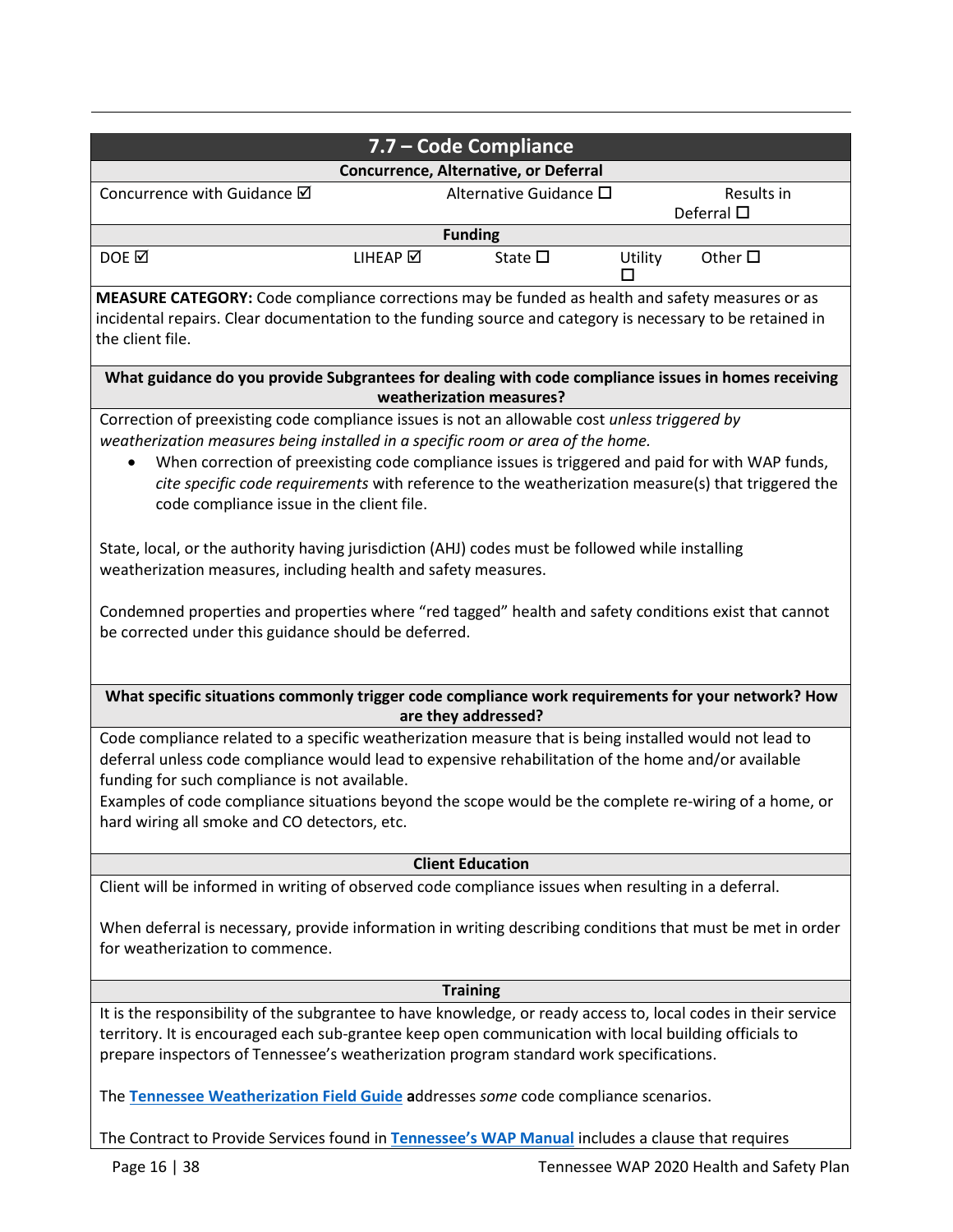contractors to comply with local code. Each contractor awarded a bid on a single job must sign this document. Therefore, it is also the contractor's responsibility to be aware of local code.

**[Tennessee Building Codes](https://www.tn.gov/commerce/fire/codes-enforcement.html)** – State site which lists all residential and building code, including county exemptions.

| 7.8 - Combustion Gases                                                                                                                                                                                                                                                                                                                                                                                                 |
|------------------------------------------------------------------------------------------------------------------------------------------------------------------------------------------------------------------------------------------------------------------------------------------------------------------------------------------------------------------------------------------------------------------------|
| Concurrence, Alternative, or Deferral                                                                                                                                                                                                                                                                                                                                                                                  |
| Concurrence with Guidance Ø<br>Alternative Guidance □<br>Results in<br>Deferral $\square$                                                                                                                                                                                                                                                                                                                              |
|                                                                                                                                                                                                                                                                                                                                                                                                                        |
| <b>Funding</b>                                                                                                                                                                                                                                                                                                                                                                                                         |
| DOE <b>M</b><br>LIHEAP Ø<br>State $\square$<br>Other $\square$<br>Utility<br>п                                                                                                                                                                                                                                                                                                                                         |
| DOE funds will be used for health and safety related issues related to the proper venting of combustion<br>appliances, testing of combustion gases, and any resulting repair or replacement of the combustion<br>appliance.                                                                                                                                                                                            |
| <b>Testing Protocols</b>                                                                                                                                                                                                                                                                                                                                                                                               |
| Combustion safety testing is required when combustion appliances are present. Documentation of this<br>testing must be included in the client file.                                                                                                                                                                                                                                                                    |
| If unsafe conditions whose remediation is necessary to perform weatherization cannot be remedied by<br>repair or tuning, replacement of the combustion appliance is an allowable H&S measure unless prevented<br>by other guidance herein.                                                                                                                                                                             |
| Maintain documentation justifying the replacement with a cost comparison between replacement<br>and repair in the client file.                                                                                                                                                                                                                                                                                         |
| Replacement HVAC and Appliances: Must meet manufacturer safety guidelines and those specified in the<br>BPI's 1200 Combustion Safety Standards and the Tennessee Weatherization Field Guide.                                                                                                                                                                                                                           |
| Auditors will verify within the Weatherization Assistant to determine if the appliance can be<br>$\bullet$<br>justified as an ECM prior to replacement as an H&S measure.                                                                                                                                                                                                                                              |
| NOTE: Replacement of gas ovens/stovetops/ranges is not allowed under DOE health and safety<br>funding. See section Gas Ovens/Stovetops/Ranges                                                                                                                                                                                                                                                                          |
| See Air-Conditioning and Heating Systems section and Attachment A for more information.                                                                                                                                                                                                                                                                                                                                |
| <b>Common Combustion Safety Diagnostics:</b>                                                                                                                                                                                                                                                                                                                                                                           |
| Test naturally drafting appliances for spillage and CO during CAZ depressurization testing pre- and<br>post-weatherization and before leaving the home on any day when work has been done that could<br>affect draft (e.g., tightening the home, adding exhaust).<br>Inspect venting of combustion appliances and confirm adequate clearances.<br>٠<br>Inspect for proper clearances of surrounding combustibles.<br>٠ |
| Proper venting to the outside for combustion appliances, including gas dryers and refrigerators,<br>furnaces, vented space heaters and water heaters is required.<br>Correction of venting will be completed when testing indicates a problem.                                                                                                                                                                         |
| How are crews instructed to handle problems discovered during testing, and what are the specific<br>protocols for addressing hazards that require an immediate response?                                                                                                                                                                                                                                               |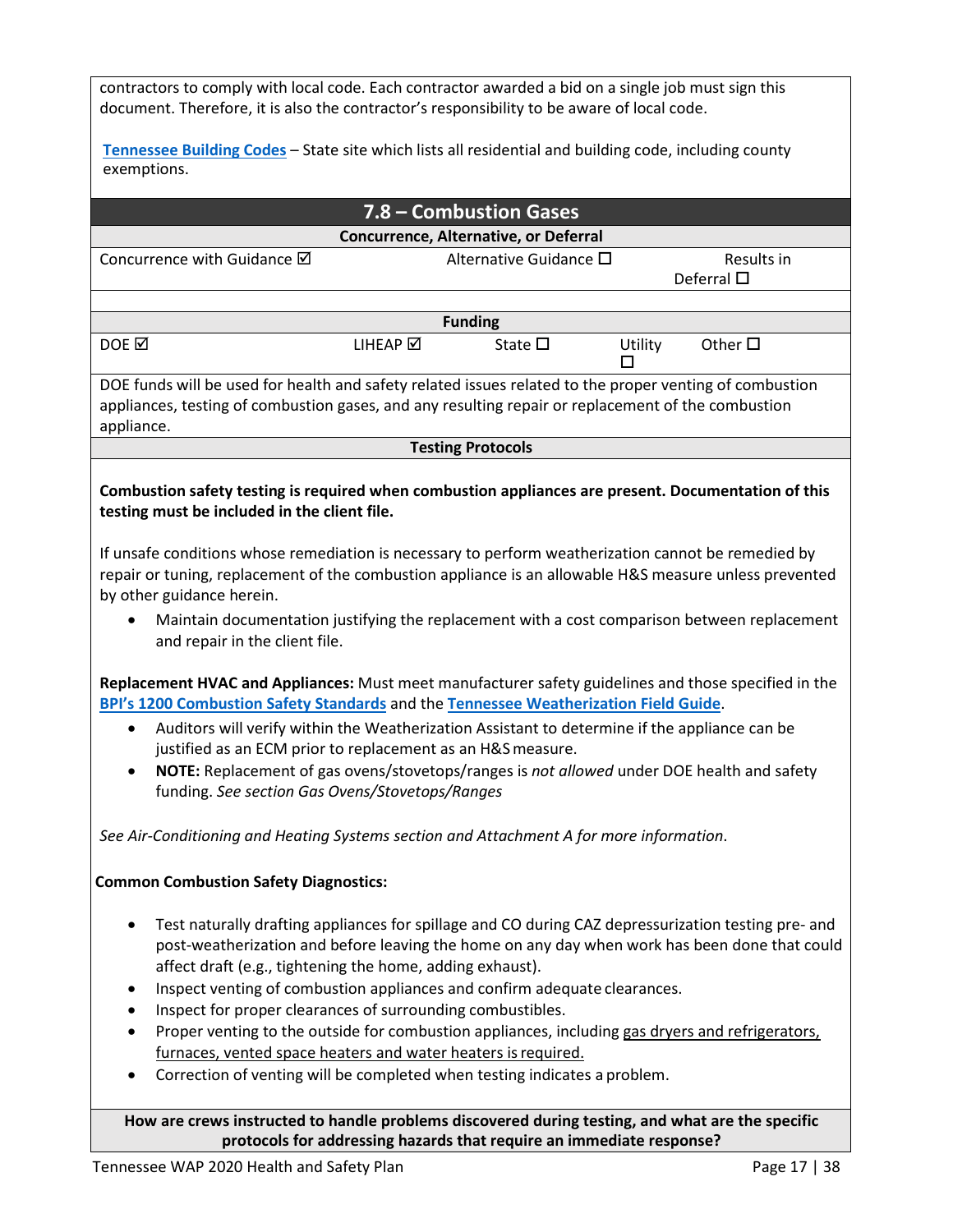If CO is above 9ppm and is linked to a malfunctioning combustion appliance within the living space, clients must be notified immediately and a follow up must be made in writing to the client. This information is contained in the **[Tennessee Weatherization Field Guide.](http://wxfieldguide.com/tn/TNWxFieldGuide_2018_SWS.pdf)** 

#### **Client Education**

The client will be notified of any danger related to combustion gases as discovered.

Provide client with combustion safety and hazards information.

**Training**

Tennessee currently follows **BPI's 1200 – S - [2017 Combustion Appliance and Fuel Distribution System](http://www.bpi.org/sites/default/files/ANSI%20BPI-1200-S-2017%20Standard%20Practice%20for%20Basic%20Analysis%20of%20Buildings.pdf) [Inspection](http://www.bpi.org/sites/default/files/ANSI%20BPI-1200-S-2017%20Standard%20Practice%20for%20Basic%20Analysis%20of%20Buildings.pdf)** Protocol.

All WAP energy auditors and QCI inspectors are trained to these standards during the certification process.

Additional information for auditors and contractors is located in the **[Tennessee Weatherization Field](http://wxfieldguide.com/tn/TNWxFieldGuide_2018_SWS.pdf) [Guide.](http://wxfieldguide.com/tn/TNWxFieldGuide_2018_SWS.pdf)** Combustion analysis definitions, diagnostic procedures, and health effects of excessive CO are some of the subjects covered in the guide.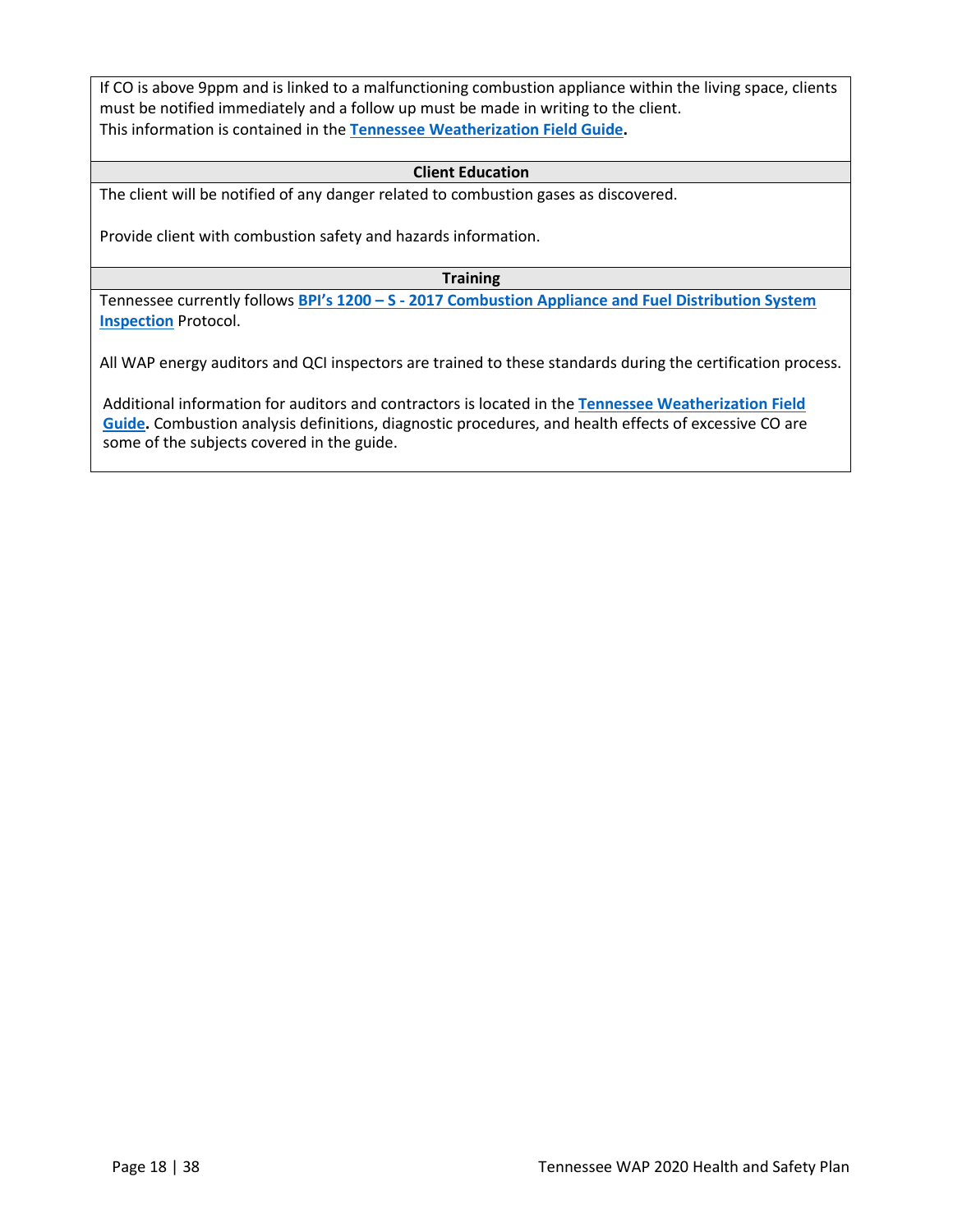|                                                                                                                                                                                                                                    | 7.9 - Electrical                                                                                                                                                                                                                                                                                                                                                                                                      |  |  |  |  |  |
|------------------------------------------------------------------------------------------------------------------------------------------------------------------------------------------------------------------------------------|-----------------------------------------------------------------------------------------------------------------------------------------------------------------------------------------------------------------------------------------------------------------------------------------------------------------------------------------------------------------------------------------------------------------------|--|--|--|--|--|
|                                                                                                                                                                                                                                    | Concurrence, Alternative, or Deferral                                                                                                                                                                                                                                                                                                                                                                                 |  |  |  |  |  |
| Concurrence with Guidance Ø                                                                                                                                                                                                        | Alternative Guidance □<br>Results in<br>Deferral $\square$                                                                                                                                                                                                                                                                                                                                                            |  |  |  |  |  |
|                                                                                                                                                                                                                                    |                                                                                                                                                                                                                                                                                                                                                                                                                       |  |  |  |  |  |
|                                                                                                                                                                                                                                    | <b>Funding</b>                                                                                                                                                                                                                                                                                                                                                                                                        |  |  |  |  |  |
| DOE $\boxtimes$<br>LIHEAP Ø                                                                                                                                                                                                        | Utility<br>Other $\square$<br>State $\square$<br>ΙI                                                                                                                                                                                                                                                                                                                                                                   |  |  |  |  |  |
| MEASURE CATEGORY: Minor electrical repairs may be funded as health and safety measures or as<br>incidental repairs. Clear documentation to the funding source and category is necessary to be retained in<br>the client file.      |                                                                                                                                                                                                                                                                                                                                                                                                                       |  |  |  |  |  |
|                                                                                                                                                                                                                                    | What guidance do you provide Subgrantees for dealing with electrical hazards, including knob & tube<br>wiring, in homes slated for weatherization?                                                                                                                                                                                                                                                                    |  |  |  |  |  |
| required by the AHJ.<br>wiring due to its age and condition may be beyond the scope of WAP.<br>proceeding.                                                                                                                         | Knob and Tube Wiring: Evaluate and if necessary, provide sufficient over-current protection and<br>damming (if required) prior to insulating building components containing knob and tube wiring, as<br>NOTE: Knob and Tube wiring will not be replaced using DOE health and safety funds. Replacing electrical<br>These units will be deferred if the presence of knob and tube wiring prohibits weatherization from |  |  |  |  |  |
| <b>General Electrical Hazards</b><br>associated to energy conservation measures.<br>allowed.<br>Presence and condition of knob-and-tube wiring.<br>Alterations that may create an electrical hazard.<br>Breaker size and condition | Electrical repairs should be kept to a minimum as funding is limited and hazard repairs are meant to be<br>Electrical hazards are primarily determined through visual inspection. Voltage drop and detection testing is<br>Examples of electrical hazards auditors, QCIs, and weatherization contractors may inspect include:                                                                                         |  |  |  |  |  |
|                                                                                                                                                                                                                                    | How do you define "minor" or allowable electrical repairs, and at what point are repairs considered<br>beyond the scope of weatherization?                                                                                                                                                                                                                                                                            |  |  |  |  |  |
| A minor repair shall remain under the cost of \$1,150.00                                                                                                                                                                           |                                                                                                                                                                                                                                                                                                                                                                                                                       |  |  |  |  |  |
|                                                                                                                                                                                                                                    | Minor electrical repairs includes items such as installing junction boxes where electrical wires are spliced<br>together and the installation of properly sized breakers for weatherization related measures.                                                                                                                                                                                                         |  |  |  |  |  |

Major wiring issues and electrical problems may be beyond the scope of WAP. If it is discovered that major issues are present with the existing electrical system, the unit will be deferred. Such items could include, but is not limited to: replacement of service panels, replacement of all wiring, overloaded electrical circuits, etc.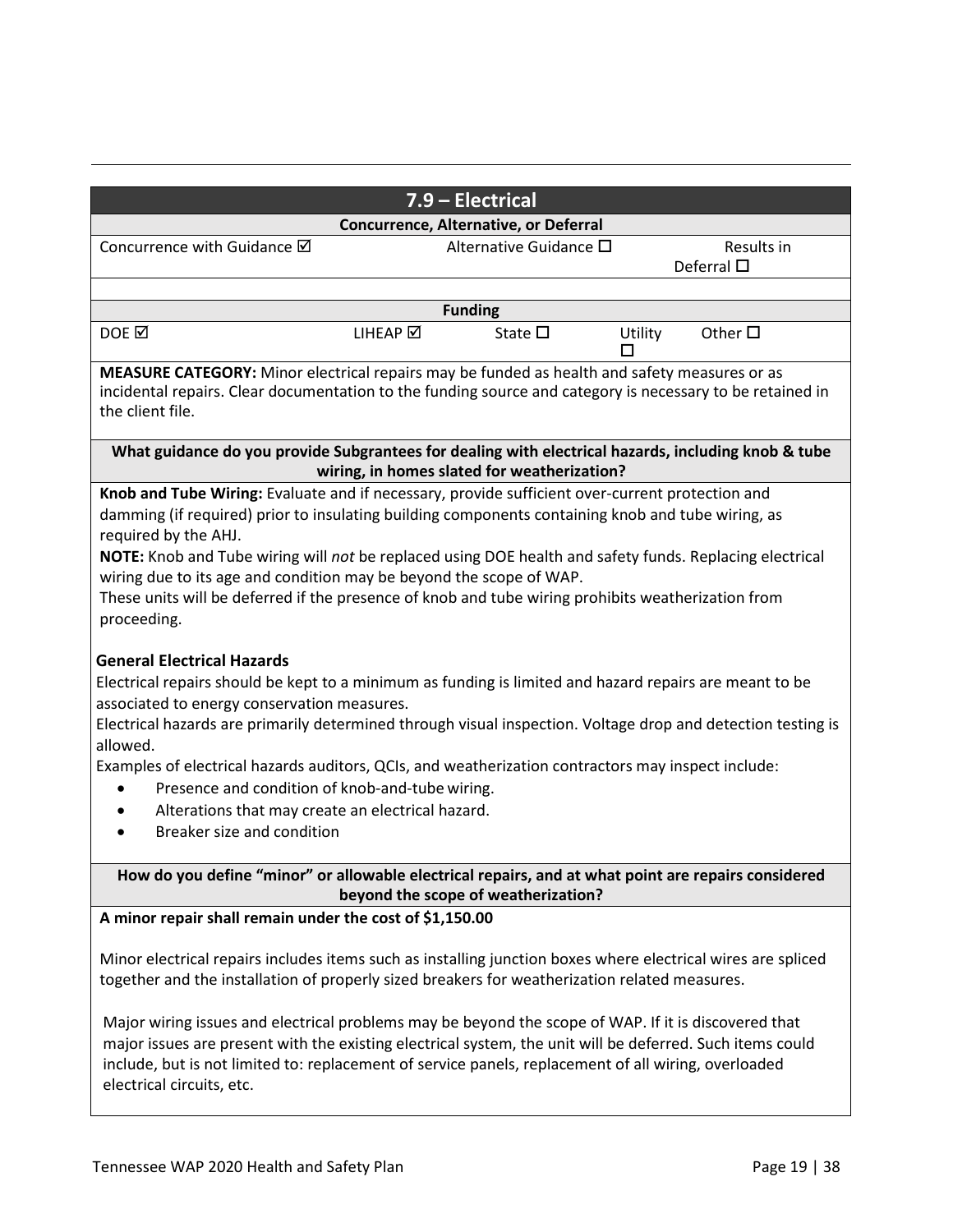**If priority lists are used, and these repairs are designated as Incidental Repairs, at what point is a sitespecific audit required?**

N/A

#### **Client Education**

Clients will be notified in writing of imminent dangers, hazards, and code compliance issues related to electrical systems when resulting in a deferral.

When electrical issues are the cause of a deferral, provide information to client on over-current protection, overloading circuits, and basic electrical safety/risks.

When deferral is necessary, provide information in writing describing conditions that must be met in order for weatherization to commence.

#### **Training**

Energy auditors, QCIs, contractors, RITs, and Crew Leaders are trained in identifying electrical hazards and the related code compliance. Guidance is available in the **[Tennessee Weatherization Field Guide.](http://wxfieldguide.com/tn/TNWxFieldGuide_2018_SWS.pdf)**

#### **Additional training resources:**

- **[Electrical Safety](http://www.esfi.org/electrical-safety) Foundation**
- **[OSHA Electrical Safety Presentation](https://www.osha.gov/dte/grant_materials/fy08/sh-17792-08/electrical_english_r6.pdf)**
- **[Existing Wiring Evaluation](http://www.oldhouseweb.com/how-to-advice/evaluating-your-homes-wiring-system.shtml)** Old House Web

*Refer to Code Compliance section for more details.*

## **7.10 – Formaldehyde, Volatile Organic Compounds (VOCs), Flammable Liquids, and other Air Pollutants**

| Concurrence, Alternative, or Deferral                                                                         |                 |                                                                         |         |                    |  |  |
|---------------------------------------------------------------------------------------------------------------|-----------------|-------------------------------------------------------------------------|---------|--------------------|--|--|
| Concurrence with Guidance $\boxtimes$                                                                         |                 | Alternative Guidance $\Box$<br>Results in                               |         |                    |  |  |
|                                                                                                               |                 |                                                                         |         | Deferral $\square$ |  |  |
|                                                                                                               |                 | <b>Funding</b>                                                          |         |                    |  |  |
| DOE N                                                                                                         | <b>LIHEAP ⊠</b> | State $\square$                                                         | Utility | Other $\Box$       |  |  |
|                                                                                                               |                 |                                                                         |         |                    |  |  |
| What guidance do you provide Subgrantees for dealing with formaldehyde, VOCs, flammable liquids,              |                 |                                                                         |         |                    |  |  |
|                                                                                                               |                 | and other air pollutants identified in homes slated for weatherization? |         |                    |  |  |
| Removal of pollutants is allowed and is required if they pose a risk to workers. If pollutants pose a risk to |                 |                                                                         |         |                    |  |  |
| workers and removal cannot be performed or is not allowed by the client, the unit must be deferred.           |                 |                                                                         |         |                    |  |  |
|                                                                                                               |                 |                                                                         |         |                    |  |  |
| Refer to Hazardous Materials Disposal section for more information.                                           |                 |                                                                         |         |                    |  |  |
|                                                                                                               |                 |                                                                         |         |                    |  |  |

#### **Testing Protocols**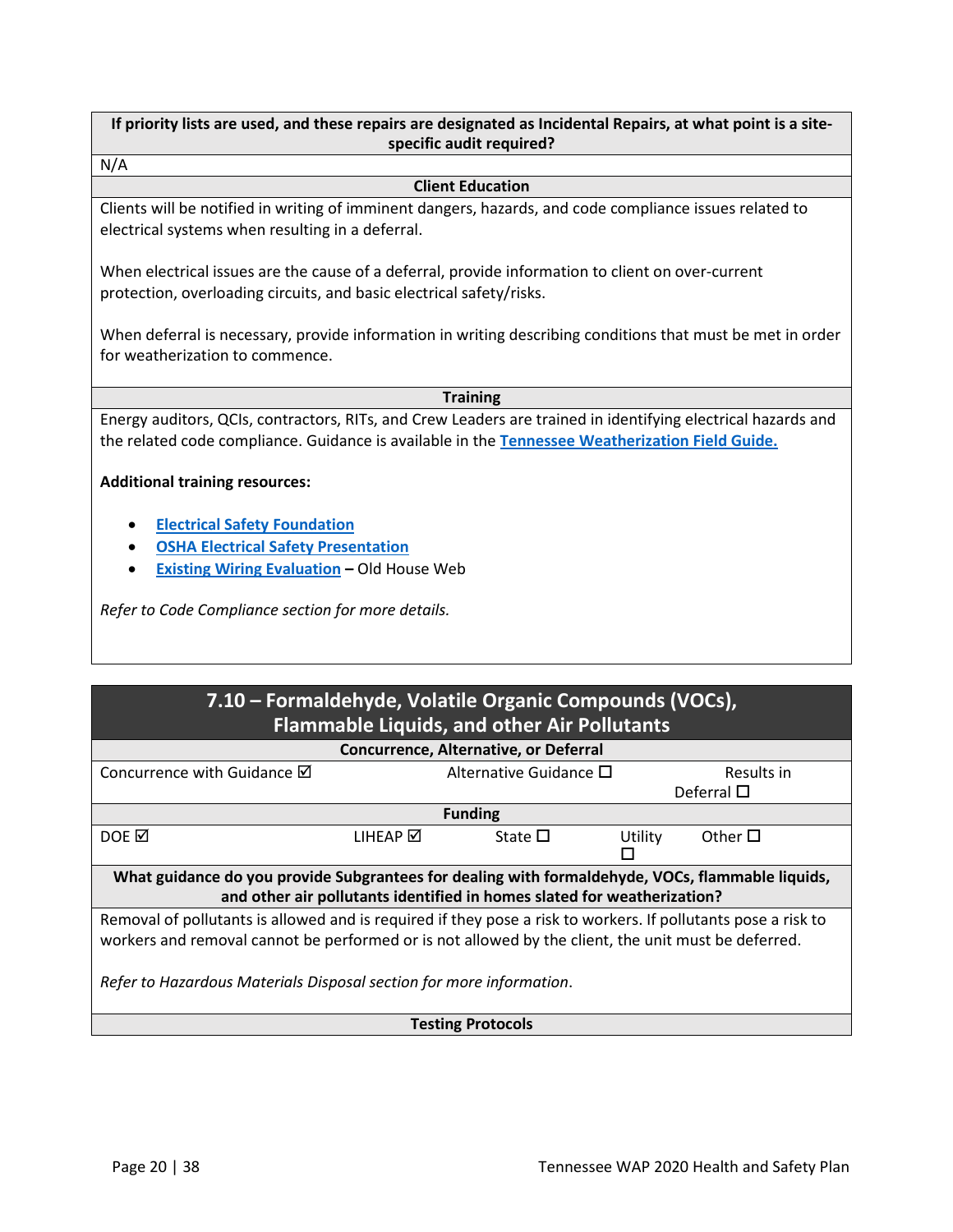Formaldehyde, VOCs and other air pollutants are discovered mainly through sensory inspection.

Formaldehyde vapors may be slowly released by new carpets, waferboard, plywood, etc. VOCs are also emitted by some household cleaning agents. The sensory inspection will take place during all visits to the dwelling.

During the pre-audit, the auditor will note if there will be a recommendation for remediation or deferral.

#### **Client Education**

Clients will be notified in writing of observed hazardous conditions and associated risks.

**[Tennessee Department of Health](https://www.tn.gov/health/cedep/environmental/healthy-homes.html)** offers information how to maintain a healthy home. It is encouraged auditors, QCIs, contractors, and so forth are familiar with this information to better guide their observations in a home.

When deferral is necessary, provide information in writing describing conditions that must be met in order for weatherization to commence.

#### **Training**

Energy auditors, QCIs, contractors, RITs, and Crew Leaders are trained to recognize potential hazards and when removal is necessary.

The **[US Environmental Protection Agency](https://www.epa.gov/indoor-air-quality-iaq/volatile-organic-compounds-impact-indoor-air-quality)** offers information how to recognize and reduce effects of VOCs inside a home.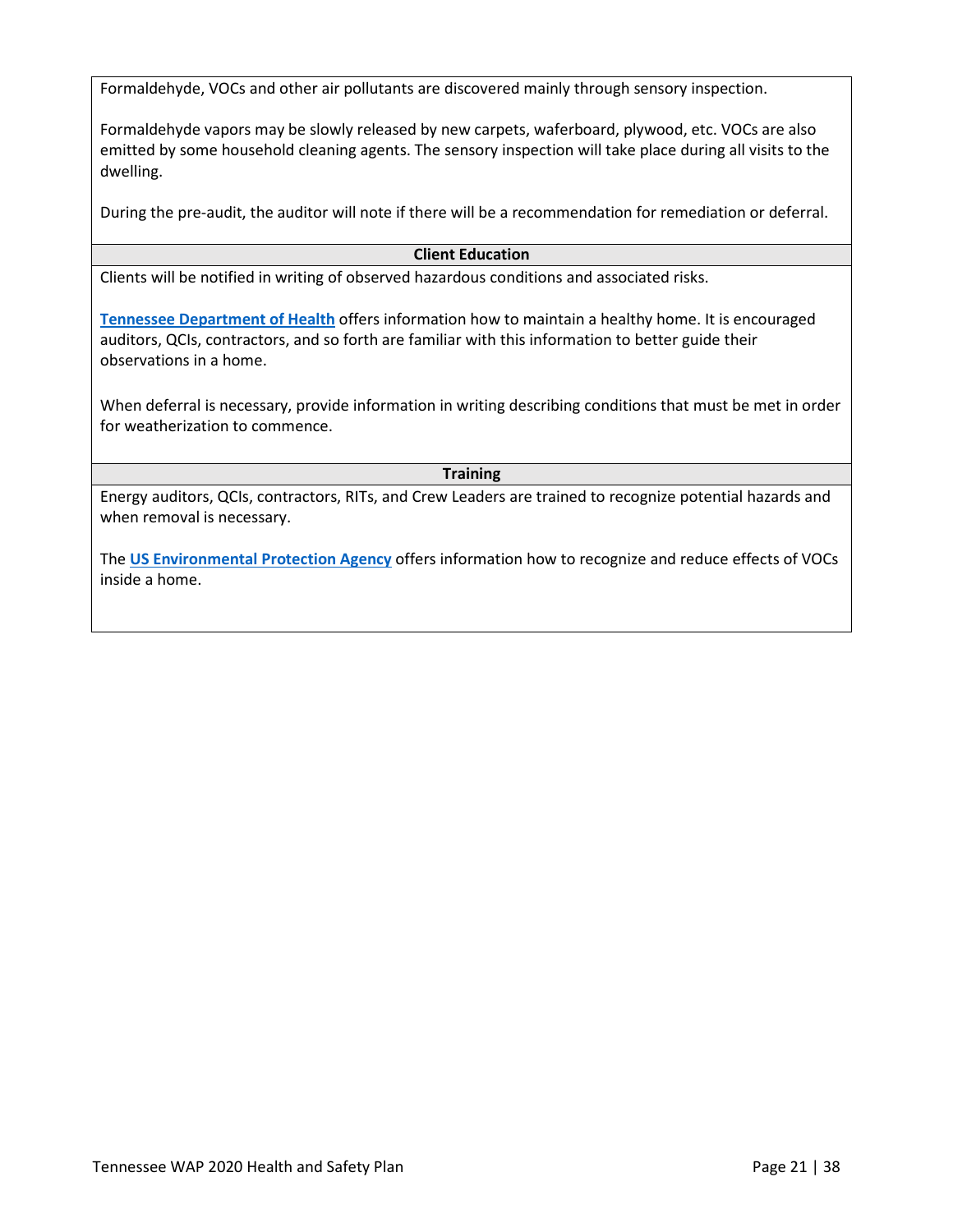|                                                                                                                                                                                                                                                                                                                                                                                                                                                                                                                                                                                                                                                                                                                                                                                                                                                                                                                                                                               |                     | $7.11$ – Fuel Leaks          |              |                          |  |  |  |
|-------------------------------------------------------------------------------------------------------------------------------------------------------------------------------------------------------------------------------------------------------------------------------------------------------------------------------------------------------------------------------------------------------------------------------------------------------------------------------------------------------------------------------------------------------------------------------------------------------------------------------------------------------------------------------------------------------------------------------------------------------------------------------------------------------------------------------------------------------------------------------------------------------------------------------------------------------------------------------|---------------------|------------------------------|--------------|--------------------------|--|--|--|
|                                                                                                                                                                                                                                                                                                                                                                                                                                                                                                                                                                                                                                                                                                                                                                                                                                                                                                                                                                               |                     |                              |              |                          |  |  |  |
| Concurrence, Alternative, or Deferral                                                                                                                                                                                                                                                                                                                                                                                                                                                                                                                                                                                                                                                                                                                                                                                                                                                                                                                                         |                     |                              |              |                          |  |  |  |
| Concurrence with Guidance $\square$                                                                                                                                                                                                                                                                                                                                                                                                                                                                                                                                                                                                                                                                                                                                                                                                                                                                                                                                           |                     | Alternative Guidance □       |              | Results in<br>Deferral Ø |  |  |  |
|                                                                                                                                                                                                                                                                                                                                                                                                                                                                                                                                                                                                                                                                                                                                                                                                                                                                                                                                                                               |                     |                              |              |                          |  |  |  |
|                                                                                                                                                                                                                                                                                                                                                                                                                                                                                                                                                                                                                                                                                                                                                                                                                                                                                                                                                                               |                     | <b>Funding</b>               |              |                          |  |  |  |
| $DOE$ $\square$                                                                                                                                                                                                                                                                                                                                                                                                                                                                                                                                                                                                                                                                                                                                                                                                                                                                                                                                                               | $L$ IHEAP $\square$ | State $\square$              | Utility<br>□ | Other $\square$          |  |  |  |
|                                                                                                                                                                                                                                                                                                                                                                                                                                                                                                                                                                                                                                                                                                                                                                                                                                                                                                                                                                               |                     | <b>Remediation Protocols</b> |              |                          |  |  |  |
| Fuel leak remediation is not permitted under DOE Health and Safety funding.                                                                                                                                                                                                                                                                                                                                                                                                                                                                                                                                                                                                                                                                                                                                                                                                                                                                                                   |                     |                              |              |                          |  |  |  |
| Test exposed gas lines for fuel leaks from utility coupling into, and throughout, the home. This is<br>conducted through the use of a BPI 1200S approved gas leak detector.<br>Conduct sensory inspection on bulk fuels to determine if leaks exist.<br>If a fuel leak is discovered, appropriate actions must take place.<br>When a minor gas leak is found on the utility side of service, the utility service or gas company<br>must be contacted before work may proceed.<br>Fuel leaks that are the responsibility of the client (vs. the utility) must be repaired before<br>$\bullet$<br>weatherizing a unit.<br>NOTE: If a fuel leak is discovered after weatherization is complete during post audit or quality assurance<br>inspection, the utility service or gas company must be contacted to further test and repair the leak.<br>How do you define allowable fuel leak repairs, and at what point are repairs considered beyond the<br>scope of weatherization? |                     |                              |              |                          |  |  |  |
|                                                                                                                                                                                                                                                                                                                                                                                                                                                                                                                                                                                                                                                                                                                                                                                                                                                                                                                                                                               |                     |                              |              |                          |  |  |  |
| <b>Client Education</b><br>Clients will be informed of any fuel leaks determined by the auditor, contractor, or inspector. Potential<br>hazards of these leaks will be explained to the client.<br>A written deferral notice will be provided to the client.                                                                                                                                                                                                                                                                                                                                                                                                                                                                                                                                                                                                                                                                                                                  |                     |                              |              |                          |  |  |  |
|                                                                                                                                                                                                                                                                                                                                                                                                                                                                                                                                                                                                                                                                                                                                                                                                                                                                                                                                                                               |                     |                              |              |                          |  |  |  |
|                                                                                                                                                                                                                                                                                                                                                                                                                                                                                                                                                                                                                                                                                                                                                                                                                                                                                                                                                                               |                     | <b>Training</b>              |              |                          |  |  |  |
| The State instructs on the proper use of combustion appliance testing through regular auditor, contractor,<br>RIT, and Crew Leader training and via technical bulletin memorandums. The State requires licensed<br>contractors to remain up to date for all training requirements of the weatherization program.                                                                                                                                                                                                                                                                                                                                                                                                                                                                                                                                                                                                                                                              |                     |                              |              |                          |  |  |  |
| Tennessee currently follows BPI's 1200 - S - 2017 Combustion Appliance and Fuel Distribution System<br><b>Inspection Protocol.</b>                                                                                                                                                                                                                                                                                                                                                                                                                                                                                                                                                                                                                                                                                                                                                                                                                                            |                     |                              |              |                          |  |  |  |
| All WAP energy auditors and QCI inspectors are trained to these standards during the certification process.<br>The Tennessee Weatherization Field Guide serves as an additional resource.                                                                                                                                                                                                                                                                                                                                                                                                                                                                                                                                                                                                                                                                                                                                                                                     |                     |                              |              |                          |  |  |  |
|                                                                                                                                                                                                                                                                                                                                                                                                                                                                                                                                                                                                                                                                                                                                                                                                                                                                                                                                                                               |                     |                              |              |                          |  |  |  |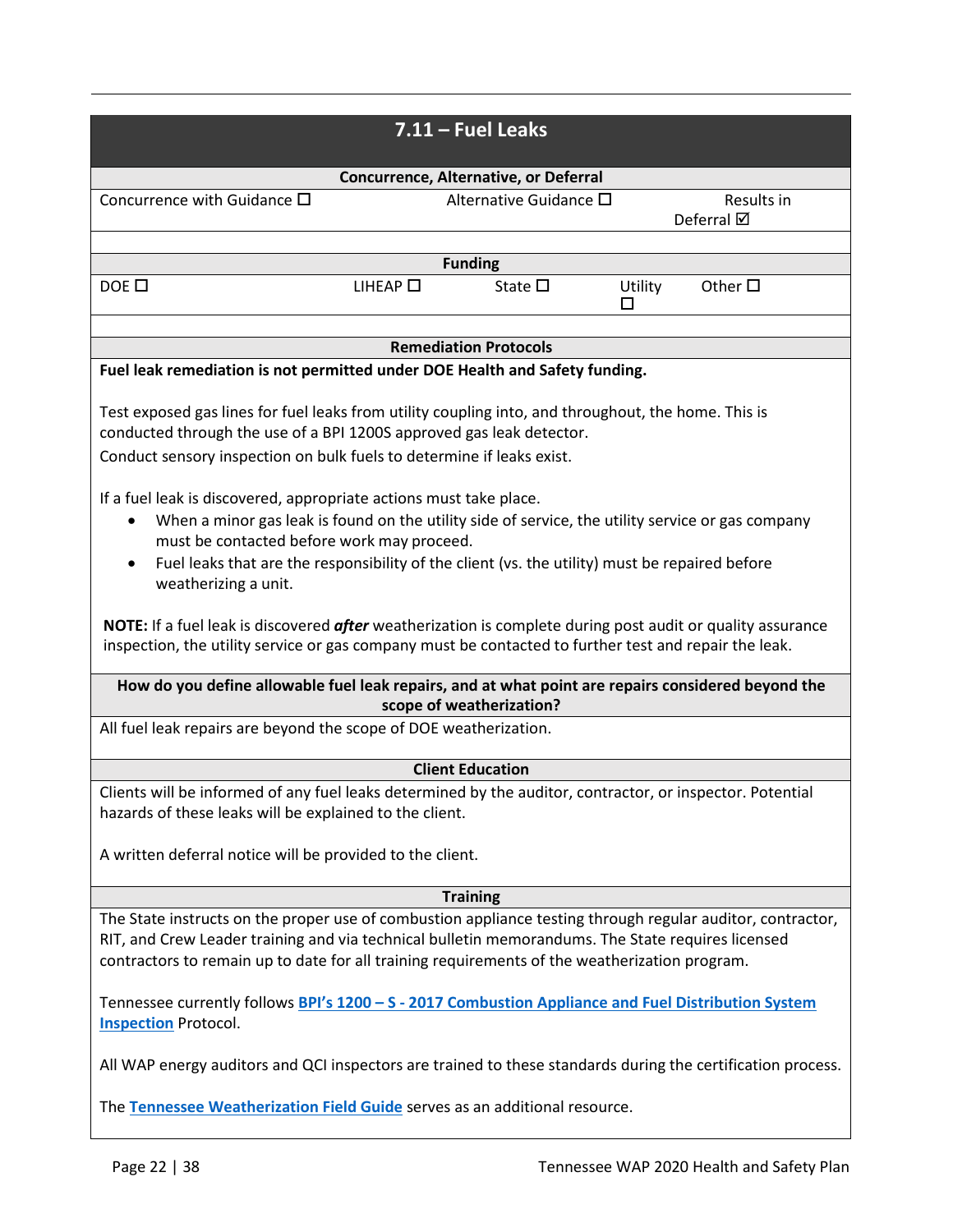<span id="page-23-0"></span>

| 7.12 - Gas Ovens / Stovetops / Ranges                                                                                                                                                                                                                                                                                                                                           |                                  |  |  |  |  |
|---------------------------------------------------------------------------------------------------------------------------------------------------------------------------------------------------------------------------------------------------------------------------------------------------------------------------------------------------------------------------------|----------------------------------|--|--|--|--|
| Concurrence, Alternative, or Deferral                                                                                                                                                                                                                                                                                                                                           |                                  |  |  |  |  |
| Concurrence with Guidance Ø<br>Alternative Guidance □                                                                                                                                                                                                                                                                                                                           | Results in<br>Deferral $\square$ |  |  |  |  |
| <b>Funding</b>                                                                                                                                                                                                                                                                                                                                                                  |                                  |  |  |  |  |
| DOE $\boxtimes$<br>LIHEAP Ø<br>State $\square$                                                                                                                                                                                                                                                                                                                                  | Other $\square$<br>Utility       |  |  |  |  |
| What guidance do you provide Subgrantees for addressing unsafe gas ovens/stoves/ranges in homes<br>slated for weatherization?                                                                                                                                                                                                                                                   |                                  |  |  |  |  |
| When CO testing indicates a problem, standard maintenance or repair of gas cooktops and ovens is<br>allowed.                                                                                                                                                                                                                                                                    |                                  |  |  |  |  |
| NOTE: Replacement of gas ovens/stovetops/ranges is not allowed under DOE health and safety funding.                                                                                                                                                                                                                                                                             |                                  |  |  |  |  |
| Appliances that exceed the acceptable levels for CO and/or determined unsafe as defined in the<br>Tennessee Weatherization Field Guide must be addressed if not deferred.<br>The agency will clean, tune, and repair the appliance when appropriate and as allowed per program<br>guidelines.                                                                                   |                                  |  |  |  |  |
| <b>Testing Protocols</b>                                                                                                                                                                                                                                                                                                                                                        |                                  |  |  |  |  |
| <b>NOTE:</b> Stovetop CO testing IS optional.                                                                                                                                                                                                                                                                                                                                   |                                  |  |  |  |  |
| Gas ovens will be tested for both efficiency and safe operation of the unit. The agency is allowed to<br>perform a clean/tune/repair is allowed where appropriate.                                                                                                                                                                                                              |                                  |  |  |  |  |
| Both ovens and stovetops will be visually inspected for operability and flame quality.                                                                                                                                                                                                                                                                                          |                                  |  |  |  |  |
| Gas ovens will be tested in accordance to Tennessee SWS Field Guide and BPI's 1200 Combustion Safety<br>Standards.                                                                                                                                                                                                                                                              |                                  |  |  |  |  |
| Combustion diagnostics must be recorded in the client file.                                                                                                                                                                                                                                                                                                                     |                                  |  |  |  |  |
| <b>Client Education</b>                                                                                                                                                                                                                                                                                                                                                         |                                  |  |  |  |  |
| Clients will be informed of unsafe gas ovens/stoves/ranges determined by the auditor. This includes<br>informing clients to the importance of using exhaust ventilation when cooking and the importance of<br>keeping burners clean to limit the production of CO.<br>The auditor will explain how potential hazards associated with these appliances affect the client and the |                                  |  |  |  |  |
| dwelling's indoor air quality.<br><b>Additional resources:</b>                                                                                                                                                                                                                                                                                                                  |                                  |  |  |  |  |
| Tennessee Department of Health offers information how to maintain a healthy home.<br>Prevent Fire includes resources how clients can safely operation gas ovens and stoves, reducing<br>risk of injury.                                                                                                                                                                         |                                  |  |  |  |  |
| Tennessee WAP 2020 Health and Safety Plan                                                                                                                                                                                                                                                                                                                                       | Page 23   38                     |  |  |  |  |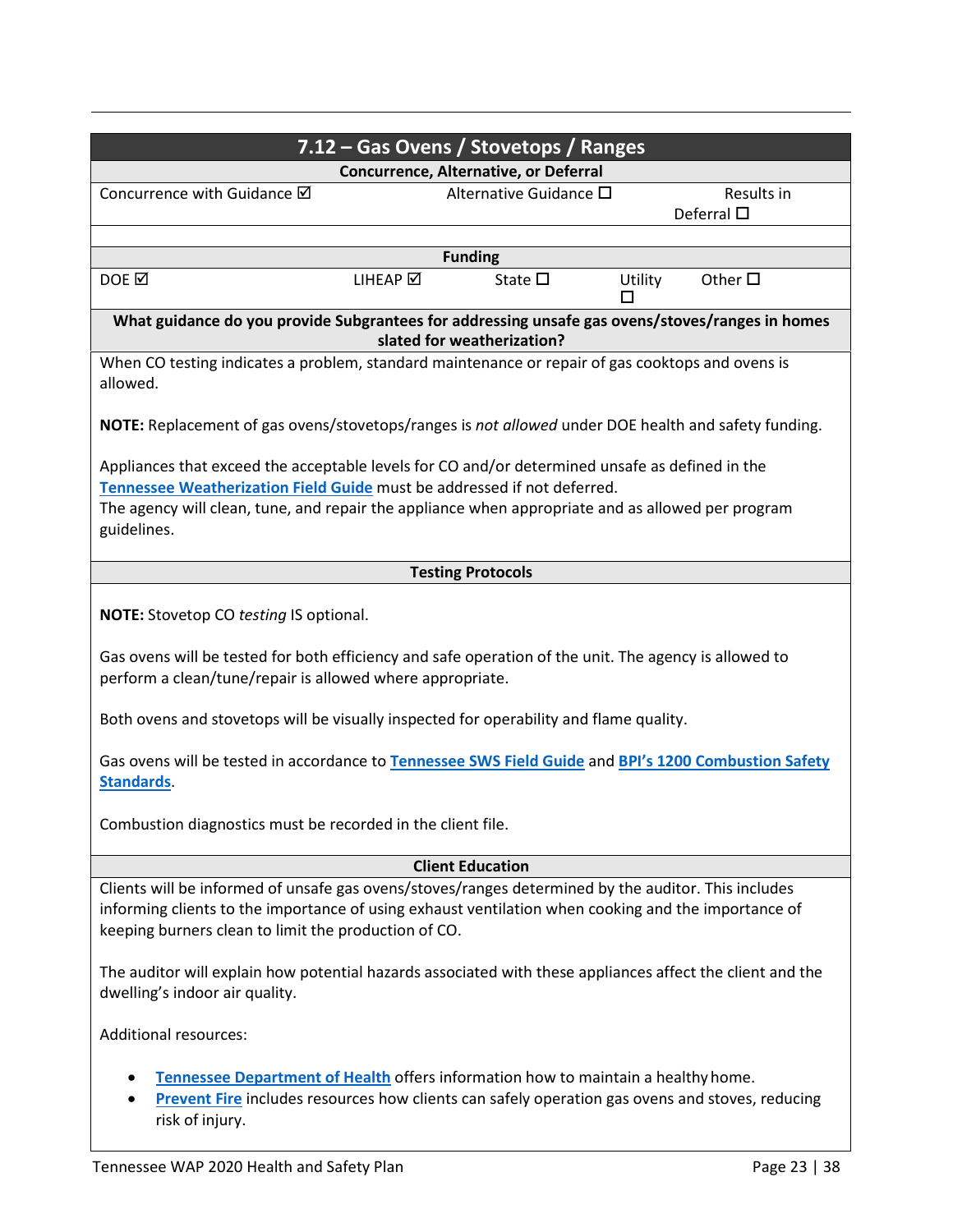#### **Training**

The State educates on the proper use of combustion appliance testing through regular Energy Auditor, QCI, contractor, RIT, and Crew Leader training and via technical bulletins memorandums.

The State requires licensed contractors to remain up to date for all training requirements of the weatherization program.

Auditors, QCIs, and all associated weatherization contractors may refer to the:

- **[Tennessee Weatherization FieldGuide](http://wxfieldguide.com/tn/TNWxFieldGuide_2018_SWS.pdf)**
- **[BPI 1200 Combustion Safety](http://www.bpi.org/sites/default/files/ANSI%20BPI-1200-S-2017%20Standard%20Practice%20for%20Basic%20Analysis%20of%20Buildings.pdf) Standards**
- **[R.J. Karg Associates](http://www.karg.com/pdf/CO_Field_Protocol_annotated.pdf)** Protocol for gas range CO testing, *if auditor determines to perform this diagnostic.*

Additional training and technical assistance may be provided on an as- needed basis.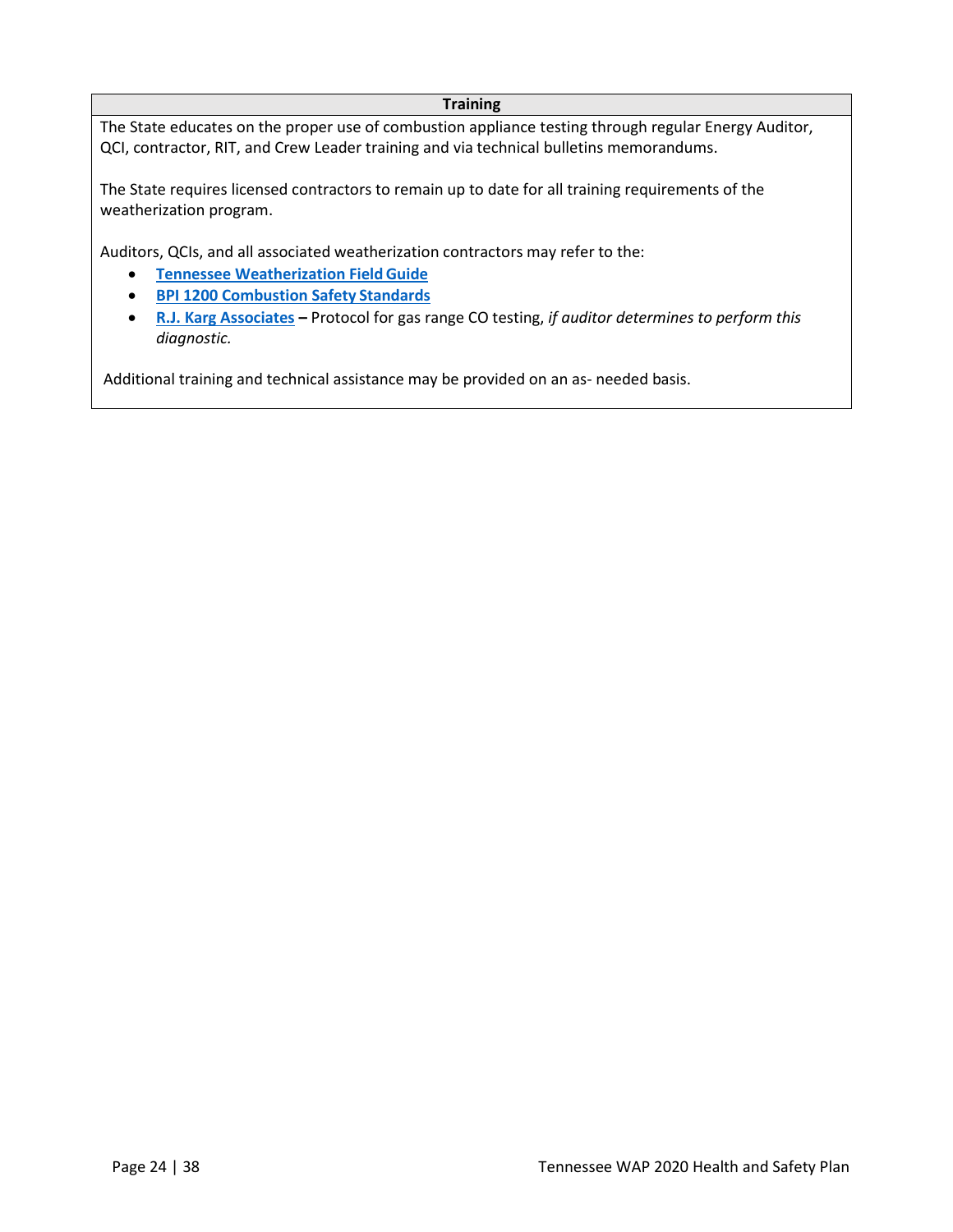| 7.13 - Hazardous Materials Disposal<br>[Lead, Refrigerant, Asbestos, Mercury (including CFLs/fluorescents), etc.]                                                                                                                                                         |                                                                                                           |                                                             |              |                       |  |  |
|---------------------------------------------------------------------------------------------------------------------------------------------------------------------------------------------------------------------------------------------------------------------------|-----------------------------------------------------------------------------------------------------------|-------------------------------------------------------------|--------------|-----------------------|--|--|
|                                                                                                                                                                                                                                                                           |                                                                                                           | (please indicate material where policy differs by material) |              |                       |  |  |
|                                                                                                                                                                                                                                                                           |                                                                                                           | Concurrence, Alternative, or Deferral                       |              |                       |  |  |
| Concurrence with Guidance Ø                                                                                                                                                                                                                                               | Alternative Guidance □                                                                                    |                                                             |              | Results in Deferral □ |  |  |
|                                                                                                                                                                                                                                                                           |                                                                                                           |                                                             |              |                       |  |  |
|                                                                                                                                                                                                                                                                           |                                                                                                           | <b>Funding</b>                                              |              |                       |  |  |
| DOE <b></b>                                                                                                                                                                                                                                                               | LIHEAP Ø                                                                                                  | State $\square$                                             | Utility<br>П | Other $\Box$          |  |  |
|                                                                                                                                                                                                                                                                           |                                                                                                           | <b>Client Education</b>                                     |              |                       |  |  |
| Inform client in writing of hazards associated with hazardous waste materials being generated and/or<br>handled in the home.                                                                                                                                              |                                                                                                           |                                                             |              |                       |  |  |
|                                                                                                                                                                                                                                                                           |                                                                                                           | <b>Training</b>                                             |              |                       |  |  |
| Auditors, contractors, RITs, and Crew Leaders receive hazardous material disposal training covering the<br>following topics:<br>Tennessee Weatherization Field Guide - Chapter 1.9.6 Appropriate Personal Protective                                                      |                                                                                                           |                                                             |              |                       |  |  |
| Equipment (PPE) for working with hazardous waste materials.                                                                                                                                                                                                               |                                                                                                           |                                                             |              |                       |  |  |
| Disposal requirements and locations - See disposal procedures below.                                                                                                                                                                                                      |                                                                                                           |                                                             |              |                       |  |  |
| Tennessee Department of Health - Risks related to hazardous materials.                                                                                                                                                                                                    |                                                                                                           |                                                             |              |                       |  |  |
| Additional training can be found through OSHA Hazard Communication Standards                                                                                                                                                                                              |                                                                                                           |                                                             |              |                       |  |  |
| It is also required all weatherization contractors keep all relevant Safety Data Sheets (SDS)<br>readily available.                                                                                                                                                       |                                                                                                           |                                                             |              |                       |  |  |
|                                                                                                                                                                                                                                                                           |                                                                                                           | <b>Disposal Procedures and Documentation Requirements</b>   |              |                       |  |  |
| Hazardous Waste Materials generated in the course of weatherization work shall be disposed of according<br>to all local laws, regulations and/or Federal guidelines, as applicable.<br>Document proper disposal requirements in contract language with responsible party. |                                                                                                           |                                                             |              |                       |  |  |
| disposal.                                                                                                                                                                                                                                                                 | Lead and Asbestos – Refer to these sections in this health and safety plan for more information on proper |                                                             |              |                       |  |  |
| Mercury Disposal - Mercury containing materials will be disposed of according to Tennessee Department<br>of Environment and Conservation and the Tennessee Department of Health's Communicable and<br><b>Environmental Disease Services.</b>                              |                                                                                                           |                                                             |              |                       |  |  |
| Such common mercury containing materials associated with weatherization include but not limited to:                                                                                                                                                                       |                                                                                                           |                                                             |              |                       |  |  |
| thermostats, lightbulbs, and batteries.<br>The attached links provide additional resources how to dispose of specific mercury containing materials.<br><b>Tennessee Department of Environment and Conservation</b><br>٠<br><b>Tennessee Department of Health</b><br>٠     |                                                                                                           |                                                             |              |                       |  |  |
| <b>Mercury Factsheet</b><br>$\circ$                                                                                                                                                                                                                                       |                                                                                                           |                                                             |              |                       |  |  |
| Refrigerant Disposal - Disposal of refrigerants will comply with EPA Regulations 40 CFR Part 82, Subpart F<br>under Section 608 of the Clean Air Act.                                                                                                                     |                                                                                                           |                                                             |              |                       |  |  |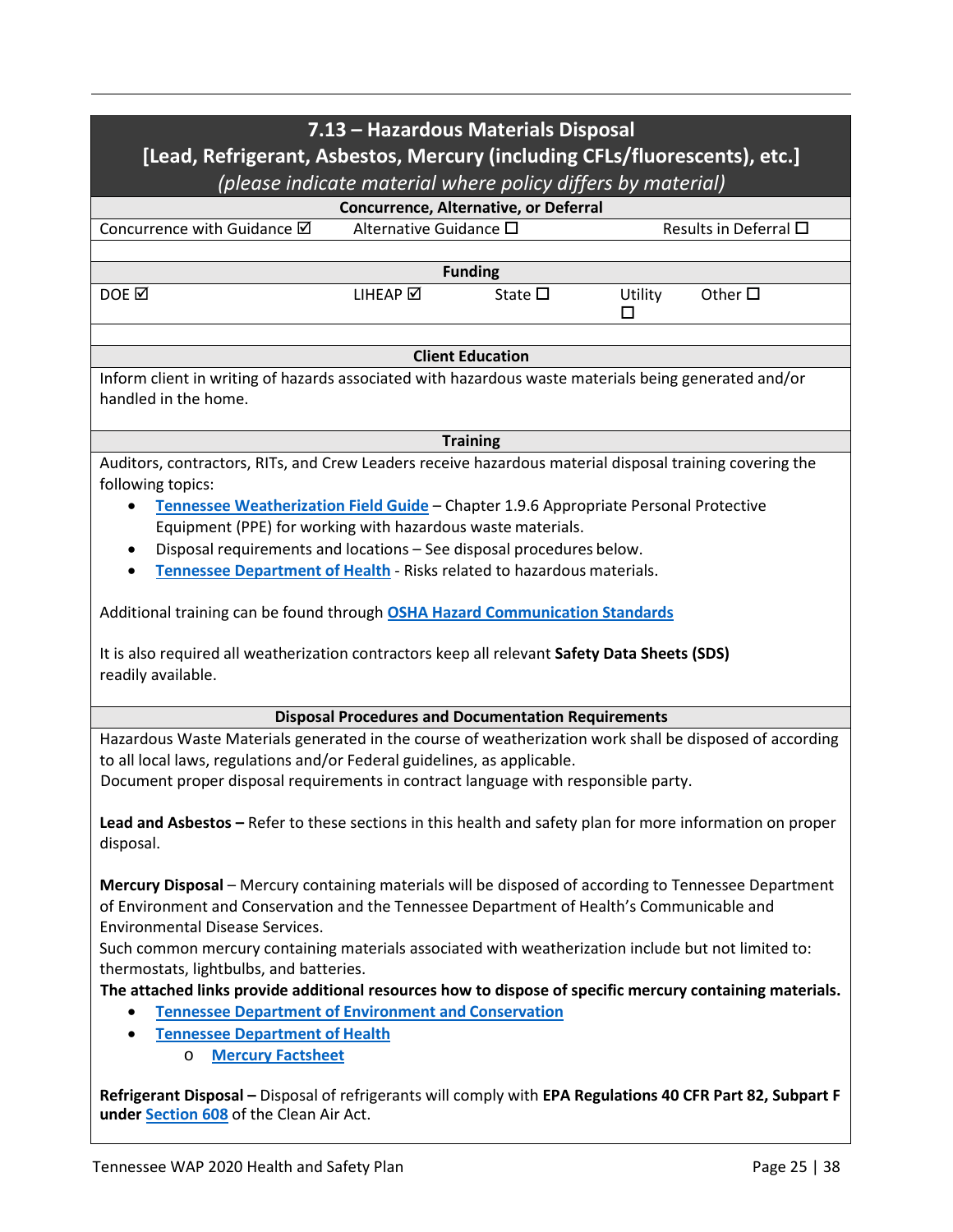| 7.14 - Injury Prevention of Occupants and Weatherization Workers                                                                                                                                                                                                                                                                                        |                                              |         |                                  |  |  |
|---------------------------------------------------------------------------------------------------------------------------------------------------------------------------------------------------------------------------------------------------------------------------------------------------------------------------------------------------------|----------------------------------------------|---------|----------------------------------|--|--|
| (Measures such as repairing stairs and replacing handrails)                                                                                                                                                                                                                                                                                             |                                              |         |                                  |  |  |
| Concurrence, Alternative, or Deferral                                                                                                                                                                                                                                                                                                                   |                                              |         |                                  |  |  |
| Concurrence with Guidance Ø                                                                                                                                                                                                                                                                                                                             | Alternative Guidance □                       |         | Results in<br>Deferral $\square$ |  |  |
|                                                                                                                                                                                                                                                                                                                                                         | <b>Funding</b>                               |         |                                  |  |  |
| DOE <b>⊠</b><br>LIHEAP Ø                                                                                                                                                                                                                                                                                                                                | State $\square$                              | Utility | Other $\square$                  |  |  |
| MEASURE CATEGORY: DOE funds will only be used to make minor repairs that are necessary in<br>order to effectively weatherize the home. Measures under this category may be funded as health<br>and safety measures or as incidental repairs. Clear documentation to the funding source and<br>category is necessary to be retained in the client file.  |                                              |         |                                  |  |  |
| What guidance do you provide Subgrantees regarding allowable injury-related repairs                                                                                                                                                                                                                                                                     | (e.g., stairs, handrails, porch deck board)? |         |                                  |  |  |
| Workers must take all reasonable precautions against performing work on homes that will subject workers<br>or occupants to health and safety risks.                                                                                                                                                                                                     |                                              |         |                                  |  |  |
| Minor repairs shall remain under the cost of \$1,150.00.<br>Minor repairs and installation may be conducted only when necessary to effectively weatherize the home;<br>otherwise these measures are not allowed.<br>Repairs necessary to allow safe access to areas necessary for weatherization may be performed using DOE<br>health and safety funds. |                                              |         |                                  |  |  |
| The case file must document the need for the repair/replacement and its connection to the<br>weatherization work being performed.                                                                                                                                                                                                                       |                                              |         |                                  |  |  |
| NOTE: Under no other circumstance will DOE health and safety funds be used to replace porches, stairs,<br>handrails, or lighting on the exterior of the home.                                                                                                                                                                                           |                                              |         |                                  |  |  |
| If weatherization work cannot be completed because the lack of these safety devices, deferral may be<br>necessary.                                                                                                                                                                                                                                      |                                              |         |                                  |  |  |
| Clients shall be informed of these observed hazards and provided with recommendations and referral<br>options.                                                                                                                                                                                                                                          |                                              |         |                                  |  |  |
| How do you define "minor" or allowable injury prevention measures, and at what point are repairs<br>considered beyond the scope of weatherization? Quantify "minor" or allowable injury prevention<br>measures.                                                                                                                                         |                                              |         |                                  |  |  |
| A minor repair shall remain under the cost of \$1,150.00<br>Minor repairs such as the installation of interior stairs and handrails that are necessary in order to<br>effectively weatherize the home are allowed. Without the repair or installation, the weatherization<br>worker would be subject to possible injury.                                |                                              |         |                                  |  |  |
| <b>Training</b>                                                                                                                                                                                                                                                                                                                                         |                                              |         |                                  |  |  |
| Energy Auditors, QCIs, contractors, RITs, and Crew Leaders receive certification in OSHA-10 and OSHA-30.<br>Additional resources can be found using the Tennessee Weatherization Field Guide.                                                                                                                                                           |                                              |         |                                  |  |  |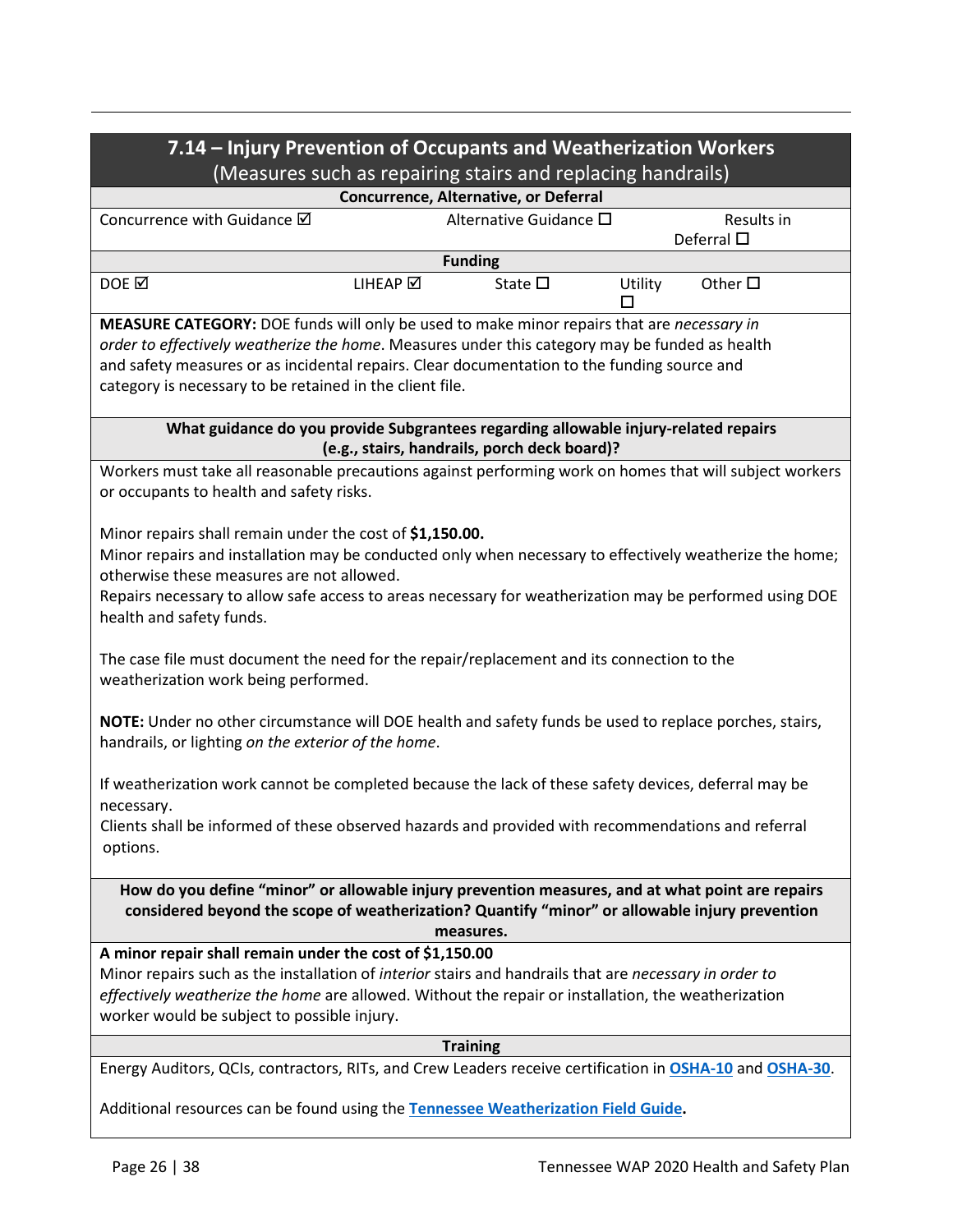|                                                                                                                                                                                                                                                                                                                                                                                                                                                                                                                                                                                                                         |                                                                                                                                                                  | 7.15 - Lead Based Paint                        |         |                                  |
|-------------------------------------------------------------------------------------------------------------------------------------------------------------------------------------------------------------------------------------------------------------------------------------------------------------------------------------------------------------------------------------------------------------------------------------------------------------------------------------------------------------------------------------------------------------------------------------------------------------------------|------------------------------------------------------------------------------------------------------------------------------------------------------------------|------------------------------------------------|---------|----------------------------------|
|                                                                                                                                                                                                                                                                                                                                                                                                                                                                                                                                                                                                                         |                                                                                                                                                                  | Concurrence, Alternative, or Deferral          |         |                                  |
| Concurrence with Guidance Ø                                                                                                                                                                                                                                                                                                                                                                                                                                                                                                                                                                                             |                                                                                                                                                                  | Alternative Guidance □                         |         | Results in<br>Deferral $\square$ |
|                                                                                                                                                                                                                                                                                                                                                                                                                                                                                                                                                                                                                         |                                                                                                                                                                  | <b>Funding</b>                                 |         |                                  |
| DOE <b></b>                                                                                                                                                                                                                                                                                                                                                                                                                                                                                                                                                                                                             | LIHEAP Ø                                                                                                                                                         | State $\square$                                | Utility | Other $\Box$                     |
|                                                                                                                                                                                                                                                                                                                                                                                                                                                                                                                                                                                                                         |                                                                                                                                                                  |                                                | п       |                                  |
| DOE health and safety funds may be used to address weatherization related costs associated with working<br>in homes where lead based paint may exist and weatherization work may disturb the paint.<br>$\bullet$                                                                                                                                                                                                                                                                                                                                                                                                        | Only those costs directly associated with the testing and lead safe practices for surfaces directly<br>disturbed during weatherization activities are allowable. |                                                |         |                                  |
| NOTE: Deferral is required when the extent and condition of lead-based paint in the house would<br>potentially create further health and safety hazards.                                                                                                                                                                                                                                                                                                                                                                                                                                                                |                                                                                                                                                                  |                                                |         |                                  |
|                                                                                                                                                                                                                                                                                                                                                                                                                                                                                                                                                                                                                         |                                                                                                                                                                  | <b>Safe Work Protocols</b>                     |         |                                  |
| Crews must follow EPA's Lead; Renovation, Repair and Painting Program (RRP) when working in pre-1978<br>housing unless testing confirms the work area to be free.                                                                                                                                                                                                                                                                                                                                                                                                                                                       |                                                                                                                                                                  |                                                |         |                                  |
|                                                                                                                                                                                                                                                                                                                                                                                                                                                                                                                                                                                                                         |                                                                                                                                                                  | <b>Testing Protocols</b>                       |         |                                  |
| Testing to determine the presence of lead in paint that will be disturbed by WAP measure installation is<br>allowed with EPA-approved testing methods.<br>If not tested, then all work in pre-1978 units must be completed by an RRP certified contractor<br>and Lead Safe work practices must be followed.<br>Testing methods must be economically feasible and justified.<br>Job site set up and cleaning verification by a Certified Renovator is required.<br>Subgrantees will keep on file verification crews are following lead safe practices through proper<br>documentation. See Documentation category below. |                                                                                                                                                                  |                                                |         |                                  |
|                                                                                                                                                                                                                                                                                                                                                                                                                                                                                                                                                                                                                         |                                                                                                                                                                  | <b>Client Education</b>                        |         |                                  |
| As required under the RRP rule, targeted clients will be provided a copy of the EPA booklet "Renovate<br>Right - Important Lead Hazard Information for Families, Child Care Providers and Schools". This document<br>is found in the Tennessee WAP Manual.                                                                                                                                                                                                                                                                                                                                                              |                                                                                                                                                                  |                                                |         |                                  |
| When deferral is necessary, provide information in writing describing conditions that must be met in order<br>for weatherization to commence.                                                                                                                                                                                                                                                                                                                                                                                                                                                                           |                                                                                                                                                                  |                                                |         |                                  |
|                                                                                                                                                                                                                                                                                                                                                                                                                                                                                                                                                                                                                         |                                                                                                                                                                  | <b>Training and Certification Requirements</b> |         |                                  |
| All Energy Auditors, QCIs, contractors, RITs, and Crew Leaders working in pre-1978 units are required to<br>have Renovation, Repair and Painting Program (RRP) Certification training. Contractors are also<br>required to be a EPA RRP certified firm.                                                                                                                                                                                                                                                                                                                                                                 |                                                                                                                                                                  |                                                |         |                                  |
| All employees and contractors working on pre-1978 homes must receive training to install measures in a<br>lead-safe manner in accordance with the SWS and EPA protocols.                                                                                                                                                                                                                                                                                                                                                                                                                                                |                                                                                                                                                                  |                                                |         |                                  |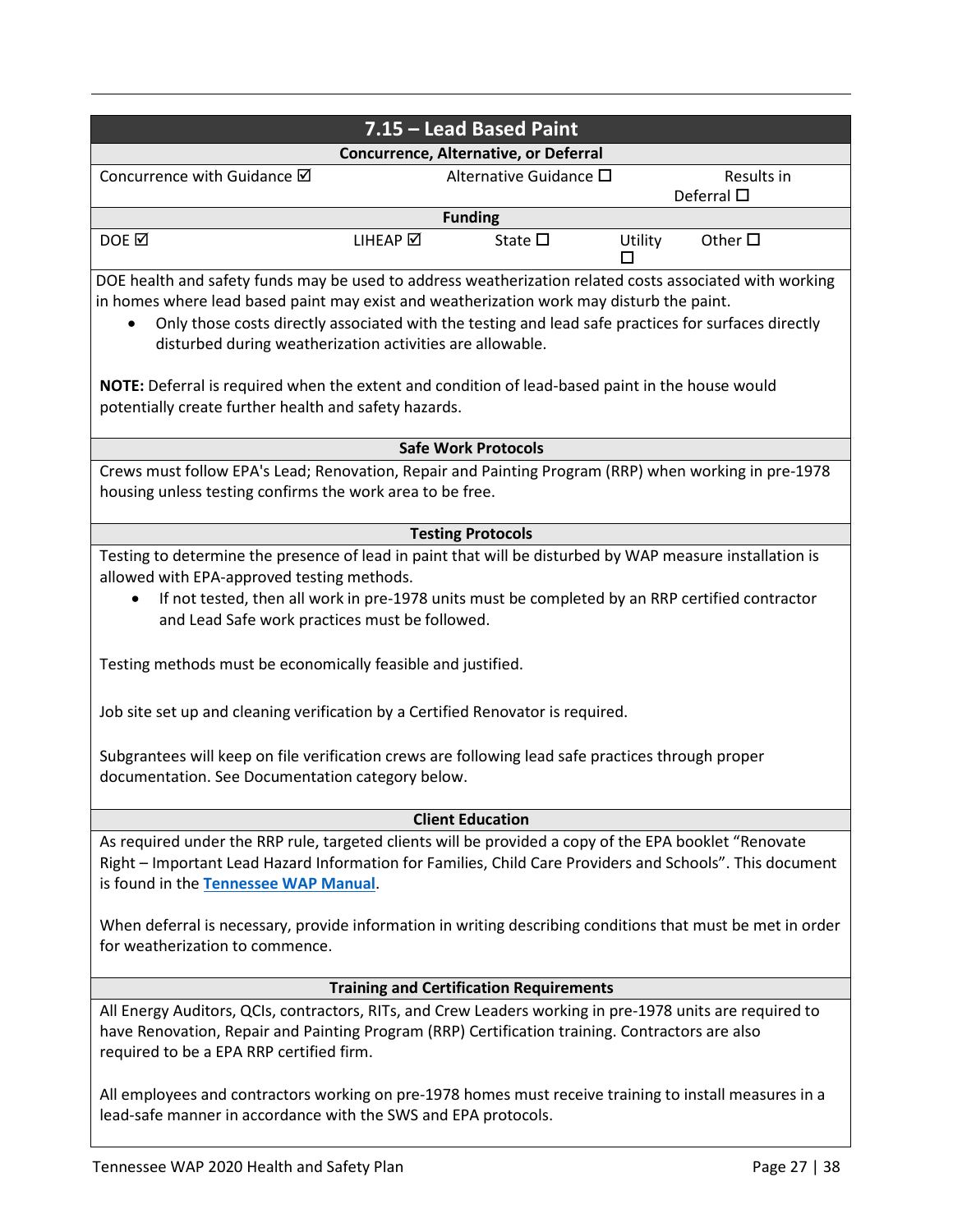**[RRP Training Information](https://www.epa.gov/lead/renovation-repair-and-painting-program-training-providers) [Tennessee Weatherization Field Guide](http://wxfieldguide.com/tn/TNWxFieldGuide_2018_SWS.pdf)**

A certified renovator must be present on jobs as required under RRP. Documentation that certification has been completed will be retained by the sub-grantee.

It will be the Contractor's responsibility to train members of their crew.

It will be the Contractor's responsibility to ensure his company is a certified firm and are in full compliance with EPA's requirements and following lead safe weatherization practices.

#### **Documentation Requirements**

The Certified Renovator must provide proof that they followed the RRP and Lead Safe procedures. They are to provide the Pre-Renovation form signed by the client and photographs to document that the procedures were followed.

#### **Documentation in the client file must include**:

- EPA RRP Certified Renovator and Certified Firm
- Any training provided on-site;
- Description of specific actions taken;
- Lead testing and assessment documentation, if necessary.
- Photos of site and containment set up. Include the location of photos referenced if not infile.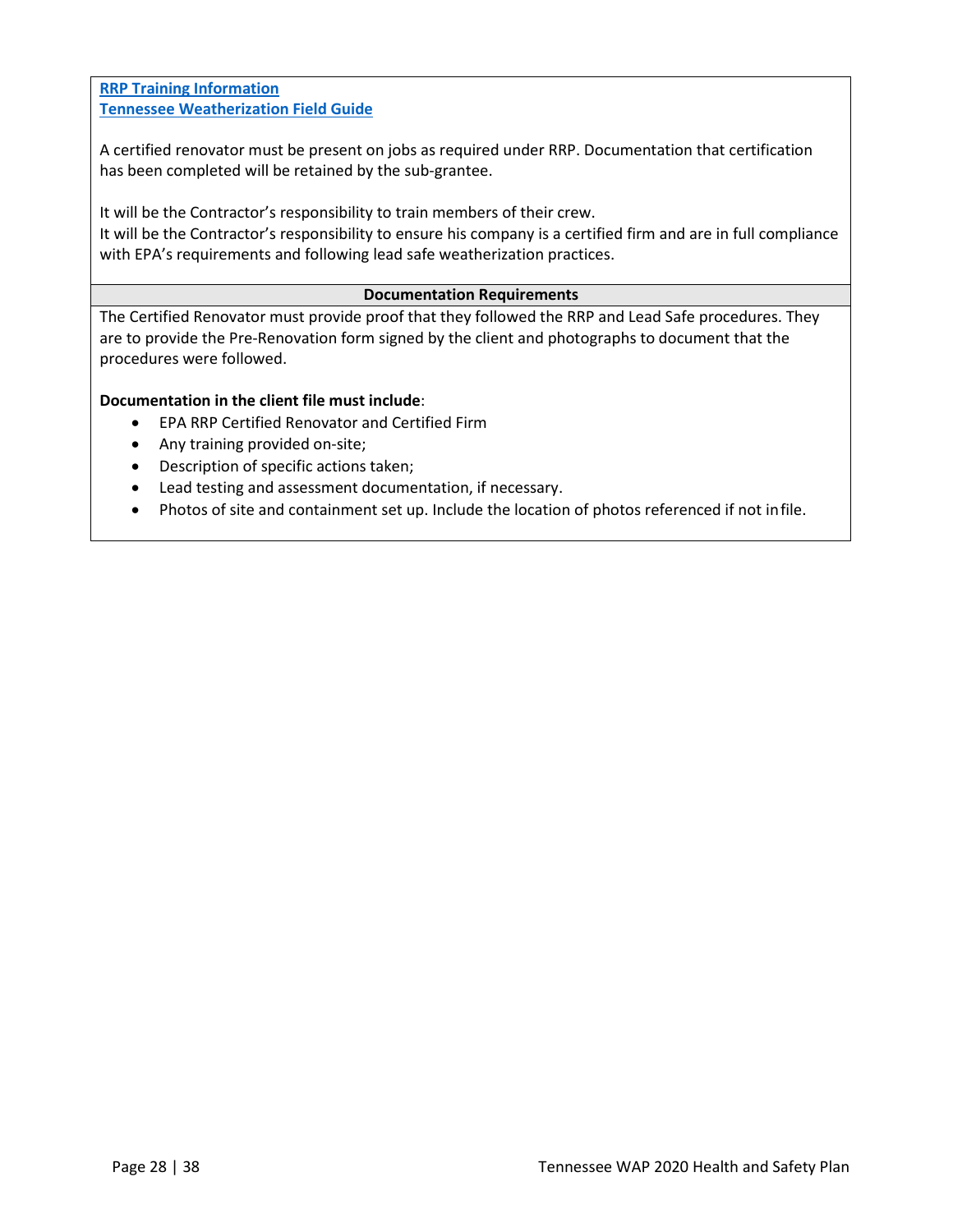|                                                                                                                                                                                                                                      |          | 7.16 - Mold and Moisture                                        |         |                    |  |
|--------------------------------------------------------------------------------------------------------------------------------------------------------------------------------------------------------------------------------------|----------|-----------------------------------------------------------------|---------|--------------------|--|
| (Including but not limited to: drainage, gutters, down spouts, extensions, flashing,                                                                                                                                                 |          |                                                                 |         |                    |  |
| sump pumps, dehumidifiers, landscape, vapor retarders, moisture barriers, etc.)                                                                                                                                                      |          |                                                                 |         |                    |  |
| Concurrence with Guidance Ø                                                                                                                                                                                                          |          | Concurrence, Alternative, or Deferral<br>Alternative Guidance □ |         | Results in         |  |
|                                                                                                                                                                                                                                      |          |                                                                 |         | Deferral $\square$ |  |
|                                                                                                                                                                                                                                      |          | <b>Funding</b>                                                  |         |                    |  |
| DOE <b>M</b>                                                                                                                                                                                                                         | LIHEAP Ø | State $\square$                                                 | Utility | Other $\square$    |  |
| MEASURE CATEGORY: Minor moisture control measures may be funded as health and safety measures or as<br>incidental repairs. Clear documentation to the funding source and category is necessary to be retained in<br>the client file. |          |                                                                 |         |                    |  |
| A major repair is one that meets or exceeds the cost of \$1,150.00<br>Major drainage issues are beyond the scope of the Weatherization Assistance Program.<br><b>NOTE:</b> Mold cleanup and testing is not an allowable DOE cost.    |          |                                                                 |         |                    |  |
| What guidance do you provide Subgrantees for dealing with moisture related issues (e.g., drainage,<br>gutters, down spouts, moisture barriers, dehumidifiers, vapor barrier on bare earth floors) in homes                           |          | slated for weatherization?                                      |         |                    |  |
| NOTE: Source control is the first step in solving moisture problems.                                                                                                                                                                 |          |                                                                 |         |                    |  |
| <b>Examples of source control repairs include:</b>                                                                                                                                                                                   |          |                                                                 |         |                    |  |
| Site drainage/run off modifications - Regrading along a foundation wall to keep water away from<br>building.                                                                                                                         |          |                                                                 |         |                    |  |
| <b>Gutter repair or minor replacement</b><br>٠                                                                                                                                                                                       |          |                                                                 |         |                    |  |
| Down spouts repair/replacement - to reduce water pooling,                                                                                                                                                                            |          |                                                                 |         |                    |  |
| Flashing - for windows and doors to eliminate or reduce water entry,                                                                                                                                                                 |          |                                                                 |         |                    |  |
| Sump pumps - for removal of water in a basement or crawl space<br>$\bullet$                                                                                                                                                          |          |                                                                 |         |                    |  |
| Vapor barriers - to cover exposed earth in crawlspaces and cellars.                                                                                                                                                                  |          |                                                                 |         |                    |  |
| Ventilation - to remove water vapor. See Ventilation category.                                                                                                                                                                       |          |                                                                 |         |                    |  |
| Limited water damage repairs that can be addressed by weatherization workers and correction of<br>moisture and mold creating conditions, including ground barriers, are allowed under Health and Safety.                             |          |                                                                 |         |                    |  |
| Where severe Mold and Moisture issues cannot be addressed, deferral is required.                                                                                                                                                     |          |                                                                 |         |                    |  |
| How do you define "minor" or allowable moisture-related measures, and at what point is work<br>considered beyond the scope of weatherization?                                                                                        |          |                                                                 |         |                    |  |
|                                                                                                                                                                                                                                      |          |                                                                 |         |                    |  |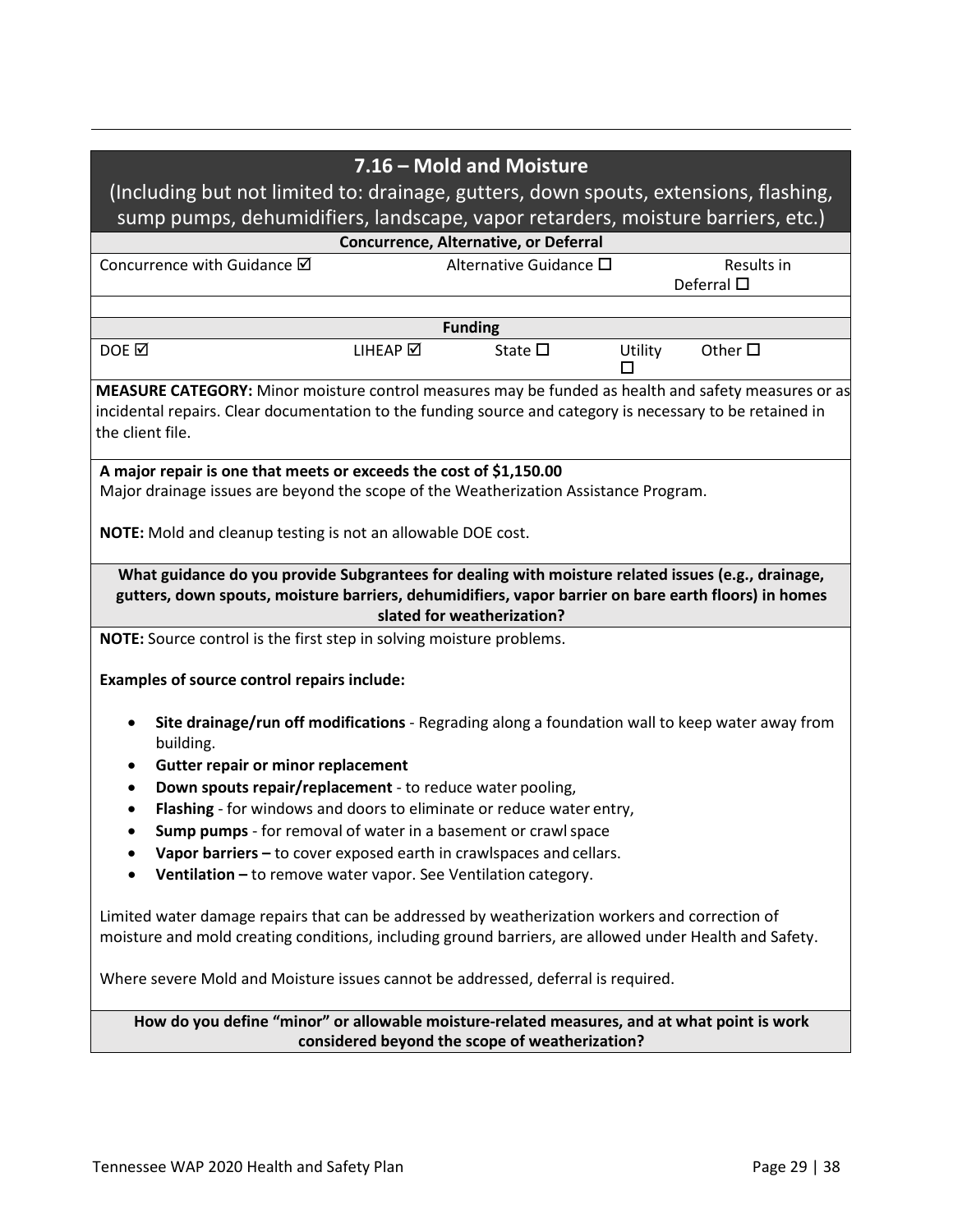#### **A minor repair shall remain under the cost of \$1,150.00**

Minor mold and moisture repairs are considered repairs that can be completed with hand tools. Foundation repair that require heavy machinery are considered outside of the scope of weatherization.

Surface preparation where weatherization measures are being installed (e.g., cleaning mold off window trim in order to apply caulk) must be charged as part of the ECM, not to the H&S budget category.

Health and Safety funds cannot be used to remove mold, but may be used to provide ventilation.

#### **Mold Remediation Protocols:**

Jobs where mold is present may continue with weatherization if:

1. The area containing mold is less than 10 total square feet (appx. 3' x 3') or;

2. The mold is located in an area outside the direct vicinity where weatherization work is taking place and/or won't be disturbed.

Health and Safety funds may be used to alleviate moisture related issues that have the potential to promote mold growth or have a negative effect on the indoor air quality. Recommended energy conservation measures may also reduce mold and moisture concerns, such as air and duct sealing. Deferring a unit because of mold must be a thoughtful decision by the auditor and well-documented in the client file.

The job should be deferred and the client should contact professionals when:

- The mold covers more than 10 square feet;
- There is evidence of extensive water damage;
- The water and/or mold damage was caused by sewage or other contaminated water
- There is a health concern of the client or weatherization worker and alleviation of the concern is beyond the scope of theWAP.

#### **Client Education**

All WAP clients are provided a mold and moisture pamphlet titled, "A Brief Guide to Mold, Moisture, and Your Home" issued by the EPA. This can be found in the **[Tennessee WAP Manual](https://s3.amazonaws.com/thda.org/Documents/Business-Partners/Grant-Administrators/Weatherization/Tennessee-WAP-Manual.pdf)**.

**[Tennessee Department of Health](https://www.tn.gov/health/health-program-areas/healthy-homes/hh/mold.html)** offers additional resources concerning cleaning/maintaining drainage systems and proper landscape design.

**[Department of Energy](https://www.energy.gov/energysaver/weatherize/moisture-control)** also offers information on moisture control in the home.

When deferral is necessary, provide information, in writing, describing conditions that must be met in order for weatherization to commence.

#### **Training**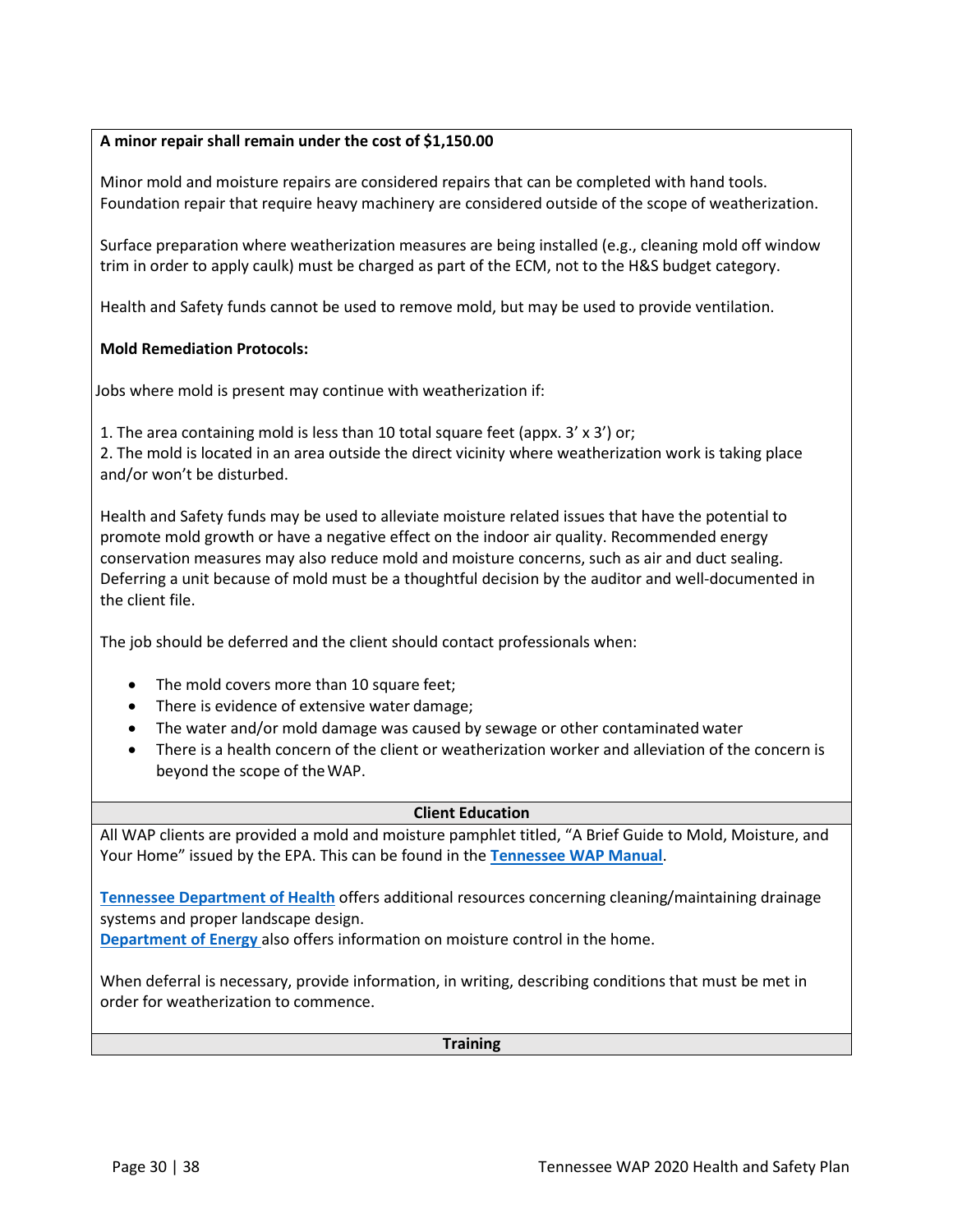The **[Tennessee Weatherization Field Guide](http://wxfieldguide.com/tn/TNWxFieldGuide_2018_SWS.pdf)** addresses preventing moisture problems.

Auditors and QCIs will include visual assessment of potential moisture concerns. Diagnostics such as moisture meters are recommended at pre - and post - audit, but not required.

The **[EPA](https://www.epa.gov/mold/how-use-mold-course)** offers training how to prevent and remediate mold.

**[WxTV](http://wxtvonline.org/2011/01/mold/)** offers a 14 minute episode on mold and moisture concerns

In addition, Energy Auditors, QCIs, contractors, RITs, and Crew Leaders are trained regarding moisture issues and how they can best be addressed within the program's scope during annual technical training.

| $7.17 - Pests$                                                                                                                                |                 |                                       |              |                                  |  |
|-----------------------------------------------------------------------------------------------------------------------------------------------|-----------------|---------------------------------------|--------------|----------------------------------|--|
|                                                                                                                                               |                 | Concurrence, Alternative, or Deferral |              |                                  |  |
| Concurrence with Guidance $\square$                                                                                                           |                 | Alternative Guidance Ø                |              | Results in<br>Deferral $\square$ |  |
|                                                                                                                                               |                 |                                       |              |                                  |  |
|                                                                                                                                               |                 | <b>Funding</b>                        |              |                                  |  |
| $DOF$ $\square$                                                                                                                               | <b>LIHEAP</b> ⊠ | State $\square$                       | Utility<br>п | Other $\Box$                     |  |
|                                                                                                                                               |                 |                                       |              |                                  |  |
| What guidance do you provide Subgrantees for dealing with pests and pest intrusion prevention in                                              |                 | homes slated for weatherization?      |              |                                  |  |
| NOTE: Pest removal is not allowed using DOE health and safety funds.                                                                          |                 |                                       |              |                                  |  |
| Screening of windows and points of access into air sealing practices is allowed to prevent pest                                               |                 |                                       |              |                                  |  |
| intrusion                                                                                                                                     |                 |                                       |              |                                  |  |
| Infestation of pests may be cause for deferral where it poses health and safety concern for workers.                                          |                 |                                       |              |                                  |  |
| Define Pest Infestation Thresholds, Beyond Which Weatherization Is Deferred                                                                   |                 |                                       |              |                                  |  |
| Infestation of pests may be cause for deferral when it cannot be reasonably removed by the client or                                          |                 |                                       |              |                                  |  |
| poses health and safety concern for workers.                                                                                                  |                 |                                       |              |                                  |  |
| Subgrantees will refer clients to alternative programs for assistance to the best extent possible.                                            |                 |                                       |              |                                  |  |
| <b>Testing Protocols</b>                                                                                                                      |                 |                                       |              |                                  |  |
| No DOE health and safety funds will be used to test for pests outside of visual inspection.                                                   |                 |                                       |              |                                  |  |
|                                                                                                                                               |                 |                                       |              |                                  |  |
|                                                                                                                                               |                 | <b>Client Education</b>               |              |                                  |  |
| Clients will be informed of potential health and safety risks and notified according to the deferral                                          |                 |                                       |              |                                  |  |
| standards found in the Tennessee WAP Manual.                                                                                                  |                 |                                       |              |                                  |  |
| The Tennessee Department of Health offers additional information how to keep a home pest free.                                                |                 |                                       |              |                                  |  |
| When deferral is necessary, provide information in writing describing conditions that must be met in order<br>for weatherization to commence. |                 |                                       |              |                                  |  |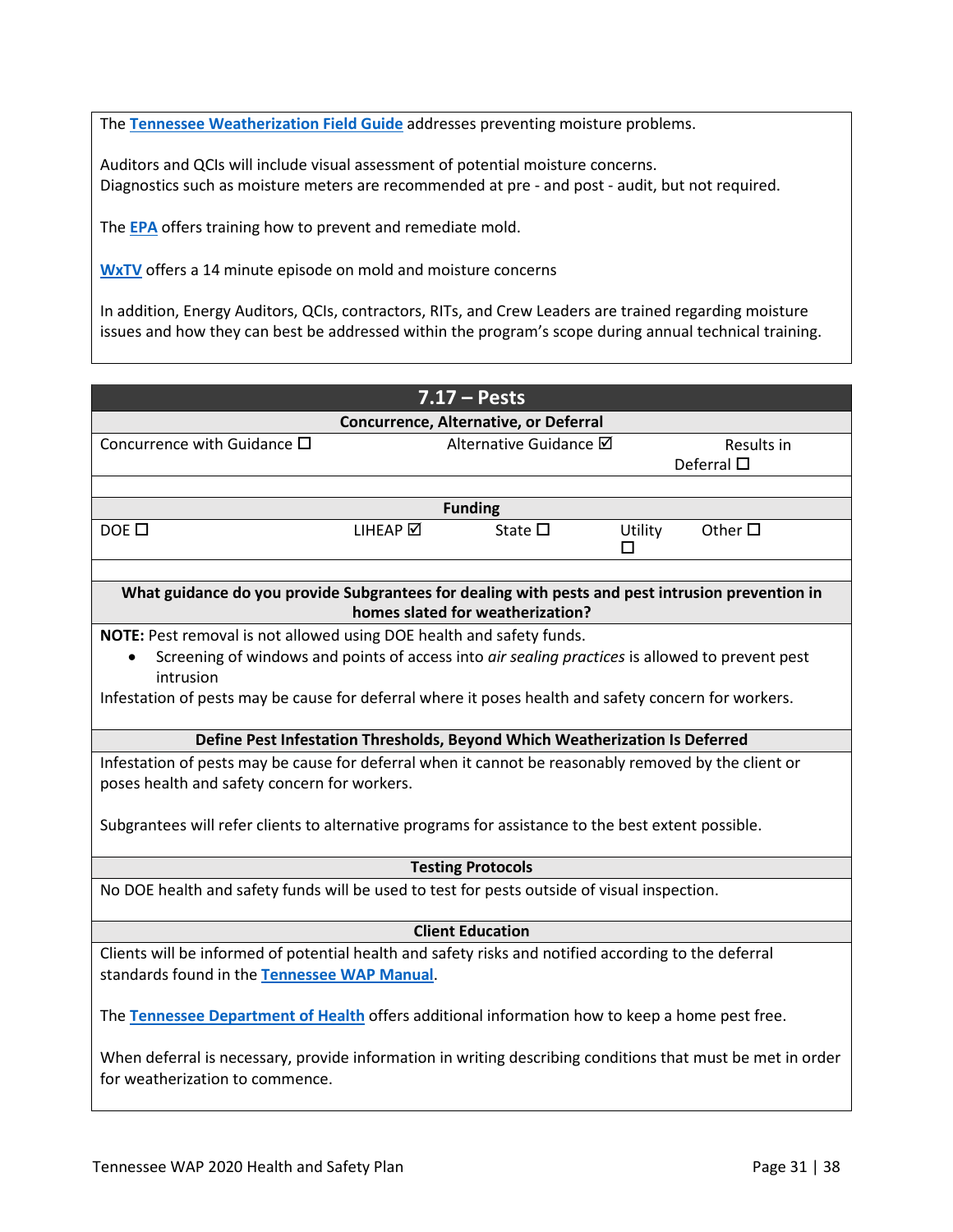#### **Training**

Training regarding deferrals is addressed during annual training for Energy Auditors, QCIs, contractors, RITs, and Crew Leaders.

The **[Tennessee Department of Health](https://www.tn.gov/health/cedep/environmental/healthy-homes.html)** offers additional information how to keep a home pest free.

**[US Environmental Protection Agency](https://www.epa.gov/safepestcontrol/got-pests-control-them-safely)** pest control practices.

|                                                                                                                                                                                                                                                                                                                                                                                 | $7.18 - Radon$                                         |              |                                  |  |  |
|---------------------------------------------------------------------------------------------------------------------------------------------------------------------------------------------------------------------------------------------------------------------------------------------------------------------------------------------------------------------------------|--------------------------------------------------------|--------------|----------------------------------|--|--|
|                                                                                                                                                                                                                                                                                                                                                                                 | Concurrence, Alternative, or Deferral                  |              |                                  |  |  |
| Concurrence with Guidance $\boxtimes$                                                                                                                                                                                                                                                                                                                                           | Alternative Guidance □                                 |              | Results in<br>Deferral $\square$ |  |  |
|                                                                                                                                                                                                                                                                                                                                                                                 |                                                        |              |                                  |  |  |
|                                                                                                                                                                                                                                                                                                                                                                                 | <b>Funding</b>                                         |              |                                  |  |  |
| DOE $\boxtimes$<br>LIHEAP ☑                                                                                                                                                                                                                                                                                                                                                     | State $\square$                                        | Utility<br>□ | Other $\square$                  |  |  |
| NOTE: Radon mitigation is not an allowable health and safety cost.                                                                                                                                                                                                                                                                                                              |                                                        |              |                                  |  |  |
|                                                                                                                                                                                                                                                                                                                                                                                 | What guidance do you provide Subgrantees around radon? |              |                                  |  |  |
| NOTE: Whenever site conditions permit, exposed dirt shall be covered with a vapor barrier except for<br>mobile homes. Mobile homes may have a vapor barrier if the home is on a permanent foundation.<br>Otherwise, the vapor barrier will not be installed in a mobile home.                                                                                                   |                                                        |              |                                  |  |  |
| Because radon migrates through the soil, mitigation strategies include the following:<br>Installing plastic ground barrier and sealing seams.<br>$\bullet$<br>Sealing the walls and floor of the basement.<br>$\bullet$<br>Installing sealed sump pump covers<br>$\bullet$<br>Installing ventilation and ground covers/vapor barriers are allowable Health and Safety expenses. |                                                        |              |                                  |  |  |
| <b>Testing Protocols</b>                                                                                                                                                                                                                                                                                                                                                        |                                                        |              |                                  |  |  |
| If known radon issues are above an acceptable level (4 pCi/l), the unit will be deferred.                                                                                                                                                                                                                                                                                       |                                                        |              |                                  |  |  |
|                                                                                                                                                                                                                                                                                                                                                                                 | <b>Client Education</b>                                |              |                                  |  |  |
| The client will be provided with the EPA's Citizen's Guide to Radon. Confirmation that this guide was<br>received and discussed with the client must be retained in the case file.<br>This guide will be found in the Tennessee WAP Manual or EPA's Publications about Radon                                                                                                    |                                                        |              |                                  |  |  |
| NOTE: All clients must sign the Radon Informed Consent Form. The form includes a list of<br>precautionary measures WAP may install based on EPA Healthy Indoor Environment Protocols.                                                                                                                                                                                           |                                                        |              |                                  |  |  |
| In conjunction with this consent form, the client must receive education on the benefits of weatherization<br>including energy savings, energy cost savings, improved home comfort, and increased safety.                                                                                                                                                                       |                                                        |              |                                  |  |  |
| <b>Radon Zone Map</b>                                                                                                                                                                                                                                                                                                                                                           |                                                        |              |                                  |  |  |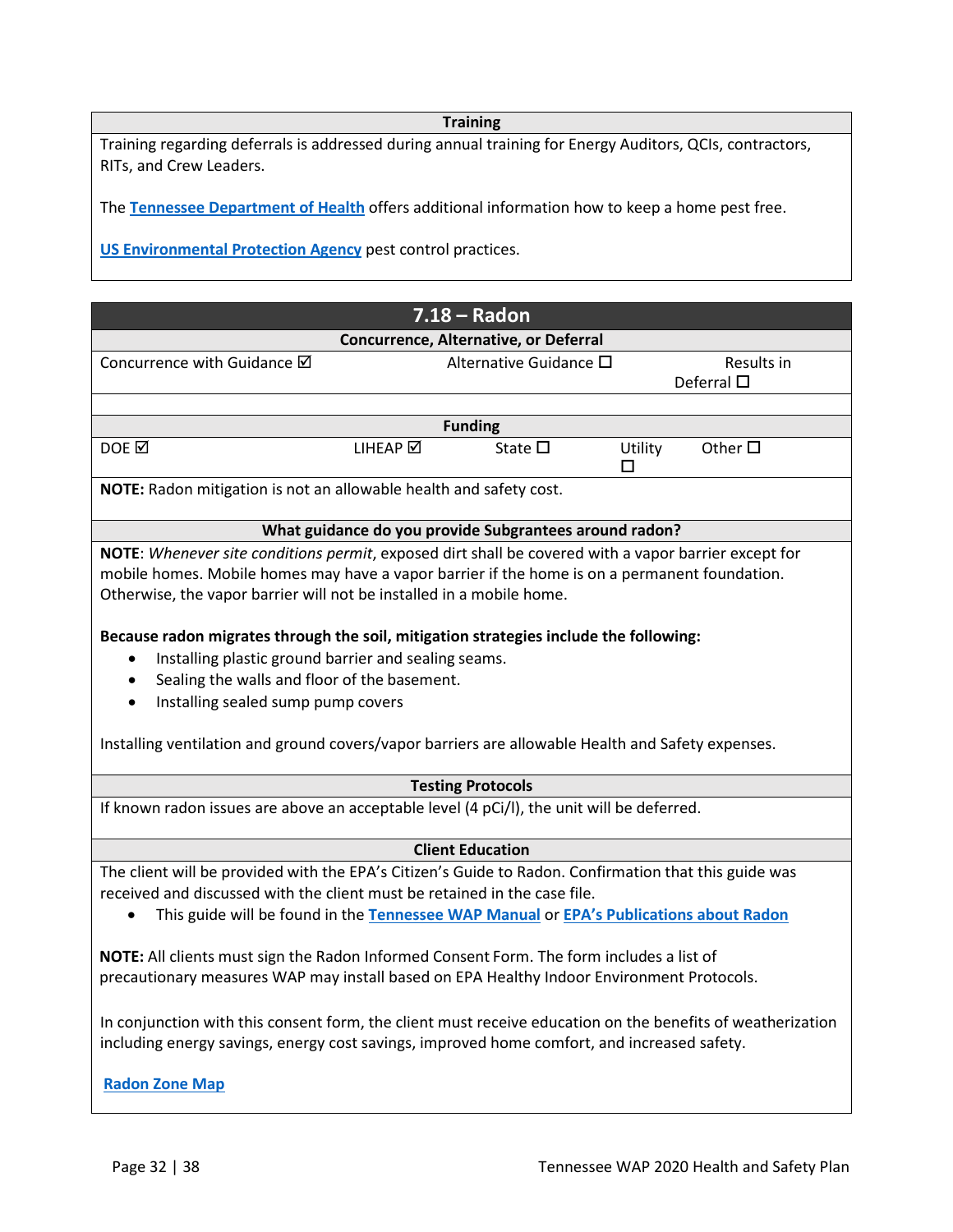#### **Training and Certification Requirements**

Radon is addressed in the Tennessee Weatherization Field Guide and through auditor and contractor training. Additional training on radon can be found at:

- **[Tennessee Department of](https://www.tn.gov/health/cedep/environmental/epht/radon.html) Health**
- **[US Environmental Protection](https://www.epa.gov/radon) Agency**

#### **Documentation Requirements**

If the unit is tested for radon, the test results must be included in the client file.

| 7.19 - Safety Devices: Smoke and Carbon Monoxide Alarms, Fire Extinguishers                                                                                                                                 |          |                                                                       |              |                                  |  |
|-------------------------------------------------------------------------------------------------------------------------------------------------------------------------------------------------------------|----------|-----------------------------------------------------------------------|--------------|----------------------------------|--|
|                                                                                                                                                                                                             |          | Concurrence, Alternative, or Deferral                                 |              |                                  |  |
| Concurrence with Guidance Ø                                                                                                                                                                                 |          | Alternative Guidance □                                                |              | Results in<br>Deferral $\square$ |  |
|                                                                                                                                                                                                             |          |                                                                       |              |                                  |  |
|                                                                                                                                                                                                             |          | <b>Funding</b>                                                        |              |                                  |  |
| DOE $\boxtimes$                                                                                                                                                                                             | LIHEAP ☑ | State $\square$                                                       | Utility<br>П | Other $\square$                  |  |
|                                                                                                                                                                                                             |          | What is your policy for installation or replacement of the following: |              |                                  |  |
| Smoke Alarms: There must be an operable smoke alarm in every bedroom and at least one in the common<br>space on every floor of the unit. Smoke alarms may be installed where not present or are inoperable. |          |                                                                       |              |                                  |  |
| Carbon Monoxide Alarms: All units are required to have an operable Carbon Monoxide Alarm.                                                                                                                   |          |                                                                       |              |                                  |  |
| Fire Extinguishers: Providing fire extinguishers is an allowable using DOE health and safety funds when<br>solid fuel is present.                                                                           |          |                                                                       |              |                                  |  |
|                                                                                                                                                                                                             |          | <b>Testing Protocols</b>                                              |              |                                  |  |
| Auditors and QCIs shall test smoke and carbon monoxide alarms to ensure they are operable.                                                                                                                  |          |                                                                       |              |                                  |  |
|                                                                                                                                                                                                             |          | <b>Client Education</b>                                               |              |                                  |  |
| Clients are instructed regarding installation of smoke detectors and carbon monoxide detectors if<br>applicable.                                                                                            |          |                                                                       |              |                                  |  |
| Client education materials can also be found in the Training category.                                                                                                                                      |          |                                                                       |              |                                  |  |
|                                                                                                                                                                                                             |          | <b>Training</b>                                                       |              |                                  |  |
| Energy Auditors, QCIs, contractors, RITs, and Crew Leaders receive instruction on where to install<br>smoke/CO alarms and compliance with local codes.                                                      |          |                                                                       |              |                                  |  |
| <b>Training resources include:</b>                                                                                                                                                                          |          |                                                                       |              |                                  |  |
| <b>NFPA Smoke Alarms</b>                                                                                                                                                                                    |          |                                                                       |              |                                  |  |
| <b>NFPA Carbon Monoxide Alarms</b>                                                                                                                                                                          |          |                                                                       |              |                                  |  |
| <b>NFPA Fire Extinguishers</b>                                                                                                                                                                              |          |                                                                       |              |                                  |  |
| The Tennessee Weatherization Field Guide provides additional information.                                                                                                                                   |          |                                                                       |              |                                  |  |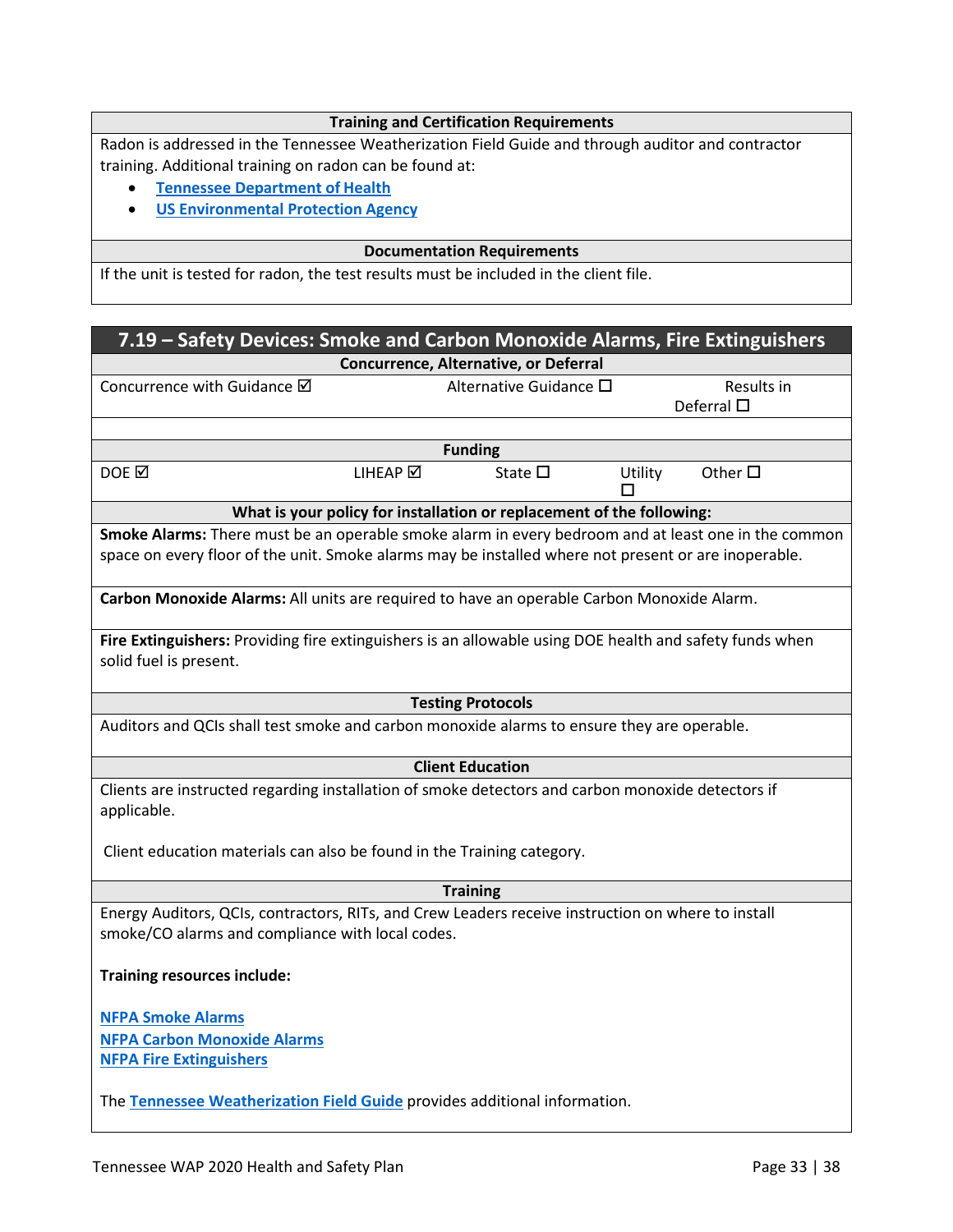| 7.20 – Occupant Health and Safety Concerns and Conditions                                                                                                                                                                                                                                                                                                                                           |                                                                 |                                  |                |
|-----------------------------------------------------------------------------------------------------------------------------------------------------------------------------------------------------------------------------------------------------------------------------------------------------------------------------------------------------------------------------------------------------|-----------------------------------------------------------------|----------------------------------|----------------|
| Concurrence with Guidance Ø                                                                                                                                                                                                                                                                                                                                                                         | Concurrence, Alternative, or Deferral<br>Alternative Guidance □ | Results in<br>Deferral $\square$ |                |
|                                                                                                                                                                                                                                                                                                                                                                                                     | <b>Funding</b>                                                  |                                  |                |
| DOE <b></b><br>$L$ IHEAP $\square$                                                                                                                                                                                                                                                                                                                                                                  | State $\square$                                                 | Other $\square$<br>Utility<br>П  |                |
| What guidance do you provide Subgrantees for soliciting the occupants' health and safety concerns                                                                                                                                                                                                                                                                                                   | related to components of their homes?                           |                                  |                |
| When a person's health may be at risk and/or WAP work activities could constitute a health and safety<br>hazard, the occupant will be required to take appropriate action based on severity of risk.<br>Failure or the inability to take appropriate actions must result in deferral.                                                                                                               |                                                                 |                                  |                |
| Subgrantees shall seek knowledge of outside funding and programs for services to help address occupant<br>health and safety concerns and conditions. The client will be referred to these programs if applicable.                                                                                                                                                                                   |                                                                 |                                  |                |
| What guidance do you provide Subgrantees for determining whether occupants suffer from health<br>conditions that may be negatively affected by the act of weatherizing their home?                                                                                                                                                                                                                  |                                                                 |                                  |                |
| Screen occupants to reveal known or suspected health concerns either as part of the initial application<br>for weatherization, during the audit, or both.<br>NOTE: The intent is not to solicit specific medical conditions that clients may have, but to inform<br>the client of how certain aspects of weatherizing the client's home may affect them if they have<br>certain medical conditions. |                                                                 |                                  |                |
| What guidance do you provide Subgrantees for dealing with potential health concerns when they are                                                                                                                                                                                                                                                                                                   | identified?                                                     |                                  |                |
| If weatherization will cause a negative impact on the client due to health concerns, the unit must be<br>deferred.<br><b>COVID-19 Field Operations Guidelines and Resources</b>                                                                                                                                                                                                                     |                                                                 |                                  |                |
|                                                                                                                                                                                                                                                                                                                                                                                                     | <b>Client Education</b>                                         |                                  |                |
| Inform client in writing of any known risks. Provide client with subgrantee point of contact information in<br>writing so client can inform of any issues.                                                                                                                                                                                                                                          |                                                                 |                                  |                |
| When deferral is necessary, provide information in writing describing conditions that must be met in order<br>for weatherization to commence.                                                                                                                                                                                                                                                       |                                                                 |                                  |                |
| Documentation Form(s) have been developed and comply with guidance?                                                                                                                                                                                                                                                                                                                                 |                                                                 | Yes ⊠                            | $No$ $\square$ |
| Refer to templates found in the Tennessee WAP Manual.<br>Deferral Notice - Single Family<br>$\bullet$<br>Deferral Notice - Multi Family<br><b>COVID-19 Field Operations Guidelines and Resources</b>                                                                                                                                                                                                |                                                                 |                                  |                |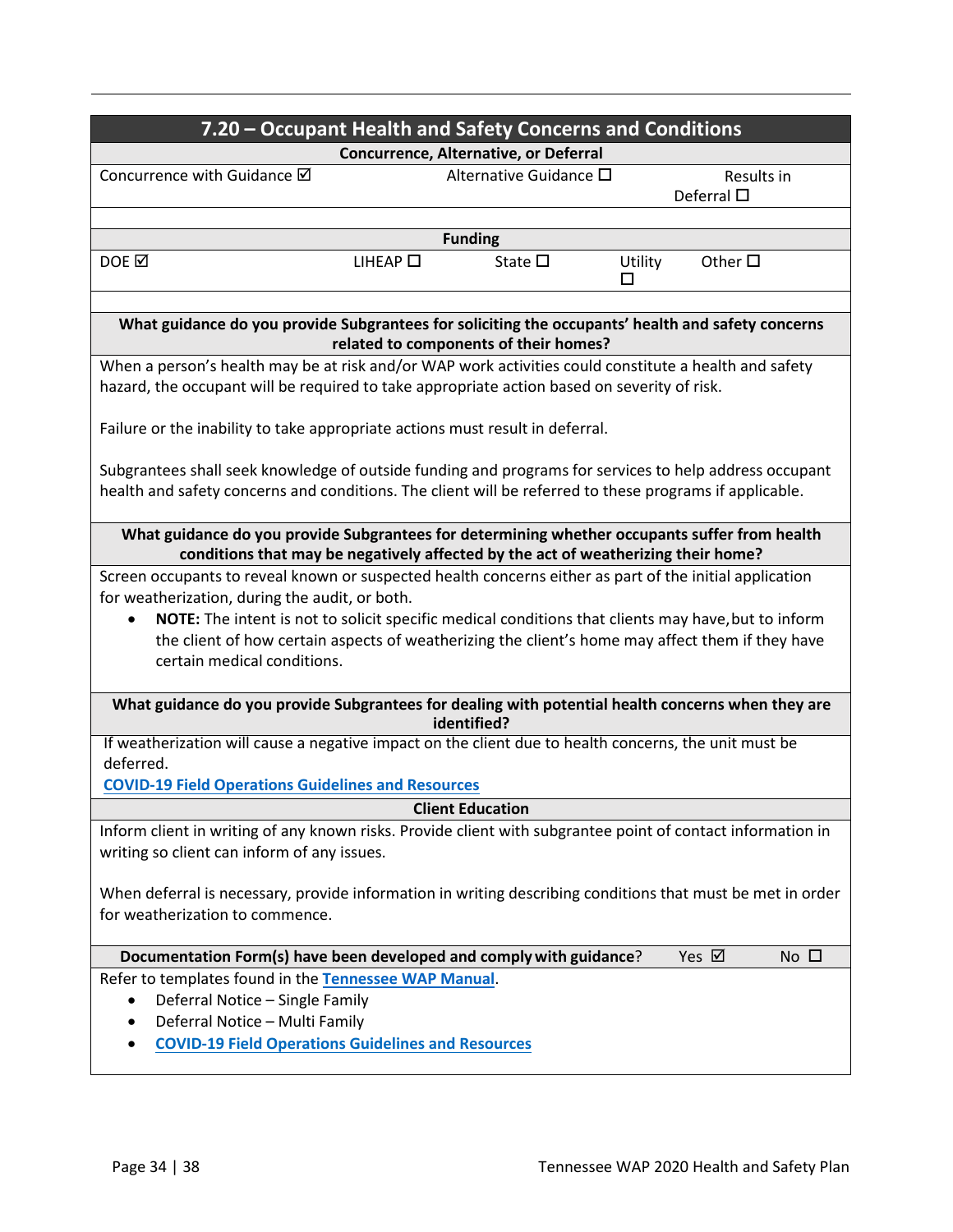|                                                                                                                                                                                                                                                                                 |          | 7.21 - Ventilation and Indoor Air Quality       |              |                          |  |
|---------------------------------------------------------------------------------------------------------------------------------------------------------------------------------------------------------------------------------------------------------------------------------|----------|-------------------------------------------------|--------------|--------------------------|--|
|                                                                                                                                                                                                                                                                                 |          | Concurrence, Alternative, or Deferral           |              |                          |  |
| Concurrence with Guidance Ø                                                                                                                                                                                                                                                     |          | Alternative Guidance □                          |              | Results in<br>Deferral □ |  |
|                                                                                                                                                                                                                                                                                 |          | <b>Funding</b>                                  |              |                          |  |
| DOE <b>⊠</b>                                                                                                                                                                                                                                                                    | LIHEAP Ø | State $\square$                                 | Utility<br>□ | Other $\square$          |  |
| Identify the Most Recent Version of ASHRAE 62.2 Implemented (optional: identify Addenda used)                                                                                                                                                                                   |          |                                                 |              |                          |  |
| Install ventilation as required by ASHRAE 62.2 - 2016.                                                                                                                                                                                                                          |          |                                                 |              |                          |  |
| NOTE: Implementation of ASHRAE 62.2-2016 is required. Client refusal of mechanical ventilation,<br>when evaluated and called for pursuant to the Standard, must result in deferral.                                                                                             |          |                                                 |              |                          |  |
| If the ASHRAE normative Appendix A is employed and an existing fan is being replaced or upgraded to<br>meet whole-house ventilation requirements, do best to take action to prevent zonal pressure differences<br>greater than 3 pascals across the closed door, if one exists. |          |                                                 |              |                          |  |
| Existing exhaust fans do not necessarily need replacement as long as they are properly ducted to the<br>outside, have adequate airflow, and proper controls.                                                                                                                    |          |                                                 |              |                          |  |
|                                                                                                                                                                                                                                                                                 |          | <b>Testing and Final Verification Protocols</b> |              |                          |  |
| ASHRAE 62.2 evaluation to determine required ventilation.                                                                                                                                                                                                                       |          |                                                 |              |                          |  |
| Auditors must use the Residential Energy Dynamics ASHRAE 62.2 calculation sheet.                                                                                                                                                                                                |          |                                                 |              |                          |  |
| Testing includes measuring fan flow of both existing fans and newly installed equipment to verify<br>performance.                                                                                                                                                               |          |                                                 |              |                          |  |
|                                                                                                                                                                                                                                                                                 |          | <b>Client Education</b>                         |              |                          |  |
| Provide client with information on function, use, and maintenance (including location of service<br>switch and cleaning instructions) of ventilation system and components.                                                                                                     |          |                                                 |              |                          |  |
| Provide client with equipment manuals for installed equipment. Include disclaimer that ASHRAE 62.2 does<br>not account for high polluting sources or guarantee indoor air quality.                                                                                              |          |                                                 |              |                          |  |
|                                                                                                                                                                                                                                                                                 |          | <b>Training</b>                                 |              |                          |  |
| Energy Auditors, QCIs, contractors, RITs, and Crew Leaders receive ASHRAE 62.2-2016 training which<br>includes proper sizing, and the evaluation of existing and new systems.                                                                                                   |          |                                                 |              |                          |  |
| <b>Additional training resources:</b>                                                                                                                                                                                                                                           |          |                                                 |              |                          |  |
| ASHRAE 62.2-2016 - read only version<br>DOE WAP Health and Safety FAQ - Pages 26 through 35 provide descriptive answers to a number of<br>ventilation questions.                                                                                                                |          |                                                 |              |                          |  |
|                                                                                                                                                                                                                                                                                 |          |                                                 |              |                          |  |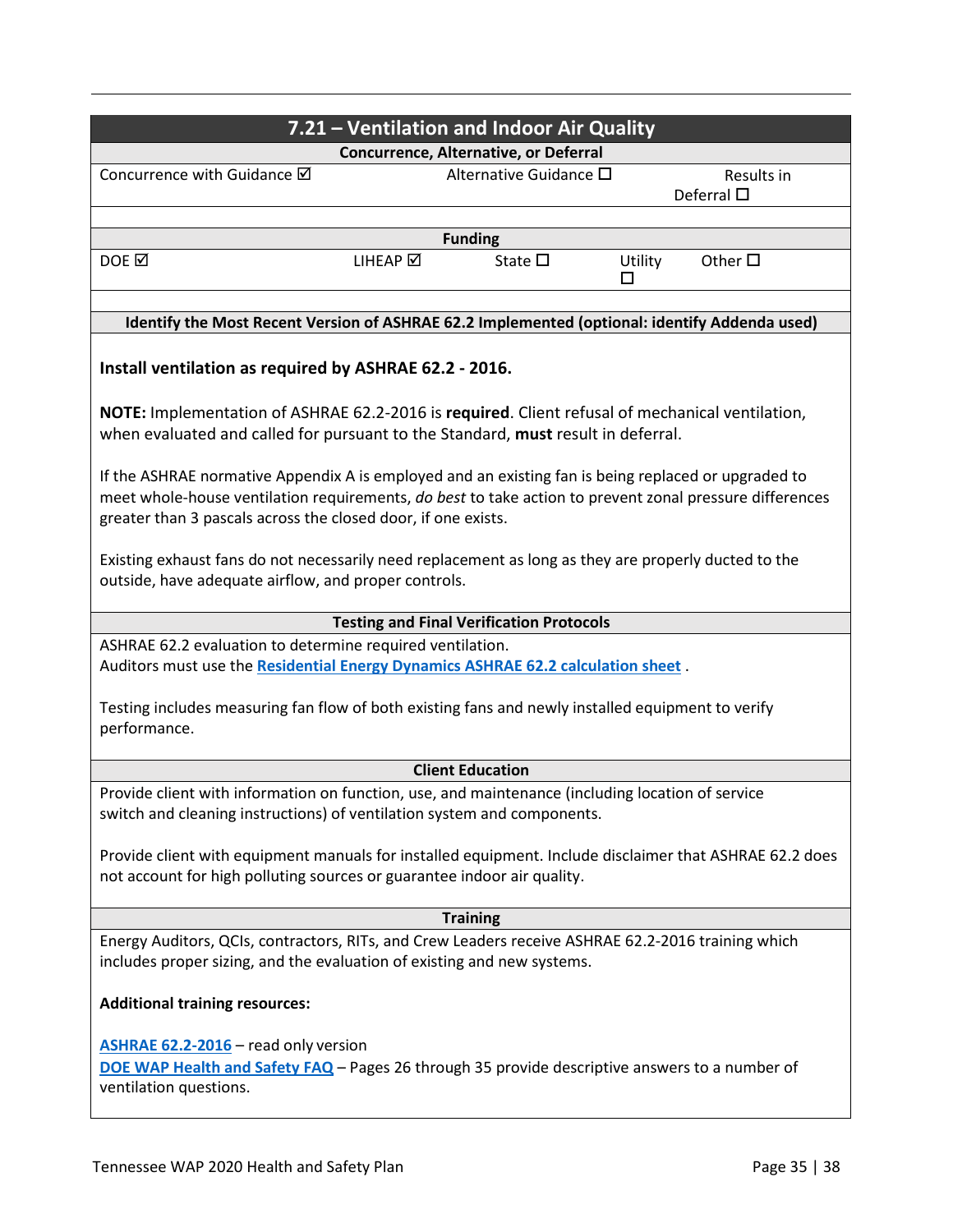|                                                                                                                                                                                                                                                                                                                                                                                                                                                                                                                                                                                                                                    |                     | 7.22 - Window and Door Replacement, Window Guards |               |                                  |  |  |
|------------------------------------------------------------------------------------------------------------------------------------------------------------------------------------------------------------------------------------------------------------------------------------------------------------------------------------------------------------------------------------------------------------------------------------------------------------------------------------------------------------------------------------------------------------------------------------------------------------------------------------|---------------------|---------------------------------------------------|---------------|----------------------------------|--|--|
|                                                                                                                                                                                                                                                                                                                                                                                                                                                                                                                                                                                                                                    |                     | Concurrence, Alternative, or Deferral             |               |                                  |  |  |
| Concurrence with Guidance Ø                                                                                                                                                                                                                                                                                                                                                                                                                                                                                                                                                                                                        |                     | Alternative Guidance □                            |               | Results in<br>Deferral $\square$ |  |  |
|                                                                                                                                                                                                                                                                                                                                                                                                                                                                                                                                                                                                                                    |                     | <b>Funding</b>                                    |               |                                  |  |  |
| $DOE \nightharpoonup$                                                                                                                                                                                                                                                                                                                                                                                                                                                                                                                                                                                                              | $L$ IHEAP $\square$ | State $\square$                                   | Utility<br>ΙI | Other $\square$                  |  |  |
| MEASURE CATEGORY: Window and door replacement is not allowed using DOE health and safety                                                                                                                                                                                                                                                                                                                                                                                                                                                                                                                                           |                     |                                                   |               |                                  |  |  |
| funds. Window and door repair can be funded as an incidental repair or health and safety measure.                                                                                                                                                                                                                                                                                                                                                                                                                                                                                                                                  |                     |                                                   |               |                                  |  |  |
| Clear documentation to the funding source and category is necessary to be retained in the client file.                                                                                                                                                                                                                                                                                                                                                                                                                                                                                                                             |                     |                                                   |               |                                  |  |  |
| What guidance do you provide to Subgrantees regarding window and door replacement and window                                                                                                                                                                                                                                                                                                                                                                                                                                                                                                                                       |                     | guards?                                           |               |                                  |  |  |
| WAP health and safety funds will not be used for replacement of windows and doors.<br>Window and door replacement will be determined by the energy audit tool as an energy<br>$\bullet$<br>conservation measure or meet the definition of an incidental repair.<br>Window and door repair may be funded as a health and safety measure.<br>$\bullet$<br>Deferral may be necessary if windows or doors are in such a state of disrepair that they would prevent<br>weatherization.<br>When deferral is necessary, provide information in writing describing conditions that must be met in order<br>for weatherization to commence. |                     |                                                   |               |                                  |  |  |
|                                                                                                                                                                                                                                                                                                                                                                                                                                                                                                                                                                                                                                    |                     | <b>Testing Protocols</b>                          |               |                                  |  |  |
|                                                                                                                                                                                                                                                                                                                                                                                                                                                                                                                                                                                                                                    | N/A                 |                                                   |               |                                  |  |  |
|                                                                                                                                                                                                                                                                                                                                                                                                                                                                                                                                                                                                                                    |                     | <b>Client Education</b>                           |               |                                  |  |  |
| Provide written information on lead risks wherever issues are identified. Client will receive EPA                                                                                                                                                                                                                                                                                                                                                                                                                                                                                                                                  |                     |                                                   |               |                                  |  |  |
| <b>Training</b>                                                                                                                                                                                                                                                                                                                                                                                                                                                                                                                                                                                                                    |                     |                                                   |               |                                  |  |  |
| Lead Safe RRP contractors must be used if windows and doors are being replaced in pre-1978 homes.                                                                                                                                                                                                                                                                                                                                                                                                                                                                                                                                  |                     |                                                   |               |                                  |  |  |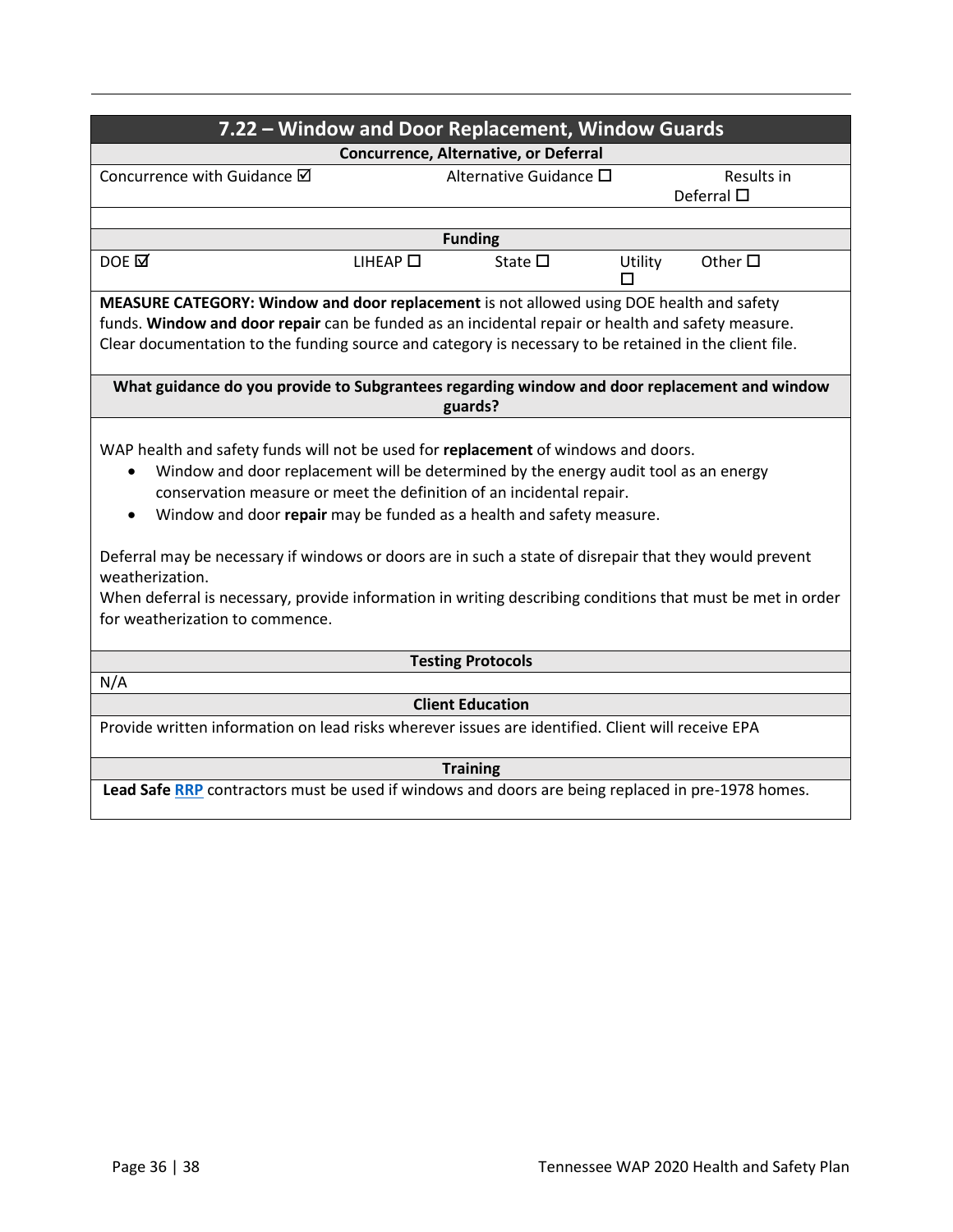| 7.23 - Worker Safety (OSHA, etc.)                                                                        |                  |                                                |              |                    |  |  |
|----------------------------------------------------------------------------------------------------------|------------------|------------------------------------------------|--------------|--------------------|--|--|
|                                                                                                          |                  | Concurrence, Alternative, or Deferral          |              |                    |  |  |
| Concurrence with Guidance $\boxtimes$                                                                    |                  | Alternative Guidance $\square$                 |              | Results in         |  |  |
|                                                                                                          |                  |                                                |              | Deferral $\square$ |  |  |
|                                                                                                          |                  |                                                |              |                    |  |  |
|                                                                                                          |                  | <b>Funding</b>                                 |              |                    |  |  |
| DOE $\boxtimes$                                                                                          | LIHEAP $\square$ | State $\square$                                | Utility<br>п | Other $\Box$       |  |  |
|                                                                                                          |                  |                                                |              |                    |  |  |
| How do you verify safe work practices? What is your policy for in-progress monitoring?                   |                  |                                                |              |                    |  |  |
| Workers must follow OSHA standards where required and take precautions to ensure the health and          |                  |                                                |              |                    |  |  |
| safety of themselves and other workers.                                                                  |                  |                                                |              |                    |  |  |
|                                                                                                          |                  |                                                |              |                    |  |  |
| All subgrantees and contractors must maintain compliance with the current OSHA Hazard                    |                  |                                                |              |                    |  |  |
| Communication Standards, including on-site organized Safety Data Sheets (SDS) (formerly called           |                  |                                                |              |                    |  |  |
| MSDS).                                                                                                   |                  |                                                |              |                    |  |  |
|                                                                                                          |                  |                                                |              |                    |  |  |
|                                                                                                          |                  | <b>Training and Certification Requirements</b> |              |                    |  |  |
| Energy Auditors, QCIs, contractors, RITs, and Crew Leaders receive training on the use and importance of |                  |                                                |              |                    |  |  |
| PPE and safety training appropriate for job requirements.                                                |                  |                                                |              |                    |  |  |
|                                                                                                          |                  |                                                |              |                    |  |  |
| Training resources include:                                                                              |                  |                                                |              |                    |  |  |
| <b>Tennessee Weatherization Field Guide</b>                                                              |                  |                                                |              |                    |  |  |
|                                                                                                          |                  |                                                |              |                    |  |  |
| <b>OSHA-10</b>                                                                                           |                  |                                                |              |                    |  |  |
| <b>OSHA Hazard Communication Standards</b>                                                               |                  |                                                |              |                    |  |  |
|                                                                                                          |                  |                                                |              |                    |  |  |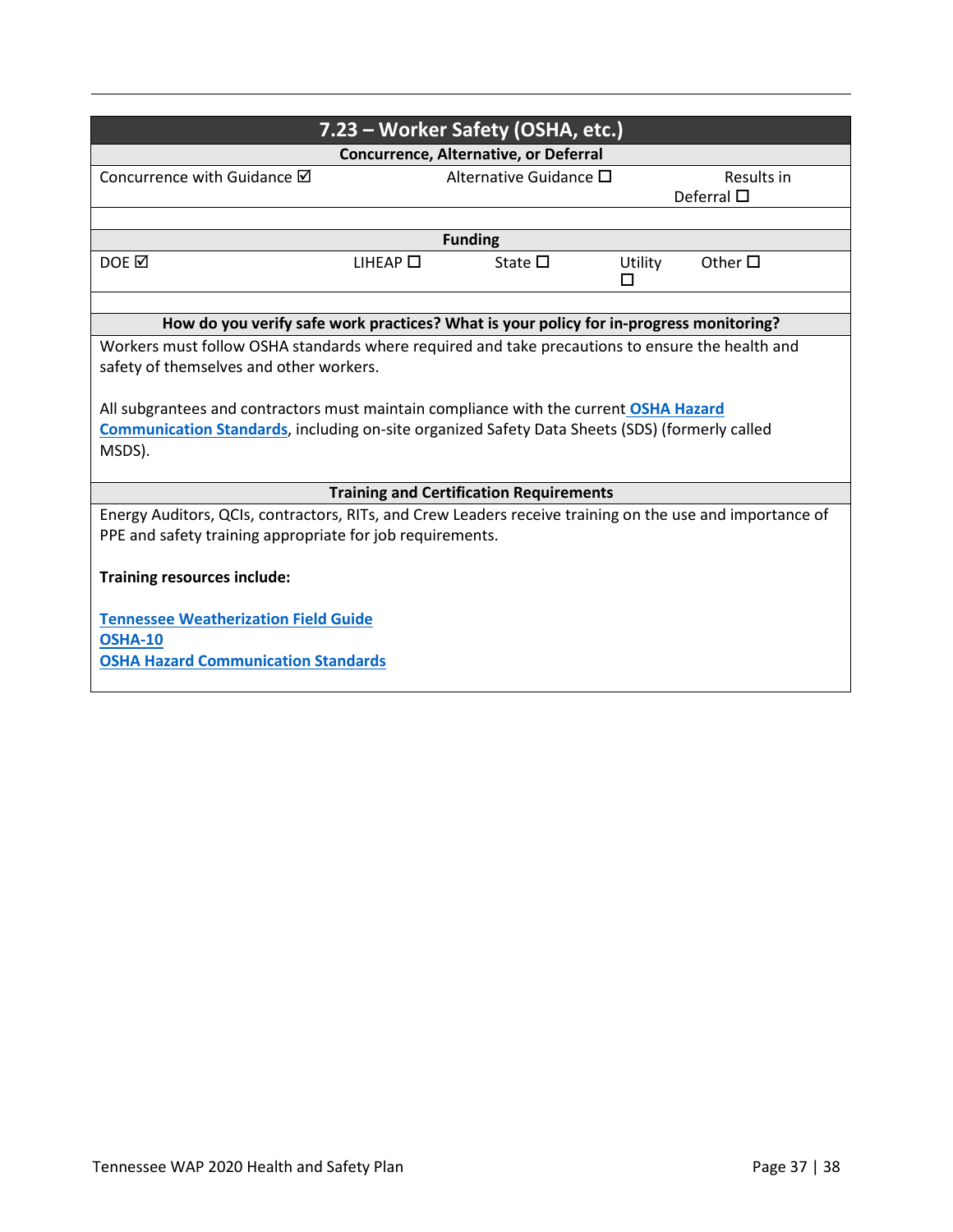| 8.0 - Resources                                                                                                                                                                                                                                                                                                                                                                           |                                                                                                                                                                                                                                                                                                                                                                                                         |  |  |  |
|-------------------------------------------------------------------------------------------------------------------------------------------------------------------------------------------------------------------------------------------------------------------------------------------------------------------------------------------------------------------------------------------|---------------------------------------------------------------------------------------------------------------------------------------------------------------------------------------------------------------------------------------------------------------------------------------------------------------------------------------------------------------------------------------------------------|--|--|--|
| List of Health & Safety Resources Located Throughout the Plan                                                                                                                                                                                                                                                                                                                             |                                                                                                                                                                                                                                                                                                                                                                                                         |  |  |  |
| <b>THDA WAP Policies and Procedures</b><br><b>Tennessee Weatherization Field Guide</b><br>٠<br><b>Tennessee WAP Manual</b><br><b>COVID-19 Field Operations Guidelines</b><br>$\bullet$<br><b>Tennessee Department of Health</b><br><b>Tennessee Healthy Homes</b><br>$\bullet$<br>Tennessee Department of Environment and<br>Conservation<br><b>Asbestos</b><br>$\bullet$<br><b>Radon</b> | <b>National Fire Protection Agency</b><br><b>NFPA Smoke Alarms</b><br><b>NFPA Carbon Monoxide Alarms</b><br><b>NFPA Fire Extinguishers</b><br>٠<br><b>Weatherization Television</b><br><b>Mold and Moisture</b><br>٠<br><b>Occupational Safety and Health Administration</b><br><b>OSHA 10</b><br>$\bullet$<br><b>OSHA Hazard Communication Standards</b><br><b>OSHA Electrical Safety Presentation</b> |  |  |  |
| <b>Department of Energy</b><br><b>WPN 17-7</b><br><b>WPN 19-5</b><br><b>10 CFR 440</b><br><b>Moisture Control</b>                                                                                                                                                                                                                                                                         | <b>Environmental Protection Agency</b><br><b>Lead Renovation,</b><br><b>Indoor Air Quality</b><br>٠<br>$\bullet$<br><b>Repair, and</b><br><b>Pests</b><br><b>Painting Program</b><br><b>Burnwise</b><br><b>Mold &amp; Moisture</b><br><b>Radon</b><br><b>Refrigerant</b><br><b>Asbestos</b>                                                                                                             |  |  |  |
| American Society of Heating, Refrigeration, Air<br><b>Conditioning Engineers</b><br>62.2 2016 Read-Only Version<br><b>Building Performance Institute</b><br><b>1200-S Basic Analysis of Buildings</b>                                                                                                                                                                                     | <b>Residential Energy Dynamics - Rick Karg</b><br><b>RedCalcs</b><br><b>Combustion Safety Protocol</b><br><b>US Department of Housing and Urban Development</b><br><b>Healthy Homes</b>                                                                                                                                                                                                                 |  |  |  |
| <b>Prevent Fire</b><br><b>Oven and Stove Safety</b>                                                                                                                                                                                                                                                                                                                                       |                                                                                                                                                                                                                                                                                                                                                                                                         |  |  |  |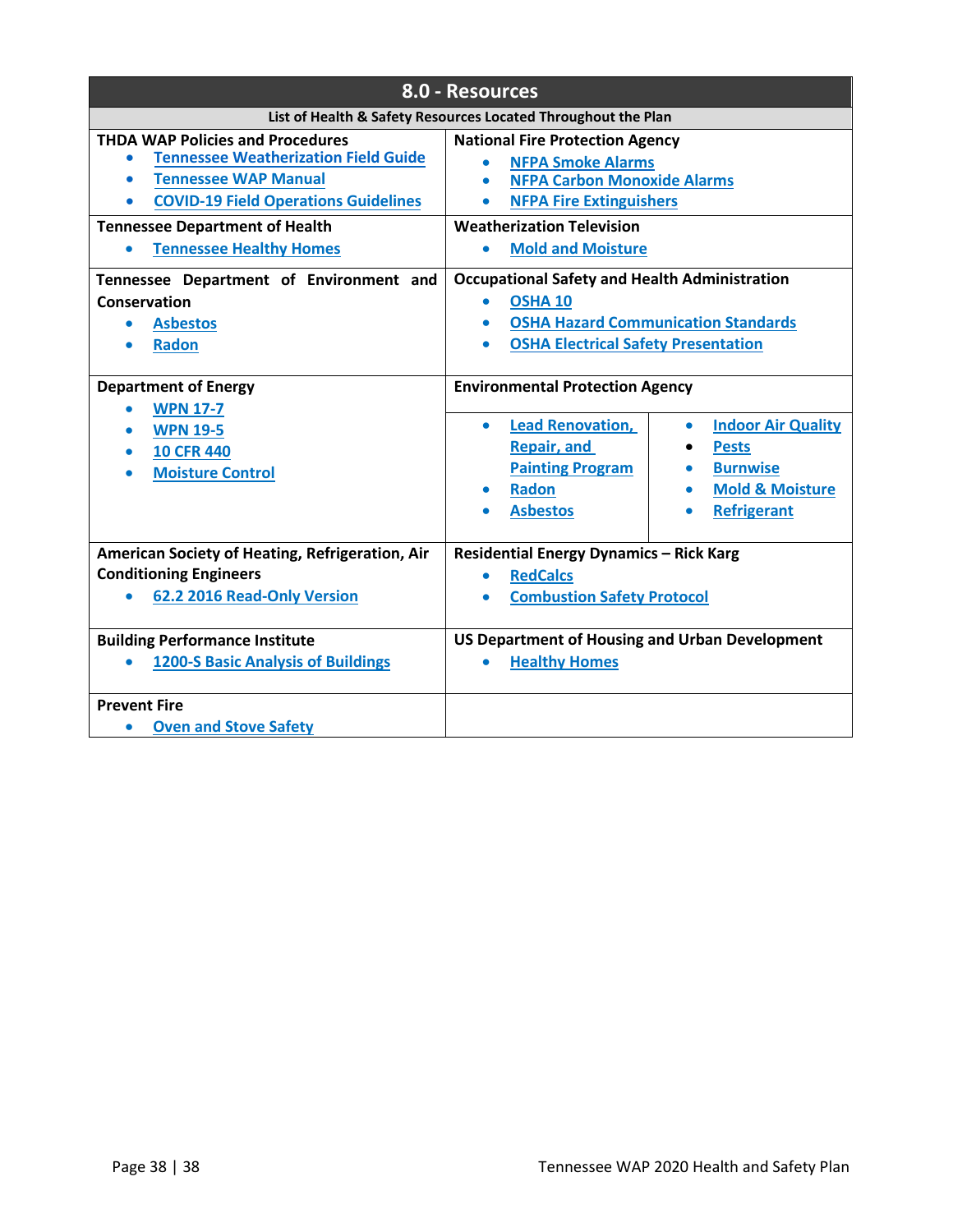## **WAP WPN 17-7 Attachment A: Additional Health and Safety Guidance Related to Heating Systems**

- <span id="page-39-0"></span>● Budget Category Decisions
- Code Compliance and Inspection
- Electric Space Heaters
- $\bullet$  Fireplaces Special Considerations
- Manufactured Homes Special Considerations
- Masonry Chimneys
- Solid Fuel-Fired Heaters
- Unvented Gas- and Liquid-Fueled Space Heaters
- Vented Gas- and Liquid-Fueled Space Heaters

**Budget Category Decisions:** Perform a full DOE-approved energy audit prior to deciding how to categorize the cost of space heater repair or replacement. If the measure is an approved WAP expenditure and the audit justifies the costs with an SIR equal to or greater than 1.0, the measure must be performed and costs charged as an Energy Conservation Measure (ECM). If the measure is not an eligible ECM, the measure may be charged as either a Health and Safety (H&S) measure if included in the DOE approved Grantee Annual Health and Safety Plan. More information is available in the DOE Health and Safety Guidance and Incidental Repair Guidance to assist with this decision.

**Code Compliance and Inspection Requirements:** Installation of space heaters requires knowledge of appropriate industry standards and comply with the applicable building code(s) in the municipality where installation is taking place. Building permits shall be secured, where required for all space heater work. This is a program operations cost. The manufacturer approved initial start-up procedures must be followed before any heater is put into operation. States are reminded that even licensed heating contractors may not be aware of the stringent requirements of the Weatherization Program, so their work should be reviewed by Program staff. Safety inspections related to the space heater should include, but not be limited to, a check for adequate floor protection, and code-compliant clearances to walls and other combustible materials. Even though many vented space heaters are manufactured with spill switches, it is still a requirement that a worst-case depressurization draft test be performed on all vented units.

**Electric Space Heaters:** DOE will not permit any DOE-funded weatherization work other than minor repairs on electric space heaters. This does not preclude the use of other funding sources for the replacement or major repair of electric space heaters, but the Department does not encourage it because of:

- Lower output ratings (size);
- Risk of fire hazards; and,
- Inadequate electrical systems in older homes, which frequently cannot safely carry the power required to operate an electric heater.

Work on such systems may make local agencies liable for inadequate electric wiring and any damages that result.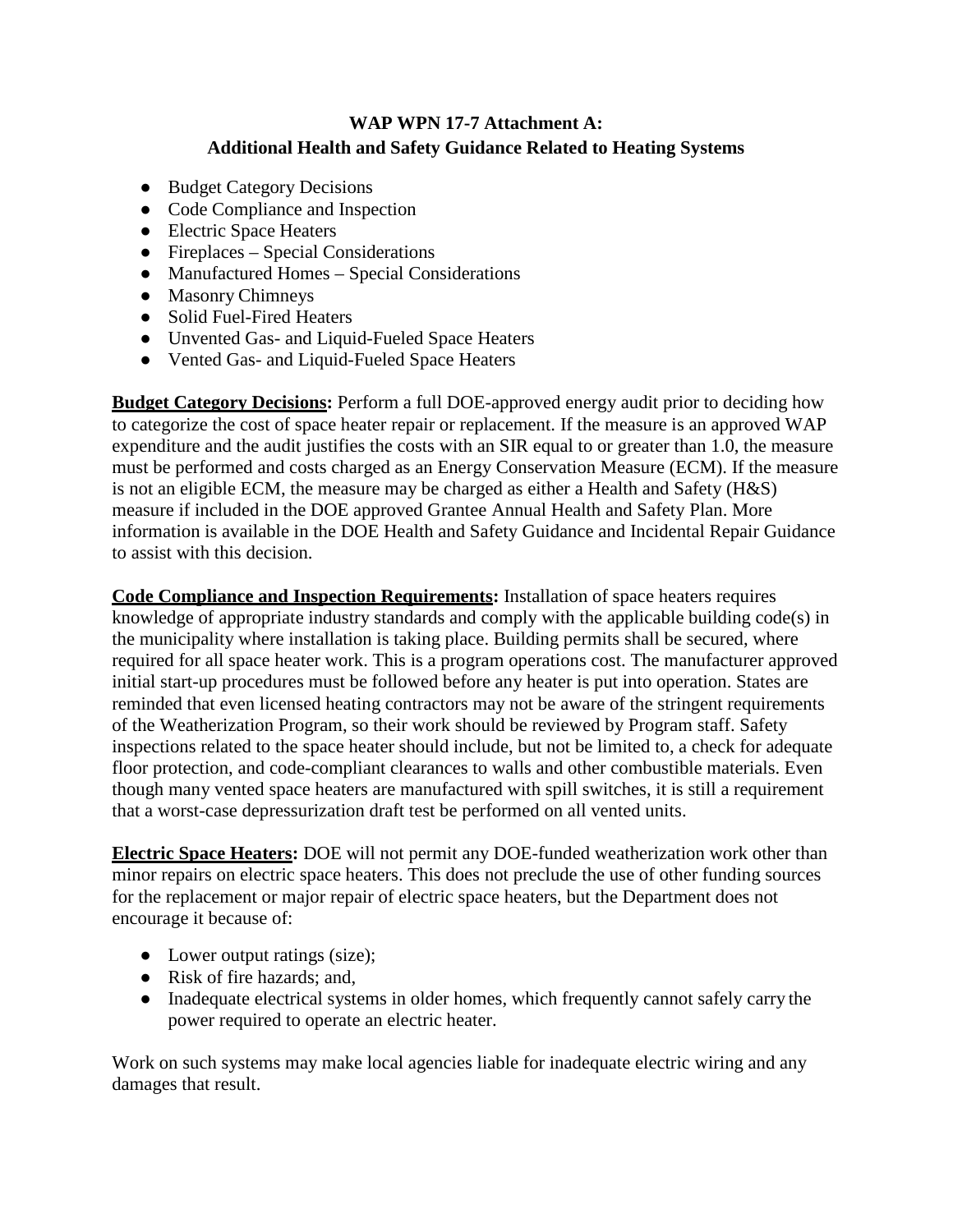**Fireplaces – Special Considerations:** Fireplaces present special hazards that are affected by weatherization. If draft is poor, smoke may downdraft into the living space causing poor indoor air quality. It is likely the occupants will ventilate in these situations. Near the end of a wood fire, glowing coals will remain, radiating heat, while the draft lowers and allows the top of the chimney to cool, further reducing draft. The reduced oxygen available to the glowing coals causes production of CO without the smoke that encourages space ventilation. This is a dangerous situation as the CO enters the living space due to the lowered draft, causes drowsiness of occupants, and sometimes worse. For this reason it is extremely important to make sure there is a CO alarm installed in this combustion zone and occupants are educated to the danger signs and what to do.

#### *Inspection/Evaluation:*

Assessing solid fuel fired appliances involves inspecting the venting/chimney and the overall installation to ensure it adheres to the applicable code: NFPA 211 or other as determined by the authority having jurisdiction. Appliances should be inspected pre- and post-weatherization.

Conduct pre- and post- weatherization worst case CAZ depressurization testing in spaces having a fireplace. Since there is no consensus method for verifying safe operation of fireplaces, Grantees can propose testing policies and limits (e.g., one Grantee uses a depressurization limit of -5 in the CAZ of any wood-burning combustion appliances, including fireplaces). If the Grantee does not propose a policy and fireplaces are left operational, the vent must meet code or the home cannot be weatherized.

To evaluate operation of *other* combustion appliances, the blower door can be set to run at 300 CFM (set up as for depressurization testing), or other Grantee-approved flow, to mimic the airflow dynamics likely when the fireplace is in use.

**Manufactured Homes – Special Considerations:** The Manufactured Home Construction and Safety Standards (https://portal.hud.gov/hudportal/HUD?src=/hudprograms/mhcss) require all fuel-burning, heat-producing appliances in mobile homes, except ranges and ovens, to be vented to the outside.

All fuel-burning appliances in mobile homes, except ranges, ovens, illuminating appliances, clothes dryers, solid fuel-burning fireplaces and solid fuel-burning stoves, must be installed to provide for the complete separation of the combustion system from the interior atmosphere of the manufactured home (i.e., to draw their combustion air from outside).

**Masonry Chimneys:** Masonry chimneys used by vented space heaters should be properly lined in compliance with the International Fuel Gas Code (IFGC). When WAP installs new equipment it must meet local code requirements. Masonry chimneys that have been retired (i.e. not being used by existing equipment) should be assessed for energy savings opportunities such as air sealing and capping to reduce thermal bypass.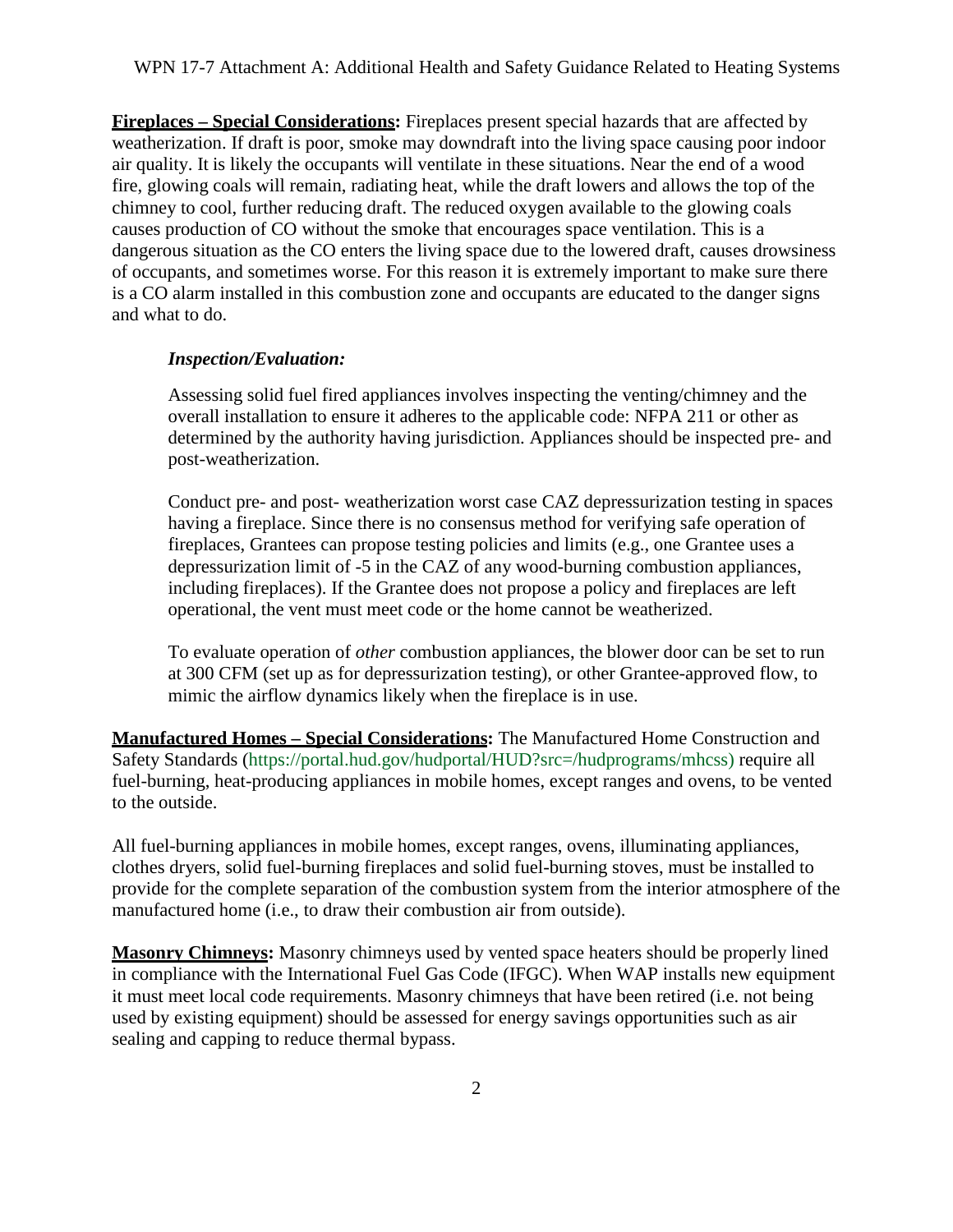**Solid-Fueled Space Heaters:** Solid fueled space heaters include wood stoves, coal stoves, pellet stoves, and fireplaces. Wood, coal, and pellet fired furnace and boiler systems should be treated as vented heating systems and are not covered here.

Assess solid fuel-fired appliances to ensure safe installation prior to weatherization activities taking place. Repair or removal is an allowed H&S measure for primary and secondary solid fuel-fired heating appliances. Replacement is allowed for *primary* solid fuel heating appliances but replacement is not allowed for secondary heating appliances. Repair of flues and proper installation (e.g. protection of combustibles**)**, is required for both primary and secondary solid fuel heating appliances. Install replacement primary heaters and/or flues according to applicable codes, standards and manufacturer's instructions. Provide adequate combustion air.

**Unvented Gas- and Liquid-Fueled Space Heaters:** This policy applies to unvented space heaters fueled by natural gas, propane or kerosene. This policy is consistent with the IRC and the IFGC and is divided to address primary and secondary heat sources.

#### *Primary Heat Sources:*

DOE will not permit any DOE-funded weatherization work where the completed dwelling unit is heated with an unvented gas- and/or liquid-fueled space heater as the primary heat source. The primary heat source must be replaced with a vented unit prior to weatherization. The replacement unit should be sized so it is capable of heating the entire dwelling unit, consistent with audit requirements described in  $10 \text{ CFR } 440.21(e)(2)$ .

#### *Secondary Heat Sources:*

Secondary unvented units that conform to the safety standards of ANSI Z21.11.2 may remain as back-up heat sources. DOE is allowing this flexibility primarily to provide lowincome clients an emergency back-up source of heat in the event of electrical power outages. When selecting items to leave behind, give preference to code-compliant units that do not require electricity.

Secondary unvented units that do not meet ANSI Z21.11.2 must be removed and properly disposed of prior to weatherization but may remain until a replacement heating system is in place. Repair of secondary unvented units is not allowed. Secondary unvented units that meet the ANSI Z21.11.2, but are not operating safely, must be removed and properly disposed of.

An unvented gas- and liquid-fueled space heaters that remains in a completed singlefamily house after weatherization shall:

- Not have an input rating in excess of 40,000 Btu/hour;
- Not be located in, or obtain combustion air from sleeping rooms, bathrooms, toilet rooms, or storage closets, except:
	- o One listed wall-mounted space heater in a bathroom if permitted by the authority having jurisdiction which --:
		- Has an input rating that does not exceed 6,000 Btu/hour;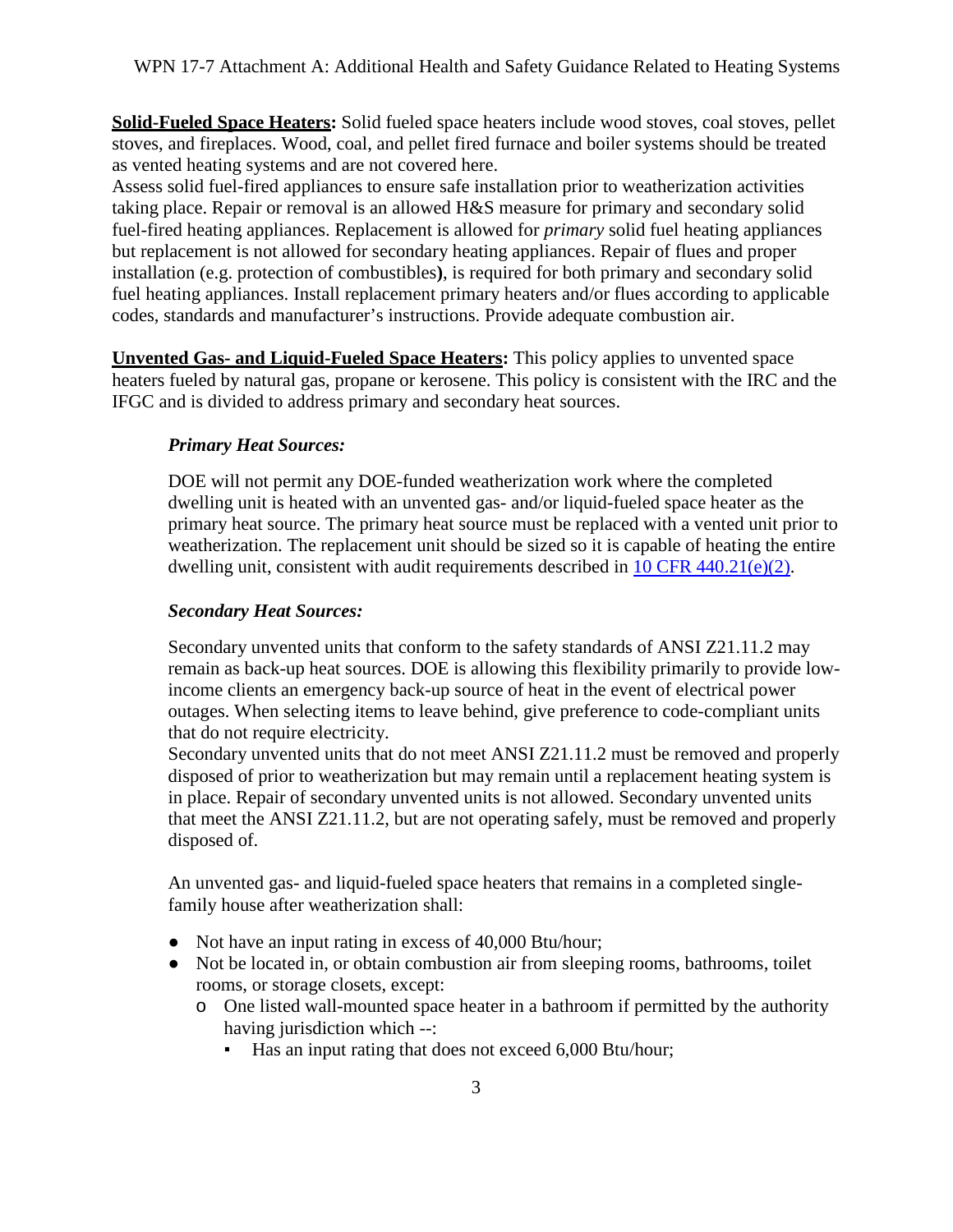- Is equipped with an oxygen-depletion sensing safety shut-off system; and
- The bathroom has adequate combustion air;
- o One listed wall-mounted space heater in a bedroom if permitted by the authority having jurisdiction, which --:
	- Has an input rating that does not exceed 10,000 Btu/hour;
	- Is equipped with an oxygen-depletion sensing safety shut-off system; and
	- The bedroom has adequate combustion air.

**Vented Gas- and Liquid-Fueled Space Heaters:** Treat vented gas- and liquid-fueled space heaters the same as furnaces in terms of combustion safety testing, repair and replacement. This policy applies to vented space heaters fueled by natural gas, propane, or oil.